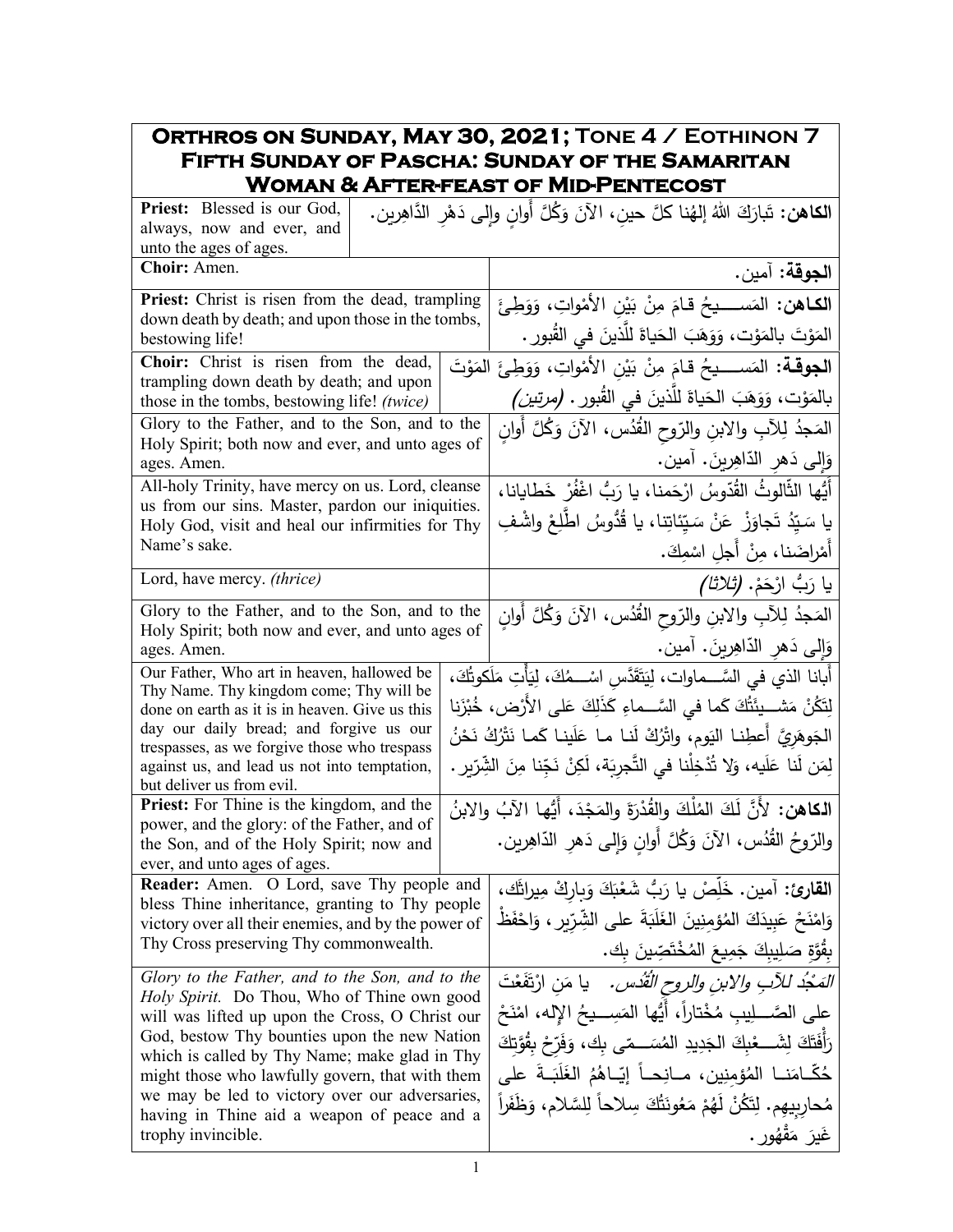| Both now and ever, and unto ages of ages. Amen.<br>O Champion dread, who cannot be put to<br>confusion, despise not our petitions, O Good and<br>All-praised Theotokos; establish the way of the<br>Orthodox; save those who have been called upon<br>to govern us, leading us to that victory which is<br>from heaven, for thou art she who gavest birth to<br>God, and alone art blessed. | أيَّتُها<br>الآنَ وكلَّ أوانِ وإلى دهرِ الداهرينِ. آمينِ.<br>الشَّـفِيعَةُ الرَّهِيبَةُ غَيرُ المَخْذُولةِ، يا والِدَةَ الإِلهِ الكُلِّيَّةَ<br>التَّسْبِيح، لا تُعْرِضِــى يا صــالِحَةُ عَنْ تَوَسُّـلاتِنا، بَلْ<br>وَطِّدِي سِــــيرَةَ المُسْـــتَقِيمِـى الرَّأْيِ، وَخَلِّصِــــى الَّذِينَ<br>أَمَرْتِ أَنْ يَتَمَلَّكُوا، وَامْنَحِيهِم الغَلَبَةَ مِنَ السَّـماء، بِما |  |
|---------------------------------------------------------------------------------------------------------------------------------------------------------------------------------------------------------------------------------------------------------------------------------------------------------------------------------------------------------------------------------------------|----------------------------------------------------------------------------------------------------------------------------------------------------------------------------------------------------------------------------------------------------------------------------------------------------------------------------------------------------------------------------------|--|
|                                                                                                                                                                                                                                                                                                                                                                                             | أَنَّكِ وَلَدْتِ الإِلهَ، أَيَّتُها المُبارَكَةُ وَحْدَكِ.                                                                                                                                                                                                                                                                                                                       |  |
| Priest: Have mercy on us, O God, according to                                                                                                                                                                                                                                                                                                                                               | <b>LITANY</b>                                                                                                                                                                                                                                                                                                                                                                    |  |
| Thy great goodness, we pray Thee, hear us and<br>have mercy.                                                                                                                                                                                                                                                                                                                                | ا <b>لكاهن:</b> إِرْحَمْنا يا اللهُ بِعَظِيمِ رَحْمَتِكَ، نَطْلُبُ إِلَيكَ<br>فَاسْتَجِبْ وَارْحَمْ.                                                                                                                                                                                                                                                                             |  |
| Choir: Lord, have mercy. (thrice)                                                                                                                                                                                                                                                                                                                                                           | ا <b>لجوقة:</b> يا رَبُّ ارْحَم. (ثلاثاً <i>)</i>                                                                                                                                                                                                                                                                                                                                |  |
| Priest: Again we pray for<br>all pious and Orthodox<br>Christians.                                                                                                                                                                                                                                                                                                                          | ا <b>لكاهن:</b> وَأَيضاً نَطْلُبُ مِنْ أَجْلِ المَسِيحِيِّينَ الحَسَنِي العِبادَةِ الأُرتِوذُكسِيِّين.                                                                                                                                                                                                                                                                           |  |
| Choir: Lord, have mercy. (thrice)                                                                                                                                                                                                                                                                                                                                                           | ا <b>لجوقة:</b> يا رَبُّ ارْحَم. (ثلاثاً <i>)</i>                                                                                                                                                                                                                                                                                                                                |  |
| Priest: Again we pray for our Father and                                                                                                                                                                                                                                                                                                                                                    | الكاهن: وَأَيضاً نَطْلُبُ مِنْ أَجْلِ أَبِينا ومِتْروبولِيتِنا (فُلان)                                                                                                                                                                                                                                                                                                           |  |
| Metropolitan ______, our Bishop<br>and all our brotherhood in Christ.                                                                                                                                                                                                                                                                                                                       | ورَئِيسِ كَهَنَتِنا (فُلان)، وَكُلِّ إِخْوَتِنا في المَسِيحِ.                                                                                                                                                                                                                                                                                                                    |  |
| <b>Choir:</b> Lord, have mercy. <i>(thrice)</i>                                                                                                                                                                                                                                                                                                                                             | ا <b>لجوقة:</b> يا رَبُّ ارْحَم. (ثلاثاً <i>)</i>                                                                                                                                                                                                                                                                                                                                |  |
| Priest: For Thou art a merciful God, and lovest                                                                                                                                                                                                                                                                                                                                             | الكاهن: لأَنَّكَ إِلهٌ رَحِيمٌ وَمُحِبٌّ لِلبَشَرِ ، وَلَكَ نُرْسِلُ                                                                                                                                                                                                                                                                                                             |  |
| mankind, and unto thee do we ascribe glory to the                                                                                                                                                                                                                                                                                                                                           |                                                                                                                                                                                                                                                                                                                                                                                  |  |
| Father, and to the Son, and to the Holy Spirit: now<br>and ever, and unto ages of ages.                                                                                                                                                                                                                                                                                                     | المَجْدَ أَيُّها الآبُ وَالإِبْنُ وَالرُّوحُ القُدُسِ، الآنَ وَكُلَّ                                                                                                                                                                                                                                                                                                             |  |
|                                                                                                                                                                                                                                                                                                                                                                                             | أُوانِ وَإِلَى دَهْرِ الدَّاهِرِينِ.                                                                                                                                                                                                                                                                                                                                             |  |
| Choir: Amen. Bless, father, in the Name of the<br>Lord.                                                                                                                                                                                                                                                                                                                                     | ا <b>لجوقة:</b> آمين، بِاسْمِ الزَّبِّ بارِكْ يا أب.                                                                                                                                                                                                                                                                                                                             |  |
| Priest: Glory to<br>the<br>Holy,                                                                                                                                                                                                                                                                                                                                                            | الكاهن: المَجدُ لِلثالُوثِ القُدُّوسِ، الواحِدِ في الجَوْهَرِ، المُحْيي،                                                                                                                                                                                                                                                                                                         |  |
| Consubstantial, Life-giving<br>and<br>غَيرِ المُنْقَسِم، كُلَّ حِين، الآنَ وَكُلَّ أُوانِ وَإِلَى دَهْرِ الدَّاهِرِينِ.<br>Undivided Trinity, always, now and                                                                                                                                                                                                                               |                                                                                                                                                                                                                                                                                                                                                                                  |  |
| ever, and unto ages of ages.                                                                                                                                                                                                                                                                                                                                                                |                                                                                                                                                                                                                                                                                                                                                                                  |  |
| Choir: Amen.                                                                                                                                                                                                                                                                                                                                                                                | ا <b>لجوقة:</b> آمين.                                                                                                                                                                                                                                                                                                                                                            |  |
| Glory to God in the highest, and on earth peace,                                                                                                                                                                                                                                                                                                                                            | المَجْدُ للهِ في العُلي، وَعَلى الأَرْضِ السَّلامِ، وَفي                                                                                                                                                                                                                                                                                                                         |  |
| and good will toward men. (thrice)<br>O Lord, open Thou my lips, and my mouth shall                                                                                                                                                                                                                                                                                                         | النّاس المَسَرّة. <i>(ثلاثاً)</i>                                                                                                                                                                                                                                                                                                                                                |  |
| show forth Thy praise. (twice)                                                                                                                                                                                                                                                                                                                                                              | يا رَبُّ افْتَحْ شَفَتَىَّ فَيُخْبِرَ فَمِي بِتَسْبِحَتِكَ. (مَرَّتَيْنِ/                                                                                                                                                                                                                                                                                                        |  |
| <b>PSALM3</b>                                                                                                                                                                                                                                                                                                                                                                               |                                                                                                                                                                                                                                                                                                                                                                                  |  |
| O Lord, why are they multiplied that afflict me?<br>Many rise up against me. Many say unto my soul:                                                                                                                                                                                                                                                                                         | يا رَبُّ لِماذا كَثَّرَ الَّذِينَ يُحْزِنُونَنِي؟ كَثيرونَ قاموا عَلَىّ.                                                                                                                                                                                                                                                                                                         |  |
| There is no salvation for him in his God. But                                                                                                                                                                                                                                                                                                                                               | كَثيرونَ يَقولونَ لِنَفْسي لا خَلاصَ لَهُ بِإِلْهِه. وأَنْتَ يا رَبُّ،                                                                                                                                                                                                                                                                                                           |  |
| Thou, O Lord, art my helper, my glory, and the                                                                                                                                                                                                                                                                                                                                              | ناصِرِي وَمَجْدِي وَرافِعُ رأسى. بِصَوْتِي إِلَى الرَّبِّ                                                                                                                                                                                                                                                                                                                        |  |
| lifter up of my head. I cried unto the Lord with<br>my voice, and He heard me out of His holy                                                                                                                                                                                                                                                                                               | صَرَخْتُ، فَأَجابَنِي مِنْ جَبَلِ قُدْسِه. أنا رَقَدْتُ ونمْتُ ثُمَّ                                                                                                                                                                                                                                                                                                             |  |
| mountain. I laid me down and slept; I awoke, for                                                                                                                                                                                                                                                                                                                                            | قُمْتُ، لأنَّ الرَّبَّ يَنصُرُني. فَلا أَخافُ مِن رِبْواتِ الشَّعبِ                                                                                                                                                                                                                                                                                                              |  |
| the Lord will help me. I will not be afraid of ten<br>thousands of people that set themselves against                                                                                                                                                                                                                                                                                       | المُحيطينَ بي، المُتوازرينَ عليّ. قُمْ يا رَبُّ، خَلِّصْنِي يا                                                                                                                                                                                                                                                                                                                   |  |
| me round about. Arise, O Lord, save me, O my                                                                                                                                                                                                                                                                                                                                                |                                                                                                                                                                                                                                                                                                                                                                                  |  |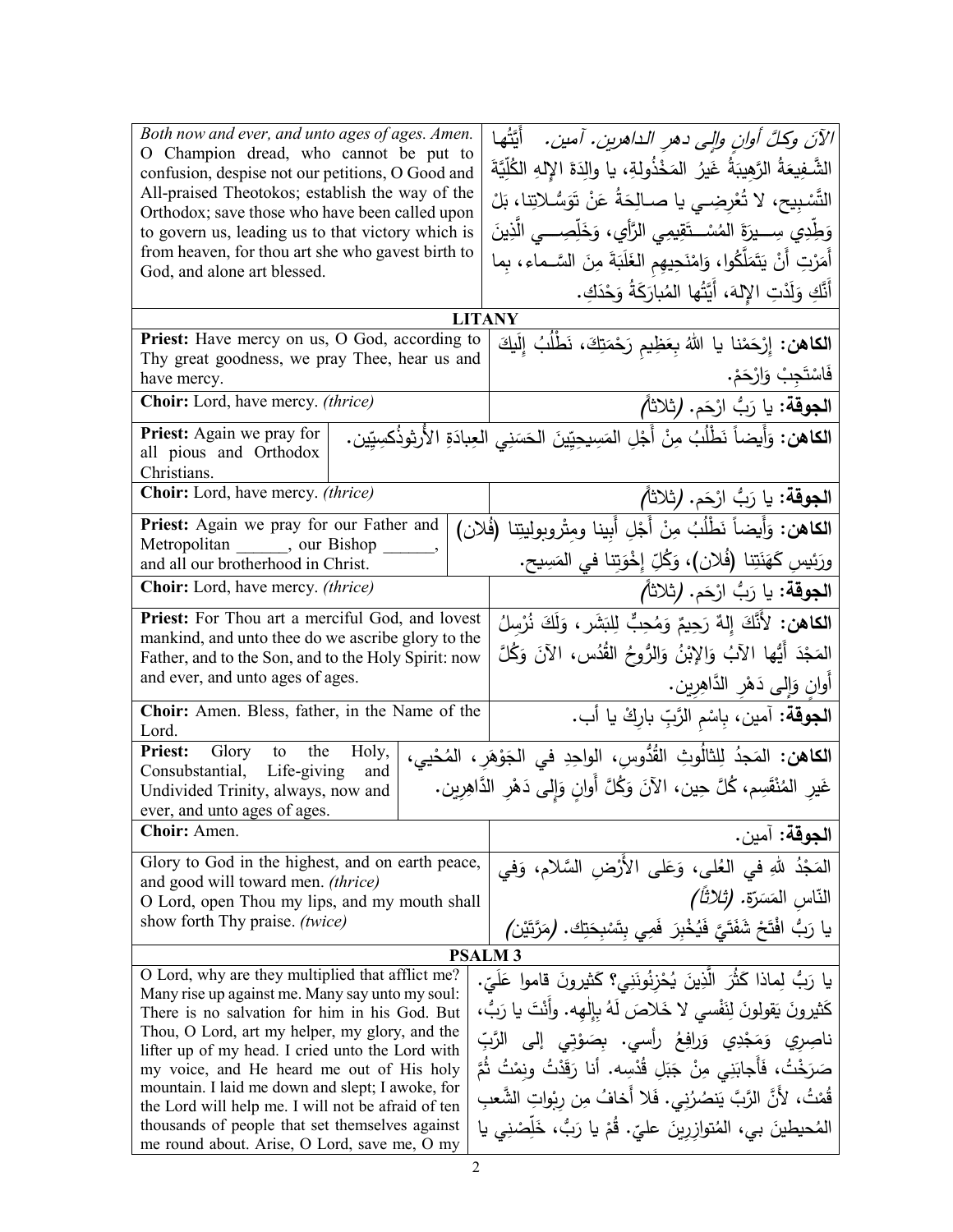| God, for Thou hast smitten all who without cause                                                         | إِلْهِي، فَإِنَّكَ ضَرَبْتَ كُلَّ مَنْ يُعادِيني باطلاً، وَسَحَقْتَ       |
|----------------------------------------------------------------------------------------------------------|---------------------------------------------------------------------------|
| are mine enemies; the teeth of sinners hast Thou                                                         |                                                                           |
| broken. Salvation is of the Lord, and Thy                                                                | أَسْنانَ الخَطَأَة. لِلرَّبِّ الخَلاصُ وعلى شَعبِكَ بَرَكَتُك.            |
| blessing is upon Thy people.<br>I laid me down and slept; I awoke, for the Lord                          | أَنا رَقَدْتُ وَنِمْتُ ثُمَّ قُمْتُ، لأَنَّ الرَّبَّ يَنْصُرُني.          |
| will help me.                                                                                            |                                                                           |
|                                                                                                          | <b>PSALM 37</b>                                                           |
| O Lord, rebuke me not in Thine anger, nor chasten                                                        | يا رَبُّ، لا بِغَضَبِكَ تُوَبِّخْني، ولا بِرِجْزِكَ تُؤَدِّبْني.          |
| me in Thy wrath. For Thine arrows are fastened in                                                        |                                                                           |
| me, and Thou hast laid Thy hand heavily upon me.                                                         | فَإِنَّ سِهامَكَ قد نَشَبَتْ فِيَّ، وَمَكَّنْتَ علـىَّ يدَك. لَيْسَ       |
| There is no healing in my flesh in the face of Thy                                                       | لِجَسَدِي شِفاءٌ مِنْ وَجْهِ غَضَبِكَ، وَلا سَلامَةٌ في                   |
| wrath; and there is no peace in my bones in the                                                          |                                                                           |
| face of my sins. For mine iniquities are risen                                                           | عِظامي مِنْ وَجْهِ خَطاياي. لأَنَّ آثامي قَدْ تَعالَتْ                    |
| higher than my head; as a heavy burden have they<br>pressed heavily upon me. My bruises are become       | فَوقَ رَأْسي، كَحِمْلٍ ثَقيلٍ قَدْ ثَقُلَتْ عَلَيَّ. قَدْ أَنْتَنَتْ      |
| noisome and corrupt in the face of my folly. I have                                                      | وقاحَتْ جِراحاتي مِنْ قِبَلِ جَهالَتي. شَقِيتُ وَانْحَنَيْتُ              |
| been wretched and utterly bowed down until the<br>end; all the day long I went with downcast face.       | إلى الغايَةِ، والنَّهارَ كُلَّهُ مَشَيْتُ عابِسًا. لأَنَّ مَتْنَيَّ       |
| For my loins are filled with mocking, and there is<br>no healing in my flesh. I am afflicted and humbled | قَدِ امْتَلاً مَهازِئَ وليسَ لِجَسَدِي شِفاء. شَقِيتُ                     |
| exceedingly, I have roared from the groaning of                                                          | وَاتَّضَعْتُ جِدًّا، وَكُنْتُ أَئِنُّ مِنْ تَنَهُّدِ قَلْبِي. يا رَبُّ،   |
| my heart. O Lord, before Thee is all my desire,<br>and my groaning is not hid from Thee. My heart        | إِنَّ بُغْيَتِي كُلُّها أَمامَكَ، وتَنَهُّدِي لَمْ يَخْفَ عنك. قَدِ       |
| is troubled, my strength hath failed me; and the                                                         | اضْطَرَبَ قَلْبِي وَفارَقَتْنِي قُوَّتِي، وَنُورُ  عَيْنَيَّ أَيْضًا لَمْ |
| light of mine eyes, even this is not with me. My<br>friends and my neighbors drew nigh over against      | يَبْقَ مَعى. أَصْدِقائي وأَقْرِبِائي دَنَوْا مِنِّي وَوَقَفُوا لَدَيَّ،   |
| me and stood, and my nearest of kin stood afar off.                                                      | وَجِنْسِي وَقَفَ مِنِّي بَعِيدًا. وَأَجْهَدَنِي الَّذِينَ يَطْلُبُونَ     |
| And they that sought after my soul used violence;                                                        | نَفْسِي، وَالمُلْتَمِسُونَ لِيَ الشَّرَّ تَكَلَّمُوا بِالْباطِل،          |
| and they that sought evils for me spake vain<br>things, and craftiness all the day long did they         | وَغُشُوشًا طُولَ النَّهارِ دَرَسُوا. أمّا أنا فَكَأَصَمَّ لا              |
| meditate. But as for me, like a deaf man I heard                                                         | يَسْمَعُ، وَكَأَخْرَسَ لا يَفْتَحُ فاه. وصِرْتُ كإنْسان لا                |
| them not, and was as a speechless man that<br>openeth not his mouth. And I became as a man               | يَسْمَعُ ولا في فَمِهِ تَبْكِيتٌ. لأَنِّي عَلَيْكَ، يا رَبُّ،             |
| that heareth not, and that hath in his mouth no                                                          | تَوَكَّلتُ، أَنْتَ تَستَجِيبُ لي يا رَبِّي وإِلهي. لأَنِّي قُلتُ          |
| reproofs. For in Thee have I hoped, O Lord; Thou<br>wilt hearken unto me, O Lord my God. For I said:     | لا يَشْمَتْ بي أعدائي، وعِنْدَما زَلَّتْ قَدَمايَ عَظَّمُوا               |
| Let never mine enemies rejoice over me; yea,                                                             |                                                                           |
| when my feet were shaken, those men spake<br>boastful words against me. For I am ready for               | عَلَيَّ الكَلامِ. لأَنِّي أنا لِلضَّرْبِ مُسْتَعِدٌّ، وَوَجَعِي لَدَيَّ   |
| scourges, and my sorrow is continually before me.                                                        | في كُلِّ حِينٍ. لأَنِّي أنا أَخْبِرُ بِإِثْمِي، وَأَهتَمُّ مِنْ أَجْلِ    |
| For I will declare mine iniquity, and I will take                                                        | خَطِينَتى. أَمّا أَعدائى فَأَحياءُ، وَهُمْ أَشَدُّ مِنِّي، وقَدْ          |
| heed concerning my sin. But mine enemies live<br>and are made stronger than I, and they that hated       | كَثُرَ  الَّذِينَ  يُبْغِضونَنِي  ظُلُمًا،  الَّذِينَ  جازَوني  بَدَلَ    |
| me unjustly are multiplied. They that render me                                                          | الْخَيْرِ شَرًّا، مَحَلُوا بِيْ لِأَجْلِ ابْتِغائي الصَّلاحِ. فَلا        |
| evil for good slandered me, because I pursued<br>goodness. Forsake me not, O Lord my God, depart         | تُهْمِلْني يا رَبِّي وَإِلْهِي ولا تَتَباعَدْ عَنِّي. أَسْرِعْ إلى        |
| not from me. Be attentive unto my help, O Lord                                                           | مَعُونَتي يا رَبَّ خَلاصي.                                                |
| of my salvation.<br>Forsake me not, O Lord my God, depart not from                                       | فَلا تُهْمِلْني يا رَبِّي وَالِْهِي ولا تَتَباعَدْ عَنِّي. أَسْرِعْ       |
| me. Be attentive unto my help, O Lord of my                                                              |                                                                           |
| salvation.                                                                                               | إلى مَعُونَتي يا رَبَّ خَلاصي.                                            |
|                                                                                                          | PSALM <sub>62</sub>                                                       |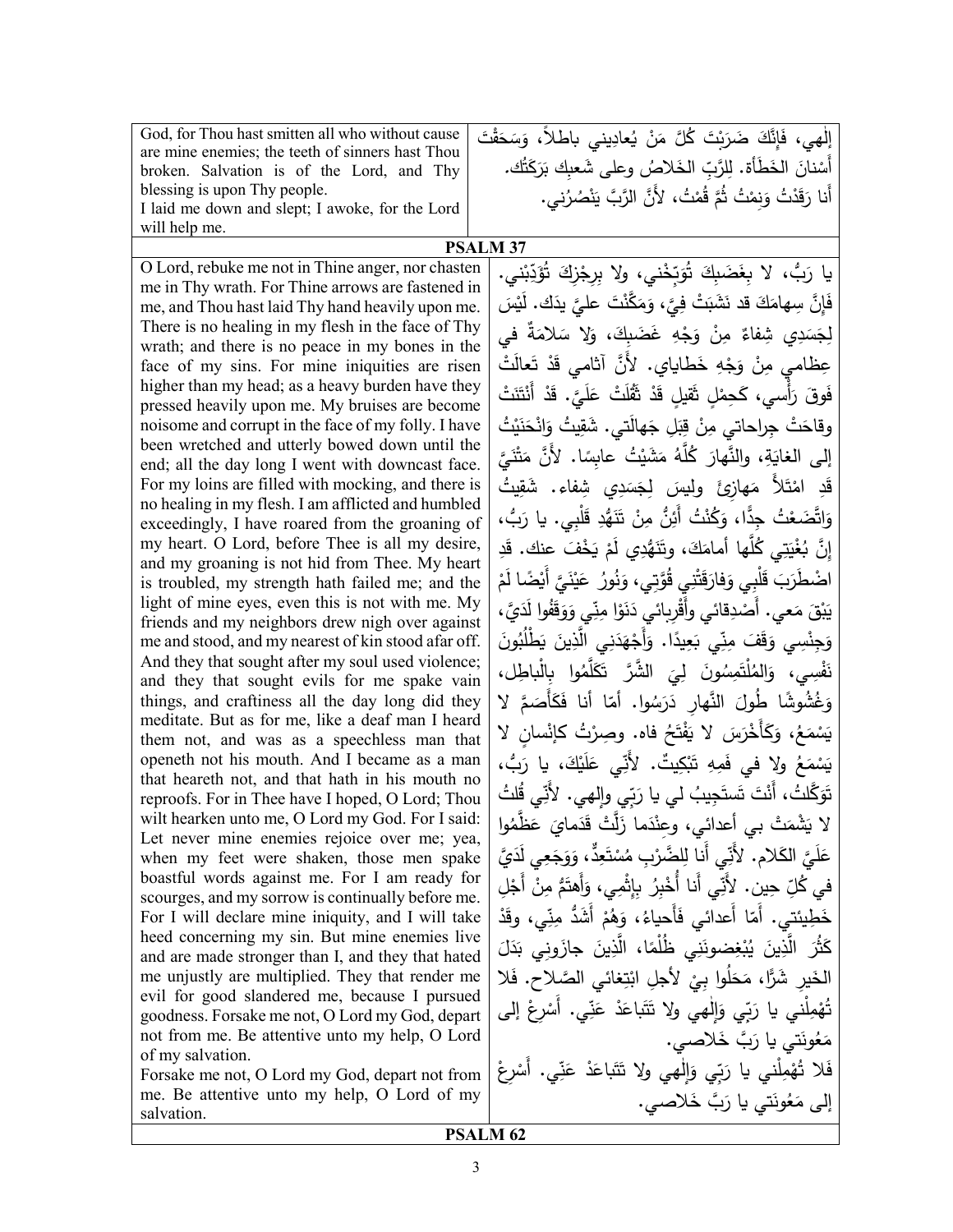| O God, my God, unto Thee I rise early at dawn.                                                           | يا أَللهُ إلْهي إليكَ أَبْتَكِرٍ. عَطِشَتْ إِلَيكَ نَفْسِي،                 |
|----------------------------------------------------------------------------------------------------------|-----------------------------------------------------------------------------|
| My soul hath thirsted for Thee; how often hath my<br>flesh longed after Thee in a land barren and        | وَاشْتاقَ إِلَيكَ جَسَدي، في أَرضِ بَرِّيَّةٍ وَغَيرِ مَسلُوكَةٍ            |
| untrodden and unwatered. So in the sanctuary                                                             |                                                                             |
| have I appeared before Thee to see Thy power and                                                         | وَعادِمَةِ الماءِ. هٰكذا ظَهَرْتُ لَكَ في القُّدْسِ لأَعايِنَ               |
| Thy glory. For Thy mercy is better than lives; my                                                        | قُوَّتَكَ وَمَجْدَكَ. لأَنَّ رَحْمَتَكَ أَفْضَلُ مِنَ الْحَياةِ،            |
| lips shall praise Thee. So shall I bless Thee in my                                                      | وَشَفَتَيَّ تُسَبِّحانِك. هٰكذا أُبارِكُكَ في حَياتي وَبِاسْمِكَ            |
| life, and in Thy name will I lift up my hands. As                                                        |                                                                             |
| with marrow and fatness let my soul be filled, and<br>with lips rejoicing shall my mouth praise Thee. If | أَرْفَعُ يَدَيّ، فَتَمتَلئُ نَفْسِي كَما مِنْ شَحْمٍ ودَسَم،                |
| I remembered Thee on my bed, at the dawn I                                                               | وَبِشِفاهِ الإِبْتِهاج يُسَبِّحُكَ فَمي. إذا ذَكَرْتُكَ على                 |
| meditated on Thee. For Thou art become my                                                                | فِراشِي، هَذَنْتُ بِكَ في الأَسْحارِ ، لأَنَّكَ صِرْتَ لِي                  |
| helper; in the shelter of Thy wings will I rejoice.                                                      |                                                                             |
| My soul hath cleaved after Thee; Thy right hand                                                          | عَونًا وَبِظِلِّ جَناحَيكَ أَسْتَتِرٍ . إِنْتَصَقَتْ نَفْسِي بِكَ،          |
| hath been quick to help me. But as for these, in<br>vain have they sought after my soul; they shall go   | وَإِيّايَ عَضَدَتْ يَمِينُك. أَمّا الَّذِينَ يَطْلُبُونَ نَفسى              |
| into the nethermost parts of the earth, they shall be                                                    | باطِلاً، فَسَيَدْخُلونَ في أسافِلِ الأرض، وَيُدفَعُونَ إلى                  |
| surrendered unto the edge of the sword; portions                                                         | أَيدِي السُّيوفِ، وَيَكُونُونَ أَنْصِبَةً لِلْثَعالبِ. أَمّا المَلِكُ       |
| for foxes shall they be. But the king shall be glad                                                      |                                                                             |
| in God, everyone shall be praised that sweareth by                                                       | فيُسَرُّ بالله، وَيُمتَدَحُ كُلُّ مَنْ يَحْلِفُ بِهِ، لأَنَّهُ قَدْ سُدَّتْ |
| Him; for the mouth of them is stopped that speak<br>unjust things.                                       | أَفْواهُ الْمُتَكَلِّمِينَ بِالظَّلْمِ.                                     |
| At the dawn I meditated on Thee. For Thou art                                                            | هَذَنْتُ بِكَ في الأَسْحارِ لأَنَّكَ صِرْتَ لِي عَوْنًا،                    |
| become my helper; in the shelter of Thy wings                                                            | وَبِظِلِّ جَناحَيكَ أَستَتِرٍ . إِنْتَصَقَتْ نَفْسِي بِكَ، وَإِيّايَ        |
| will I rejoice. My soul hath cleaved after Thee;                                                         |                                                                             |
| Thy right hand hath been quick to help me.                                                               | عَضَدَتْ يَمِينُك.                                                          |
| Glory to the Father, and to the Son, and to the                                                          | المَعْبُدُ للِأَبِ وَالِأَبِنِ وَالرُّوحِ الْقُدُسِ، الآنَ وَكُلَّ أُوانِ،  |
| Holy Spirit; both now and ever, and unto ages of<br>ages. Amen.                                          | وَالِي دَهْرِ الذَّاهِرِينَ، آمين.                                          |
| Alleluia, Alleluia, Alleluia. Glory to Thee, O God.                                                      | هَلِلوبِيا، هَلِلوبِيا، هَلِلوبِيا، المَجْدُ لَكَ يا الله. (ثلاثاً)         |
| (THRICE)                                                                                                 |                                                                             |
| Lord, have mercy. (THRICE)                                                                               | يا رَبُّ ارْحَم. (ثلاثاً)                                                   |
| Glory to the Father, and to the Son, and to the<br>Holy Spirit.                                          | المَحدُ للِآبِ والابنِ والتروحِ القُدْسِ.                                   |
| <b>PSALM 87</b>                                                                                          |                                                                             |
| Both now and ever, and unto ages of ages. Amen.                                                          | الآنَ وكلَّ أوانِ، وإلى دَهْرِ الدَّاهرينِ. آمين.                           |
| O Lord God of my salvation, by day have I cried                                                          |                                                                             |
| and by night before Thee. Let my prayer come                                                             | يا رَبُّ إِلٰهَ خلاصي، في النَّهارِ صَرَخْتُ وفي اللَّيلِ                   |
| before Thee, bow down Thine ear unto my<br>supplication, for filled with evils is my soul, and           | أَمامَكَ، فَلْتَذْخُلْ قُدّامَكَ صَلاتي، أَمِلْ أَذُنَكَ إِلَى              |
| my life unto Hades hath drawn nigh. I am counted                                                         | طَٰلِبَتِي، فَقَدِ امْتَلَأْتْ مِنَ الشَّرُورِ نَفسي، وَدَنَتْ مِنَ         |
| with them that go down into the pit; I am become                                                         | الْجَحيم حَياتي. حُسِبْتُ مَعَ الْمُنْحَدِرِينَ في الْجُبِّ،                |
| as a man without help, free among the dead, like                                                         |                                                                             |
| the bodies of the slain that sleep in the grave,                                                         | صِرْتُ مِثْلَ إِنْسانٍ لَيْسَ لَهُ مُعِينٌ، مَطْرُوحًا بَينَ                |
| whom Thou rememberest no more, and they are<br>cut off from Thy hand. They laid me in the lowest         | الأَمْواتِ مثلَ الفَتلى الرّاقدِينَ في القُبُورِ ، الَّذِينَ لا             |
| pit, in darkness and in the shadow of death.                                                             | تَذْكُرُهُمْ أَيضًا، وَهُمْ مِنْ يَدِكَ مُقْصَون. جَعَلُوني في              |
| Against me is Thine anger made strong, and all                                                           | جُبِّ أَسْفَلِ السّافِلِينِ، في ظُلُماتِ المَوْتِ وَظِلالِه.                |
| Thy billows hast Thou brought upon me. Thou                                                              |                                                                             |
| hast removed my friends afar from me; they have<br>made me an abomination unto themselves. I have        | عَلَيَّ اسْتَقَرَّ  غَضَبُكَ، وَجَمِيعُ أَهْوالِكَ أَجَزْتَها عَلَىّ.       |
|                                                                                                          |                                                                             |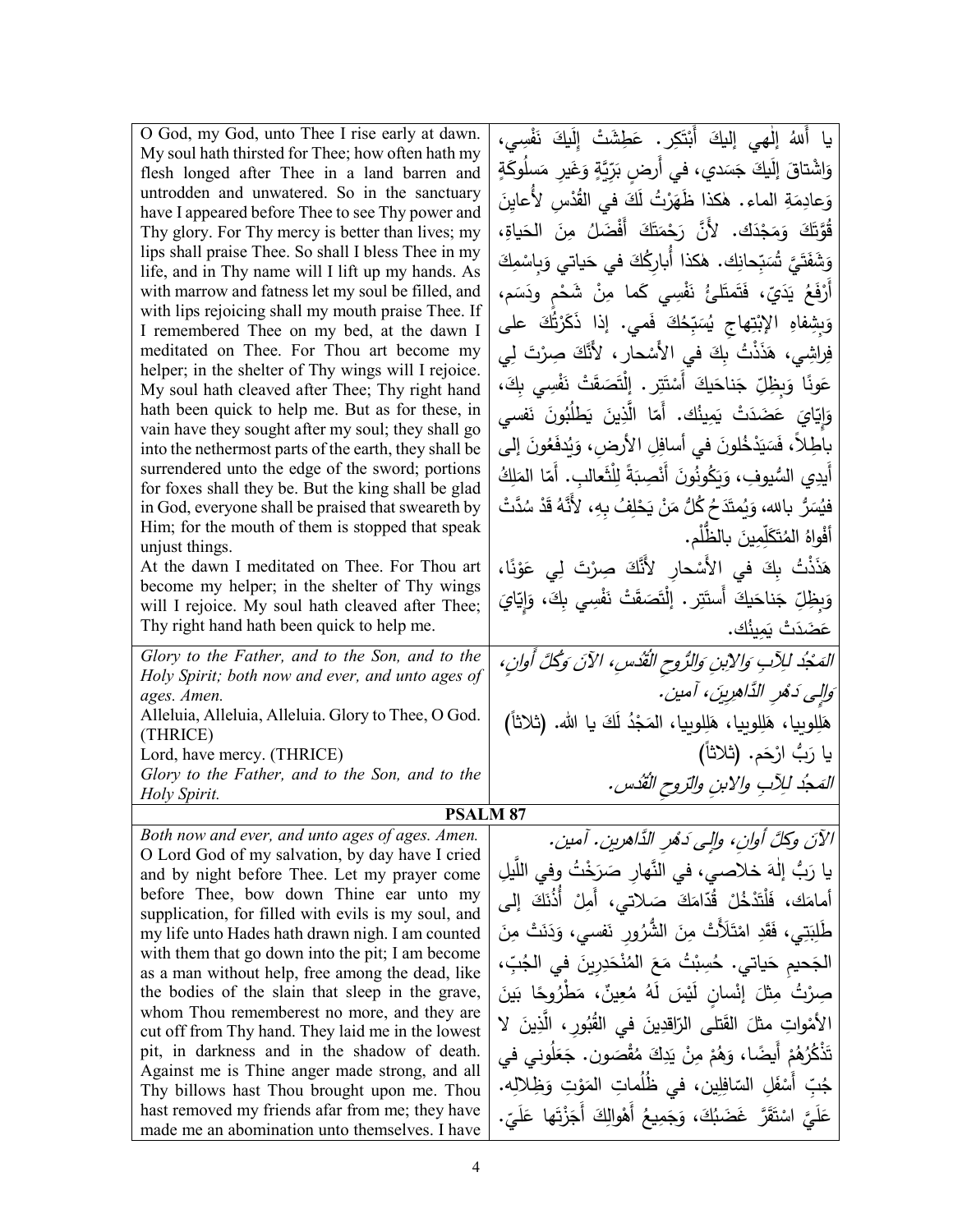| been delivered up, and have not come forth; mine<br>eyes are grown weak from poverty. I have cried<br>unto Thee, O Lord, the whole day long; I have<br>stretched out my hands unto Thee. Nay, for the<br>dead wilt Thou work wonders? Or shall                                                                                                                                                                                                                                                                                                                                                                                                                                                                                                                                                                                                                                                                                                                                                                                                                                                                                                                                                                                                                         | أَبْعَدْتَ عَنِّي مَعارِفِي، جَعَلُونِي لَهُمْ رَجاسَةً. قَدْ<br>أسلِمْتُ وَما خَرَجْتُ، وَعَينايَ ضَعُفَتا مِنَ المَسكَنةِ.<br>صَرَخْتُ إِلَيكَ، يا رَبُّ، النَّهارَ كُلَّهُ وإليكَ بَسَطْتُ                                                                                                                                                                                                                                                                                                                                                                                                                                                                                                                                                                                                                                                                                                                                                                                                                                                                                                                           |
|------------------------------------------------------------------------------------------------------------------------------------------------------------------------------------------------------------------------------------------------------------------------------------------------------------------------------------------------------------------------------------------------------------------------------------------------------------------------------------------------------------------------------------------------------------------------------------------------------------------------------------------------------------------------------------------------------------------------------------------------------------------------------------------------------------------------------------------------------------------------------------------------------------------------------------------------------------------------------------------------------------------------------------------------------------------------------------------------------------------------------------------------------------------------------------------------------------------------------------------------------------------------|-------------------------------------------------------------------------------------------------------------------------------------------------------------------------------------------------------------------------------------------------------------------------------------------------------------------------------------------------------------------------------------------------------------------------------------------------------------------------------------------------------------------------------------------------------------------------------------------------------------------------------------------------------------------------------------------------------------------------------------------------------------------------------------------------------------------------------------------------------------------------------------------------------------------------------------------------------------------------------------------------------------------------------------------------------------------------------------------------------------------------|
| physicians raise them up that they may give<br>thanks unto Thee? Nay, shall any in the grave tell<br>of Thy mercy, and of Thy truth in that destruction?<br>Nay, shall Thy wonders be known in that<br>darkness, and Thy righteousness in that land that<br>is forgotten? But as for me, unto Thee, O Lord,<br>have I cried; and in the morning shall my prayer<br>come before Thee. Wherefore, O Lord, dost Thou<br>cast off my soul and turnest Thy face away from<br>me? A poor man am I, and in troubles from my                                                                                                                                                                                                                                                                                                                                                                                                                                                                                                                                                                                                                                                                                                                                                   | يَدَيِّ. أَلَعَلَّكَ لِلأَمواتِ تَصنَعُ العَجائِبَ؟ أم الأَطِبّاءُ<br>يُقِيمُونَهُمْ، فَيَعترِفُونَ لَك؟ هَلْ يُحَدِّثُ أَحَدٌ فـى القبر<br>بِرَحمَتِكَ، وفي الهلاكِ بحقِّكَ؟ هل تُعرَفُ في الظَّلمَةِ<br>عَجائِبُكَ، وَعَدلُكَ في أَرضِ مَنْسِيَّة؟ وأنا إليْكَ، يا<br>رَبُّ، صَرَخْتُ فَتَبْلُغُكَ في الغَداةِ صَلاتي. لِماذا، يا<br>رَبُّ، تُقْصِى نَفْسى وَتَصْرِفُ وَجْهَكَ عَنِّى؟ فَقِيرٌ أَنا،                                                                                                                                                                                                                                                                                                                                                                                                                                                                                                                                                                                                                                                                                                                  |
| youth; yea, having been exalted, I was humbled<br>and brought to distress. Thy furies have passed<br>upon me, and Thy terrors have sorely troubled me.<br>They came round about me like water, all the day<br>long they compassed me about together. Thou<br>hast removed afar from me friend and neighbor,<br>and mine acquaintances because of my misery.<br>O Lord God of my salvation, by day have I cried<br>and by night before Thee. Let my prayer come<br>before Thee, bow down Thine ear unto my<br>supplication.                                                                                                                                                                                                                                                                                                                                                                                                                                                                                                                                                                                                                                                                                                                                             | وفي الشَّقاءِ مُنذُ شَبابي، وحينَ ارْتَفَعْتُ اتَّضَعْتُ<br>وَتَحَيَّرْت. عَلَيَّ جازَ رِجْزُكَ، وَمُفْزِعاتُك أَزْعَجَتْنِي.<br>أَحاطَتْ بي كالماءِ، والنَّهارَ كُلَّهُ اكْتَنفَتْنِي مَعًا.<br>أَبْعَدْتَ عَنِّي الصَّدِيقَ وَالقَرِيبَ وَمَعارِفِي مِنَ الشَّقاءِ.<br>يا رَبُّ إلٰهَ خَلاصي، في النَّهارِ صَرَخْتُ وفي اللَّيلِ<br>أمامَك، فَلْتَدْخُلْ قُدّامَكَ صَلاتي، أَمِلْ أَذُنَكَ إلى<br>طلِبَتِي.                                                                                                                                                                                                                                                                                                                                                                                                                                                                                                                                                                                                                                                                                                           |
| PSALM <sub>102</sub>                                                                                                                                                                                                                                                                                                                                                                                                                                                                                                                                                                                                                                                                                                                                                                                                                                                                                                                                                                                                                                                                                                                                                                                                                                                   |                                                                                                                                                                                                                                                                                                                                                                                                                                                                                                                                                                                                                                                                                                                                                                                                                                                                                                                                                                                                                                                                                                                         |
| Bless the Lord, O my soul, and all that is within<br>me bless His holy name. Bless the Lord, O my<br>soul, and forget not all that He hath done for thee,<br>Who is gracious unto all thine iniquities, Who<br>healeth all thine infirmities, Who redeemeth thy<br>life from corruption, Who crowneth thee with<br>mercy and compassion, Who fulfilleth thy desire<br>with good things; thy youth shall be renewed as<br>the eagle's. The Lord performeth deeds of mercy,<br>and executeth judgment for all them that are<br>wronged. He hath made His ways known unto<br>Moses, unto the sons of Israel the things that He<br>hath willed. Compassionate and merciful is the<br>Lord, long-suffering and plenteous in mercy; not<br>unto the end will He be angered; neither unto<br>eternity will He be wroth. Not according to our<br>iniquities hath He dealt with us, neither according<br>to our sins hath He rewarded us. For according to<br>the height of heaven from the earth, the Lord hath<br>made His mercy to prevail over them that fear<br>Him. As far as the east is from the west, so far hath<br>He removed our iniquities from us. Like as a<br>father hath compassion upon his sons, so hath the<br>Lord had compassion upon them that fear Him; | بارِكي يا نَفسي الرَّبَّ، وَيا جَمِيعَ ما في داخِلي اسْمَهُ<br>القُدُّوس. بارِكي يا نَفسي الرَّبَّ، ولا تَنسَيْ جَمِيعَ<br>مُكافَأَتِه. الَّذي يَغفِرُ جَمِيعَ أثامِك، الَّذي يَشْفي جَميعَ<br>أَمْراضِكِ، الَّذي يُنَجِّى مِنَ الفَسادِ حياتَكِ، الَّذي<br>يُكَلِّلُكِ   بالرَّحمَةِ    وَالرَّأفة،    الَّذي    يُشْبِعُ    بالخَيْراتِ<br>شَهَواتِكِ، فَيَتَجَدَّدُ كَالنَّسرِ شَبابُكِ. الرَّبُ صانِعُ<br>الرَّحَماتِ والقَضاءِ لِجَميعِ المَظْلُومينِ. عَرَّفَ مُوسى<br>طْرُقَهُ، وَبَنِي إِسْرائيلَ مَشِيئاتِه. الرَّبُّ رَحِيمٌ وَرَؤُوفٌ،<br>طُويِلُ الأَناةِ وَكَثِيرُ الرَّحْمَةِ، لَيْسَ إِلَى الإِنْقِضاءِ<br>يَسْخَطُ، ولا إلى الدَّهر يَحْقِد. لا على حَسْبِ آثامِنَا<br>صَنَعَ مَعَنا، ولا على حَسْبٍ خَطايانا جَازانا. لأنَّهُ<br>بمِقْدارِ ارْتِفاعِ السَّماءِ عَنِ الأرضِ، قَوِّي الرَّبُّ<br>رَحْمَتَهُ على الَّذِينَ يَتَّقُونَهُ، وَبِمِقْدارٍ بُعْدِ المَشْرِقِ مِنَ<br>المَغْربِ أَبْعَدَ عَنّا سَيّئاتِنا. كَما يَتَرَأفُ الأَبُ بالبَنِينَ،<br>يَتَزَأْفُ الرَّبُّ بخائفيه، لأَنَّهُ عَرَفَ جَبْلَتَنا وَذَكَرَ أَنَّنا<br>تُرابٌ نَحْنُ. الإِنْسانُ كَالعُشْبِ أَيّامُهُ وَكَزَهِرِ الْحَقْلِ |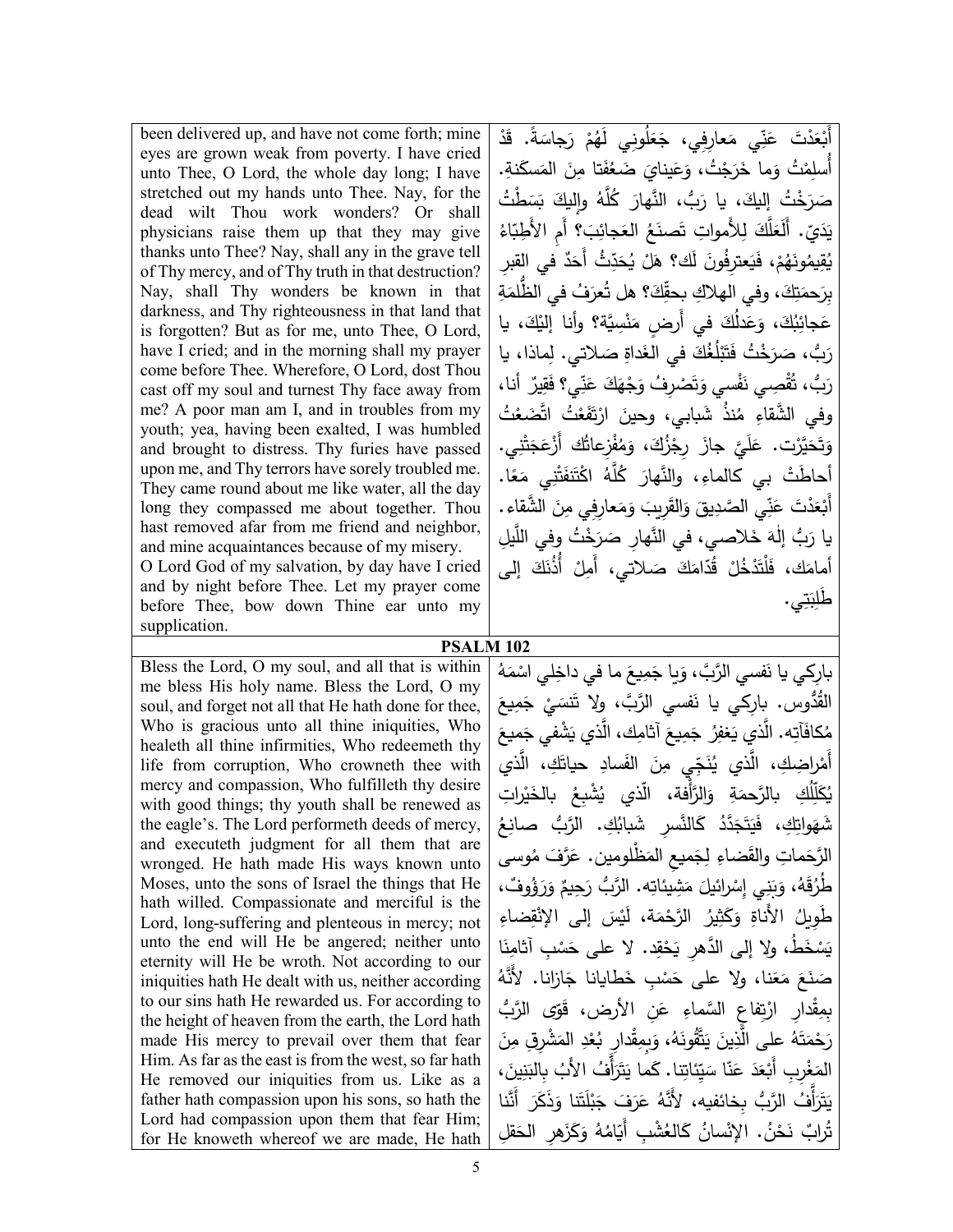| remembered that we are dust. As for man, his days<br>are as the grass; as a flower of the field, so shall<br>he blossom forth. For when the wind is passed<br>over it, then it shall be gone, and no longer will it<br>know the place thereof. But the mercy of the Lord<br>is from eternity, even unto eternity, upon them<br>that fear Him. And His righteousness is upon sons<br>of sons, upon them that keep His testament and<br>remember His commandments to do them. The<br>Lord in heaven hath prepared His throne, and His<br>kingdom ruleth over all. Bless the Lord, all ye His<br>angels, mighty in strength, that perform His word,<br>to hear the voice of His words. Bless the Lord, all<br>ye His hosts, His ministers that do His will. Bless<br>the Lord, all ye His works, in every place of His<br>dominion. Bless the Lord, O my soul.<br>In every place of His dominion, bless the Lord, O<br>my soul.<br><b>PSALM 142</b> | كذلكَ يُزْهِرٍ ، لأنَّهُ إذا هَبَّتْ فيهِ الرّيحُ ليسَ يَثْبُتُ ولا<br>يُعرَفُ أيضًا مَوضِعُه. أمّا رَحمَةُ الرَّبِّ فَهِيَ مُنذُ<br>الدَّهْرِ ، وإلى الدَّهرِ على الَّذِينَ يَتَّقُونَهُ، وَعَدْلُهُ على<br>أبْناءِ البَنِينَ الحافِظِينَ عَهْدَهُ وَالذّاكِرِينَ وَصاياهُ<br>لِيَصْنَعُوها. الرَّبُّ هَيَّأَ عَرْشَهُ في السَّماءِ، وَمَملَكَتُهُ<br>تَسُودُ على الجَميع. باركُوا الرَّبَّ يا جَمِيعَ مَلائِكَتِهِ،<br>المُقتَدِرِينَ بِقُوَّةٍ، العامِلِينَ بِكَلِمَتِهِ عِنْدَ سَماعٍ صَوْتِ<br>كَلامِهِ. باركوا الرَّبَّ يا جَمِيعَ قُوّاتِهِ، يا خُدّامَهُ<br>العامِلينَ إرادَتَهُ. بارِكُوا الرَّبَّ يا جَمِيعَ أَعمالِهِ، في<br>ݣُلّ مَوضِع سِيادَتِه. بارِكي يا نَفْسي الرَّبَّ.<br>في كُلِّ مَوضِعٍ سِيادَتِه. بارِكي يا نفسي الرَّبّ. |
|--------------------------------------------------------------------------------------------------------------------------------------------------------------------------------------------------------------------------------------------------------------------------------------------------------------------------------------------------------------------------------------------------------------------------------------------------------------------------------------------------------------------------------------------------------------------------------------------------------------------------------------------------------------------------------------------------------------------------------------------------------------------------------------------------------------------------------------------------------------------------------------------------------------------------------------------------|--------------------------------------------------------------------------------------------------------------------------------------------------------------------------------------------------------------------------------------------------------------------------------------------------------------------------------------------------------------------------------------------------------------------------------------------------------------------------------------------------------------------------------------------------------------------------------------------------------------------------------------------------------------------------------------------------------------------------------------------------|
| O Lord, hear my prayer, give ear unto my                                                                                                                                                                                                                                                                                                                                                                                                                                                                                                                                                                                                                                                                                                                                                                                                                                                                                                         | يا رَبُّ استَمِعْ صَلاتي، وَأَنْصِتْ بِحَقِّكَ إلى طِلْبَتِي.                                                                                                                                                                                                                                                                                                                                                                                                                                                                                                                                                                                                                                                                                    |
| supplication in Thy truth; hearken unto me in Thy<br>righteousness. And enter not into judgment with                                                                                                                                                                                                                                                                                                                                                                                                                                                                                                                                                                                                                                                                                                                                                                                                                                             | إِستَجِبْ لي بِعَدلِكَ، ولا تَدخُلْ في المُحاكَمَةِ مَعَ عَبِدِكَ،                                                                                                                                                                                                                                                                                                                                                                                                                                                                                                                                                                                                                                                                               |
| Thy servant, for in Thy sight shall no man living                                                                                                                                                                                                                                                                                                                                                                                                                                                                                                                                                                                                                                                                                                                                                                                                                                                                                                | فإِنَّه لَنْ يَتَزَكَّى أَمامَكَ أَيُّ حَيّ. لأَنَّ العَدُوَّ قَدِ اضْطَهَدَ                                                                                                                                                                                                                                                                                                                                                                                                                                                                                                                                                                                                                                                                     |
| be justified. For the enemy hath persecuted my                                                                                                                                                                                                                                                                                                                                                                                                                                                                                                                                                                                                                                                                                                                                                                                                                                                                                                   |                                                                                                                                                                                                                                                                                                                                                                                                                                                                                                                                                                                                                                                                                                                                                  |
| soul; he hath humbled my life down to the earth.<br>He hath sat me in darkness as those that have been                                                                                                                                                                                                                                                                                                                                                                                                                                                                                                                                                                                                                                                                                                                                                                                                                                           | نفسي، وَأَذَلَّ إلى الأرضِ حَياتي، وَأَجلَسَنِي في                                                                                                                                                                                                                                                                                                                                                                                                                                                                                                                                                                                                                                                                                               |
| long dead, and my spirit within me is become                                                                                                                                                                                                                                                                                                                                                                                                                                                                                                                                                                                                                                                                                                                                                                                                                                                                                                     | الظُّلَماتِ مِثْلَ المَوْتي مُنْذُ الدَّهْرِ ، فَضَجِرَتْ رُوحي                                                                                                                                                                                                                                                                                                                                                                                                                                                                                                                                                                                                                                                                                  |
| despondent; within me my heart is troubled. I                                                                                                                                                                                                                                                                                                                                                                                                                                                                                                                                                                                                                                                                                                                                                                                                                                                                                                    | واضْطْرَبَ قَلْبِي في داخِلي. تَذَكَّرْتُ الأيّامَ القَدِيمة.                                                                                                                                                                                                                                                                                                                                                                                                                                                                                                                                                                                                                                                                                    |
| remembered days of old, I meditated on all Thy                                                                                                                                                                                                                                                                                                                                                                                                                                                                                                                                                                                                                                                                                                                                                                                                                                                                                                   | هَذَذْتُ في كُلِّ أعمالِكَ، وَتَأَمَّلْتُ في صَنائِع يَدَيْك.                                                                                                                                                                                                                                                                                                                                                                                                                                                                                                                                                                                                                                                                                    |
| works, I pondered on the creations of Thy hands.<br>I stretched forth my hands unto Thee; my soul                                                                                                                                                                                                                                                                                                                                                                                                                                                                                                                                                                                                                                                                                                                                                                                                                                                | بَسَطْتُ يَدَيَّ إِليكَ وَنَفْسِى لَكَ كَأَرْضٍ لا تُمطَّر . أَسْرِعْ                                                                                                                                                                                                                                                                                                                                                                                                                                                                                                                                                                                                                                                                            |
| thirsteth after Thee like a waterless land. Quickly                                                                                                                                                                                                                                                                                                                                                                                                                                                                                                                                                                                                                                                                                                                                                                                                                                                                                              | فَاسْتَجِبْ لِي يا رَبُّ، فَقَدْ فَنِيَتْ رُوِحي. لا تَصْرِفْ                                                                                                                                                                                                                                                                                                                                                                                                                                                                                                                                                                                                                                                                                    |
| hear me, O Lord; my spirit hath fainted away.                                                                                                                                                                                                                                                                                                                                                                                                                                                                                                                                                                                                                                                                                                                                                                                                                                                                                                    | وَجْهَكَ عَنِّي، فَأَشابِهَ الهابِطِينَ في الْجُبِّ. إِجْعَلني في                                                                                                                                                                                                                                                                                                                                                                                                                                                                                                                                                                                                                                                                                |
| Turn not Thy face away from me, lest I be like<br>unto them that go down into the pit. Cause me to                                                                                                                                                                                                                                                                                                                                                                                                                                                                                                                                                                                                                                                                                                                                                                                                                                               | الغَداةِ مُسْتَمِعًا رَحْمَتَكَ، فإنِّي عَلَيكَ تَوَكَّلْتُ. عَرّفْني يا                                                                                                                                                                                                                                                                                                                                                                                                                                                                                                                                                                                                                                                                         |
| hear Thy mercy in the morning; for in Thee have                                                                                                                                                                                                                                                                                                                                                                                                                                                                                                                                                                                                                                                                                                                                                                                                                                                                                                  |                                                                                                                                                                                                                                                                                                                                                                                                                                                                                                                                                                                                                                                                                                                                                  |
| I put my hope. Cause me to know, O Lord, the way                                                                                                                                                                                                                                                                                                                                                                                                                                                                                                                                                                                                                                                                                                                                                                                                                                                                                                 | رَبُّ الطَّرِيقَ الَّذي أَسلُكُ فيهِ، فَإِنِّي إليكَ رَفَعْتُ نَفسي.                                                                                                                                                                                                                                                                                                                                                                                                                                                                                                                                                                                                                                                                             |
| wherein I should walk; for unto Thee have I lifted<br>up my soul. Rescue me from mine enemies, O                                                                                                                                                                                                                                                                                                                                                                                                                                                                                                                                                                                                                                                                                                                                                                                                                                                 | أَنْقِذْني من أعدائي يا رَبٌّ، فَإِنِّي قد لَجَأْتُ إِلَيْك.                                                                                                                                                                                                                                                                                                                                                                                                                                                                                                                                                                                                                                                                                     |
| Lord; unto Thee have I fled for refuge. Teach me                                                                                                                                                                                                                                                                                                                                                                                                                                                                                                                                                                                                                                                                                                                                                                                                                                                                                                 | عَلِّمْنِي أَنْ أَعمَلَ مَرْضاتَكَ، لأَنَّكَ أَنتَ إلهي. رُوحُكَ                                                                                                                                                                                                                                                                                                                                                                                                                                                                                                                                                                                                                                                                                 |
| to do Thy will, for Thou art my God. Thy good                                                                                                                                                                                                                                                                                                                                                                                                                                                                                                                                                                                                                                                                                                                                                                                                                                                                                                    | الصّالِحُ يَهْدِيني في أرضٍ مُسْتَقِيمة. مِنْ أَجْلِ اسْمِكَ،                                                                                                                                                                                                                                                                                                                                                                                                                                                                                                                                                                                                                                                                                    |
| Spirit shall lead me in the land of uprightness; for<br>Thy name's sake, O Lord, shalt Thou quicken me.                                                                                                                                                                                                                                                                                                                                                                                                                                                                                                                                                                                                                                                                                                                                                                                                                                          | يا رَبُّ، تُحْيِيني. بِعَدلِكَ تُخرجُ مِنَ الحُزنِ نَفسي،                                                                                                                                                                                                                                                                                                                                                                                                                                                                                                                                                                                                                                                                                        |
| In Thy righteousness shalt Thou bring my soul out                                                                                                                                                                                                                                                                                                                                                                                                                                                                                                                                                                                                                                                                                                                                                                                                                                                                                                | وَبِرَحمَتِكَ شَىتَأْصِلُ أَعدائى، وَتُهلِكُ جَمِيعَ الَّذِينَ                                                                                                                                                                                                                                                                                                                                                                                                                                                                                                                                                                                                                                                                                   |
| of affliction, and in Thy mercy shalt Thou utterly                                                                                                                                                                                                                                                                                                                                                                                                                                                                                                                                                                                                                                                                                                                                                                                                                                                                                               | يُحزِنُونَ نفسي لأَنَّى أنا عبدُك.                                                                                                                                                                                                                                                                                                                                                                                                                                                                                                                                                                                                                                                                                                               |
| destroy mine enemies. And Thou shalt cut off all<br>them that afflict my soul, for I am Thy servant.                                                                                                                                                                                                                                                                                                                                                                                                                                                                                                                                                                                                                                                                                                                                                                                                                                             |                                                                                                                                                                                                                                                                                                                                                                                                                                                                                                                                                                                                                                                                                                                                                  |
| O Lord, give ear unto my supplication and enter                                                                                                                                                                                                                                                                                                                                                                                                                                                                                                                                                                                                                                                                                                                                                                                                                                                                                                  | إستجبْ لي بِعَدْلِكَ، ولا تدخلْ في المُحاكَمَةِ مَعَ                                                                                                                                                                                                                                                                                                                                                                                                                                                                                                                                                                                                                                                                                             |
| not into judgment with Thy servant. (TWICE)                                                                                                                                                                                                                                                                                                                                                                                                                                                                                                                                                                                                                                                                                                                                                                                                                                                                                                      |                                                                                                                                                                                                                                                                                                                                                                                                                                                                                                                                                                                                                                                                                                                                                  |
| Thy good Spirit shall lead me in the land of<br>uprightness.                                                                                                                                                                                                                                                                                                                                                                                                                                                                                                                                                                                                                                                                                                                                                                                                                                                                                     | عبدِكَ. (مرّتَين)                                                                                                                                                                                                                                                                                                                                                                                                                                                                                                                                                                                                                                                                                                                                |
|                                                                                                                                                                                                                                                                                                                                                                                                                                                                                                                                                                                                                                                                                                                                                                                                                                                                                                                                                  | روحُكَ الصالِحُ يَهْديني في أَرْضِ مُسْتَقيمةٍ.                                                                                                                                                                                                                                                                                                                                                                                                                                                                                                                                                                                                                                                                                                  |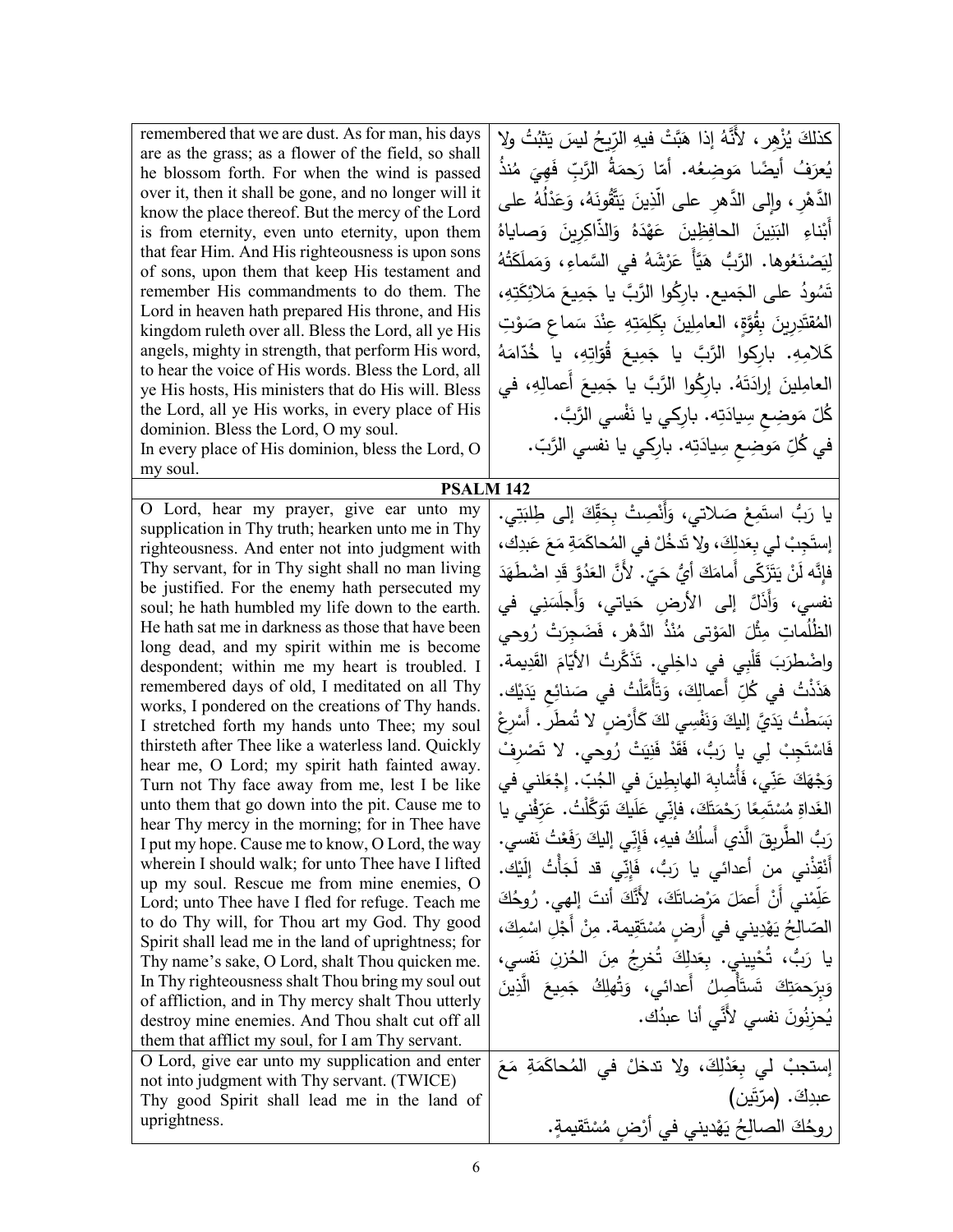| Glory to the Father, and to the Son, and to the                                                                                                                    | المَجدُ للِآبِ والابنِ والتروحِ القُدُسِ، الآنَ وَكُلَّ أُوانِ                                 |
|--------------------------------------------------------------------------------------------------------------------------------------------------------------------|------------------------------------------------------------------------------------------------|
| Holy Spirit; both now and ever, and unto ages<br>of ages. Amen. Alleluia, Alleluia, Alleluia.                                                                      | <i>َوَالِي دَهرِ الدَّاهِرِينَ، أَمين.</i> هَلِلوييا، هَلِلوييا، هَلِلوييا،                    |
| Glory to Thee, O God. (THRICE) O our God                                                                                                                           | المَجِدُ لَكَ يا الله. (ثلاثاً)  يا إِلَهَنا وَرَجاءَنا المَجِدُ لَك.                          |
| and our Hope, glory to Thee!                                                                                                                                       | <b>THE GREAT LITANY</b>                                                                        |
| Priest: In peace, let us pray to the Lord.                                                                                                                         | ا <b>لكاهن:</b> بِسَلام إلى الرَّبِّ نَطْلُب <b>.</b>                                          |
| Choir: Lord, have mercy.                                                                                                                                           | ا <b>لجوقة:</b> يا رَبُّ ارْحَم.                                                               |
| <b>Priest:</b> For the peace from above and the salvation                                                                                                          | ا <b>لكاهن:</b> مِنْ أَجْلِ السَّـــــلام الَّذِي مِنَ العُلى وَخَلاصِ                         |
| of our souls, let us pray to the Lord.                                                                                                                             | نُفُوسِنا، إِلى الرَّبِّ نَطْلُب.                                                              |
| Choir:<br>Lord, have mercy.                                                                                                                                        | ا <b>لجوقة:</b> يا رَبُّ ارْحَم.                                                               |
| <b>Priest:</b> For the peace of the whole world, the                                                                                                               | ا <b>لكاهن:</b> مِنْ أَجْلِ سَـلام كُلِّ العالَم، وَحُسْـنِ شَاتِ كَنائِسِ                     |
| good estate of the holy churches of God, and the<br>union of all men, let us pray to the Lord.                                                                     | اللهِ المُقَدَّسة، وَاتِّحادِ الجَمِيعِ، إِلى الرَّبِّ نَطْلُبٍ.                               |
| <b>Choir:</b> Lord, have mercy.                                                                                                                                    | ا <b>لجوقة</b> : يا رَبُّ ارْحَم.                                                              |
| Priest: For this holy House and those who                                                                                                                          | ا <b>لكاهن:</b> مِنْ أَجْلِ هذا البَيتِ المُقَدَّسِ، وَالَّذِينَ يَدْخُلُونَ إِلَيهِ           |
| with faith, reverence, and fear of God enter<br>therein, let us pray to the Lord.                                                                                  | بِإِيْمانِ وَوَرَعٍ وَخَوْفِ الله، إِلى الرَّبِّ نَطْلُبٍ.                                     |
| <b>Choir:</b> Lord, have mercy.                                                                                                                                    | ا <b>لجوقة:</b> يا رَبُّ ارْحَم.                                                               |
| Priest: For our father and Metropolitan N.,                                                                                                                        | ا <b>لكاهن:</b> مِنْ أَجْلِ أبينا ومِثْروبوليتنا (فلان) ورَئيسٍ كَهَنَتِنا                     |
| (and for our Bishop N.), the honorable<br>(فُلان)، والكَهَنَةِ الْمُكَرَّمينَ، والشَــمامِســة، خُدّامِ المَســيح،<br>presbytery, the deaconate in Christ, all the |                                                                                                |
| وجَميع الإكْليروسِ والشَّعْبِ، إلى الرَّبِّ نَطْلَب.<br>clergy and the people, let us pray to the Lord.                                                            |                                                                                                |
| Choir: Lord, have mercy.                                                                                                                                           | ا <b>لجوقة:</b> يا رَبُّ ارْحَم.                                                               |
| Priest: For Metropolitan PAUL and Archbishop<br>JOHN and their quick release from captivity and safe                                                               | ا <b>لكاهن:</b> مِنْ أجلِ المِتْروبِوليت بولُسَ والمطران يوحنـا                                |
| return, let us pray to the Lord.                                                                                                                                   | وفَكِّ أَسْرِهِما وعَوْدَتِهِما سالِمَيْنِ، إلى الرَّبِّ نَطْلُبٍ.                             |
| Choir: Lord, have mercy.                                                                                                                                           | ا <b>لجوقة:</b> يا رَبُّ ارْحَم.                                                               |
| Priest: For our country, its President,<br>civil authorities, and Armed Forces,                                                                                    | ا <b>لكاهن:</b> مِنْ أَجْلِ حُكّامٍ هَذا النَلَدِ، ومُؤازَرَتِهِمْ في كُلِّ عَمَلٍ صـــــالِح، |
| let us pray to the Lord.                                                                                                                                           | إلى الرَّبِّ نَطْلُب.                                                                          |
| <b>Choir:</b> Lord, have mercy.                                                                                                                                    | ا <b>لجوقة:</b> يا رَبُّ ارْحَم.                                                               |
| Priest: For this city and every city and countryside<br>and the faithful, who dwell therein; let us pray to the                                                    | ا <b>لكاهن:</b> مِنْ أَجْلِ هذِهِ المَدِينَة، وَجَمِيعِ المُدُنِ وَالقُرى،                     |
| Lord.                                                                                                                                                              | وَالْمُؤْمِنِينَ السّاكِنِينَ فِيها، إِلى الرَّبِّ نَطْلُب.                                    |
| Lord, have mercy.<br><b>Choir:</b>                                                                                                                                 | ا <b>لجوقة:</b> يا رَبُّ ارْحَم.                                                               |
| <b>Priest:</b> For healthful seasons, abundance of the<br>fruits of the earth, and peaceful times, let us pray to                                                  | <b>الكـاهن:</b> مِنْ أَجْلِ اعْتِدالِ الأَهْوِيَـةِ، وَخِصْـــــبِ ثِمـار                      |
| the Lord.                                                                                                                                                          | الأَرْض وَأَوْقاتٍ سَلامِيَّةٍ، إِلى الرَّبِّ نَطْلَب.                                         |
| Lord, have mercy.<br><b>Choir:</b>                                                                                                                                 | ا <b>لجوقة:</b> يا رَبُّ ارْحَم.                                                               |
| <b>Priest:</b> For travelers by sea, by land, and by<br>air, the sick, the suffering, the captive, and                                                             | ا <b>لكاهن:</b> مِنْ أَجْلِ المُسافِرِينَ فِي البَحْرِ وَالبَرِّ وَالجَوِّ ، وَالمَرْضـى       |
| for their salvation, let us pray to the Lord.                                                                                                                      | والمُتألِّمِين وَالأَسْرِى، وَخَلاصِهِمْ، إِلى الرَّبِّ نَطْلُب.                               |
| Choir: Lord, have mercy.                                                                                                                                           | ا <b>لجوقة:</b> يا رَبُّ ارْحَم.                                                               |
| Priest: For our deliverance from all tribulation,                                                                                                                  | ا <b>لكاهن:</b> مِنْ أَجْلِ نَجاتِنا مِنْ كُلِّ ضِيقِ وَغَضَبٍ وَخَطْرِ                        |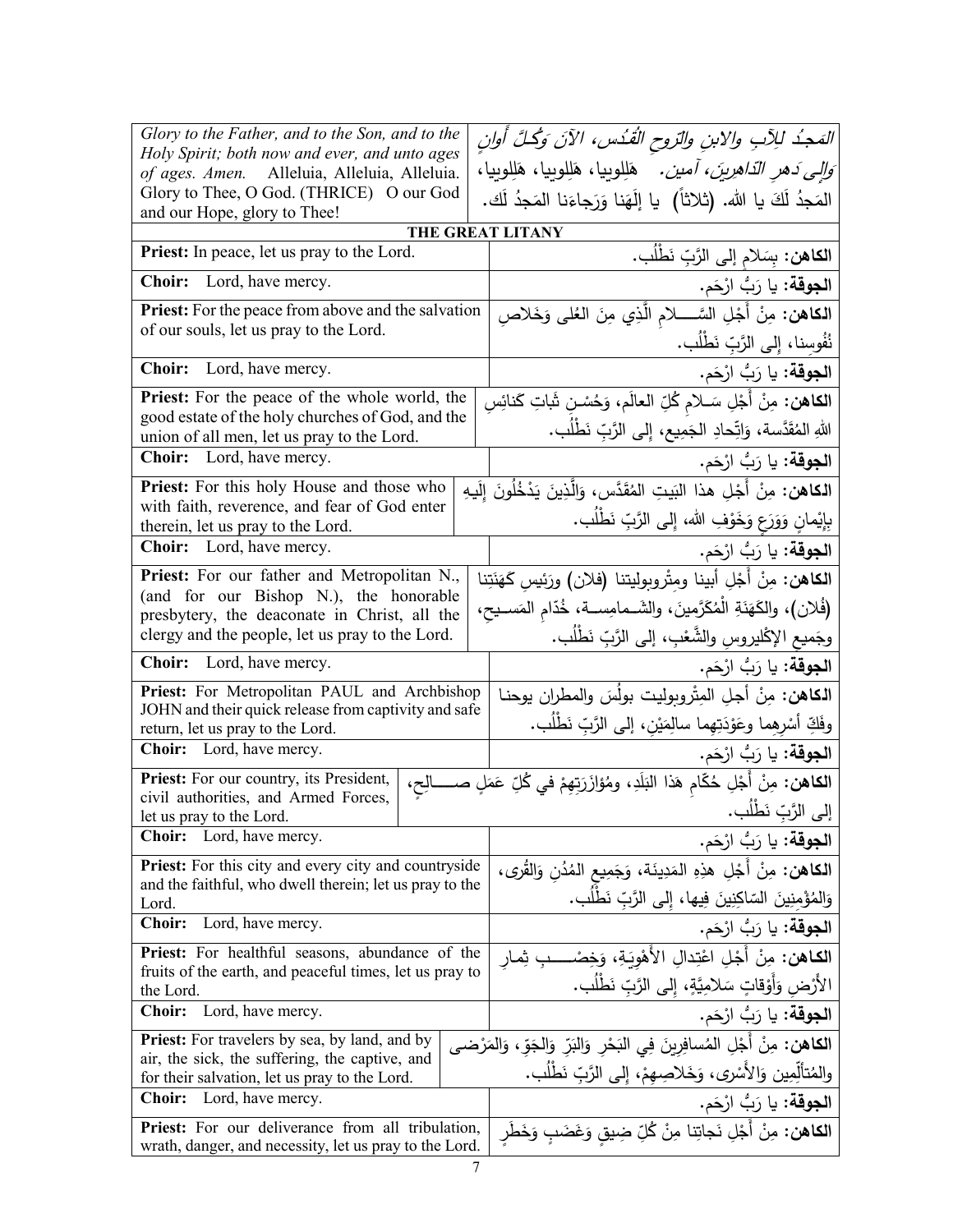|                                                                                                                                                                                                                                                                                                                                                                     | وَشِدَّةٍ إِلى الرَّبِّ نَطْلُب.                                                                                                                                                                                                                                                                                                      |  |
|---------------------------------------------------------------------------------------------------------------------------------------------------------------------------------------------------------------------------------------------------------------------------------------------------------------------------------------------------------------------|---------------------------------------------------------------------------------------------------------------------------------------------------------------------------------------------------------------------------------------------------------------------------------------------------------------------------------------|--|
| Choir: Lord, have mercy.                                                                                                                                                                                                                                                                                                                                            | ا <b>لجوقة:</b> يا رَبُّ ارْحَم.                                                                                                                                                                                                                                                                                                      |  |
| <b>Priest:</b> Help us; save us; have mercy on us, and keep<br>us, O God, by Thy grace.                                                                                                                                                                                                                                                                             | ا <b>لكاهن:</b> أَعْضُدْ وَخَلِّصْ وارْحَمْ واحفَظْنا يا اللهُ بنِعْمَتِكَ.                                                                                                                                                                                                                                                           |  |
| Choir: Lord, have mercy.                                                                                                                                                                                                                                                                                                                                            | ا <b>لجوقة:</b> يا رَبُّ ارْحَم.                                                                                                                                                                                                                                                                                                      |  |
| Priest: Calling to remembrance our all-holy,<br>immaculate, most blessed and glorious Lady<br>the Theotokos and ever-Virgin Mary, with<br>all the Saints, let us commend ourselves and<br>each other, and all our life unto Christ our<br>God.                                                                                                                      | ا <b>لكـاهن:</b> بَعْدَ ذِكْرِنـا الكُلِّيَّةَ القَداسَــــةِ الطَّاهِرَةَ الفائِقَةَ البَرَكاتِ<br>المَجِيدة، سَــــيِّدَتَنا والِدَةَ الإِلهِ الدّائِمَةَ البَتُولِيَّةِ مَرْيَمَ، مَعَ جَمِيع<br>القِدِّيسِين، لِنُوْدِعْ أَنْفُسَنا وَبَعْضُنا بَعْضاً وَكُلَّ حَياتِنا لِلْمَسِيحِ الإِله.                                       |  |
| To Thee, O Lord.<br><b>Choir:</b>                                                                                                                                                                                                                                                                                                                                   | ا <b>لجوقة:</b> لَكَ يا رَبّ.                                                                                                                                                                                                                                                                                                         |  |
| <b>Priest:</b> For unto Thee are due all glory, honor,<br>and worship to the Father and to the Son and<br>to the Holy Spirit, now and ever, and unto<br>ages of ages.<br>Choir: Amen.                                                                                                                                                                               | ا <b>لكاهن:</b> لأَنَّهُ يَنْبَغِي لَكَ كُلُّ تَمْجِيدٍ وَإِكْرامٍ وَسُــــجُود، أَيُّها الآبُ<br>وَالِإِبْنُ وَالرُّوحُ القُدُس، الآنَ وَكُلَّ أَوانٍ وَإِلَى دَهْرِ الدّاهِرِين.<br>الجوقة: آمين.                                                                                                                                   |  |
| "GOD IS THE LORD" IN TONE FOUR                                                                                                                                                                                                                                                                                                                                      |                                                                                                                                                                                                                                                                                                                                       |  |
| Choir: God is the Lord and hath appeared unto us.<br>Blessed is He that cometh in the Name of the<br>Lord. (Repeat after verses)<br>1. O give thanks unto the Lord, and call upon His holy Name.                                                                                                                                                                    | ا <b>لجوقــة:</b> اللهُ الرَّبُّ ظَهَرَ لنــا، مُبـارَكٌ الآتـي بـاسْــــم<br>الرَّبِّ. (تع <i>اد بعد الإستيخونات)</i>                                                                                                                                                                                                                |  |
|                                                                                                                                                                                                                                                                                                                                                                     | 1 – إعْتَرِفوا لِلْرَّبِّ وادْعوا باسْمِهِ القُدّوس.                                                                                                                                                                                                                                                                                  |  |
| 2. All nations compassed me about, but in the<br>Name of the Lord will I destroy them.<br>3. This is the Lord's doing; it is marvelous                                                                                                                                                                                                                              | 2– كلُّ الأُمَم أَحاطُوا بي وبِاسْمِ الرَّبِّ قَهَرْتُهُم.                                                                                                                                                                                                                                                                            |  |
| in our eyes.                                                                                                                                                                                                                                                                                                                                                        | .<br>3 – مِنْ قِبَلِ الرَّبِّ كَانَتْ هَذَه وَهيَ عَجِيبةٌ فِي أَعْيُنِنَا .                                                                                                                                                                                                                                                          |  |
| RESURRECTIONAL APOLYTIKION IN TONE FOUR                                                                                                                                                                                                                                                                                                                             |                                                                                                                                                                                                                                                                                                                                       |  |
| Having learned the joyful message of the<br>Resurrection from the angel, the women disciples<br>of the Lord cast from them their parental<br>condemnation. And proudly broke the news to the<br>Disciples, saying, Death hath been spoiled; Christ                                                                                                                  | إِنَّ تِلْميذاتِ الرَّبِّ تَعَلَّمْنَ مِنَ المَلاكِ الكَرْزَ بالقيامَةِ<br>البَهج، وطَرَحْنَ القَضاءَ الْجَدِّيَّ، وخاطَبْنَ الرُّسُلَ<br>مُفْتَخِراتٍ وقائِلاتٍ: سُبِيَ المَوْتُ وقامَ المَسيحُ الإِلهُ،<br>ومَنَحَ العالَمَ الرَّحْمَةَ العُظْمي.                                                                                   |  |
| God is risen, granting the world Great Mercy.<br><b>RESURRECTIONAL APOLYTIKION IN TONE FOUR</b>                                                                                                                                                                                                                                                                     |                                                                                                                                                                                                                                                                                                                                       |  |
| Glory to the Father, and to the Son, and to the<br>Holy Spirit. Having learned the joyful message<br>of the Resurrection from the angel, the women<br>disciples of the Lord cast from them their parental<br>condemnation. And proudly broke the news to the<br>Disciples, saying, Death hath been spoiled; Christ<br>God is risen, granting the world Great Mercy. | <i>التَّجُدُ لِلِآبِ، والآبنِ، والروح القُدُسِ.</i> إنَّ تِلْميذاتِ<br>الرَّبِّ تَعَلَّمْنَ مِنَ الْمَلاكِ الْكَرْزَ بِـالْقِيـامَــةِ الْبَهِجِ،<br>وطَرَحْنَ القَضــاءَ الـجَدِّيَّ، وخاطَبْنَ الرُّسُــلَ مُفْتَخِراتِ<br>وقائِلاتٍ: سُـــبِيَ المَوْتُ وقامَ المَســــيحُ الإِلهُ، ومَنَحَ<br>العالَمَ الرَّحْمَةَ العُظْمي.      |  |
| APOLYTIKION FOR MID-PENTECOST IN TONE EIGHT                                                                                                                                                                                                                                                                                                                         |                                                                                                                                                                                                                                                                                                                                       |  |
| Both now and ever, and unto ages of ages. Amen.<br>In the midst of this Feast, O Savior, give Thou my<br>thirsty soul to drink of the waters of true worship;<br>for Thou didst call out to all, saying: Whosoever<br>is thirsty, let him come to Me and drink.<br>Wherefore, O Christ our God, Fountain of life,<br>glory to Thee.                                 | الآنَ وكُلَّ أُوانِ وإِلَى دَهْرِ الدَّاهِرِينَ. أمين.<br>في انْتِصافِ العيدِ، اسْقِ نَفْسى الْعَطْشَى مِنْ مِياهِ<br>العِبادَةِ الحَسَنَةِ أَيُّها المُخلِّصُ، لأَنَّكَ هَتَفْتَ نَحْوَ الكُلّ<br>قائِلاً: مَنْ كانَ عَطْشاناً، فَلْيَأْتِ إِلَيَّ وِيَشْرِب. فَيا يَنْبوعَ<br>الْحَياةِ، أَيُّها الْمَسِيحُ الإِلهُ، الْمَجْدُ لَك. |  |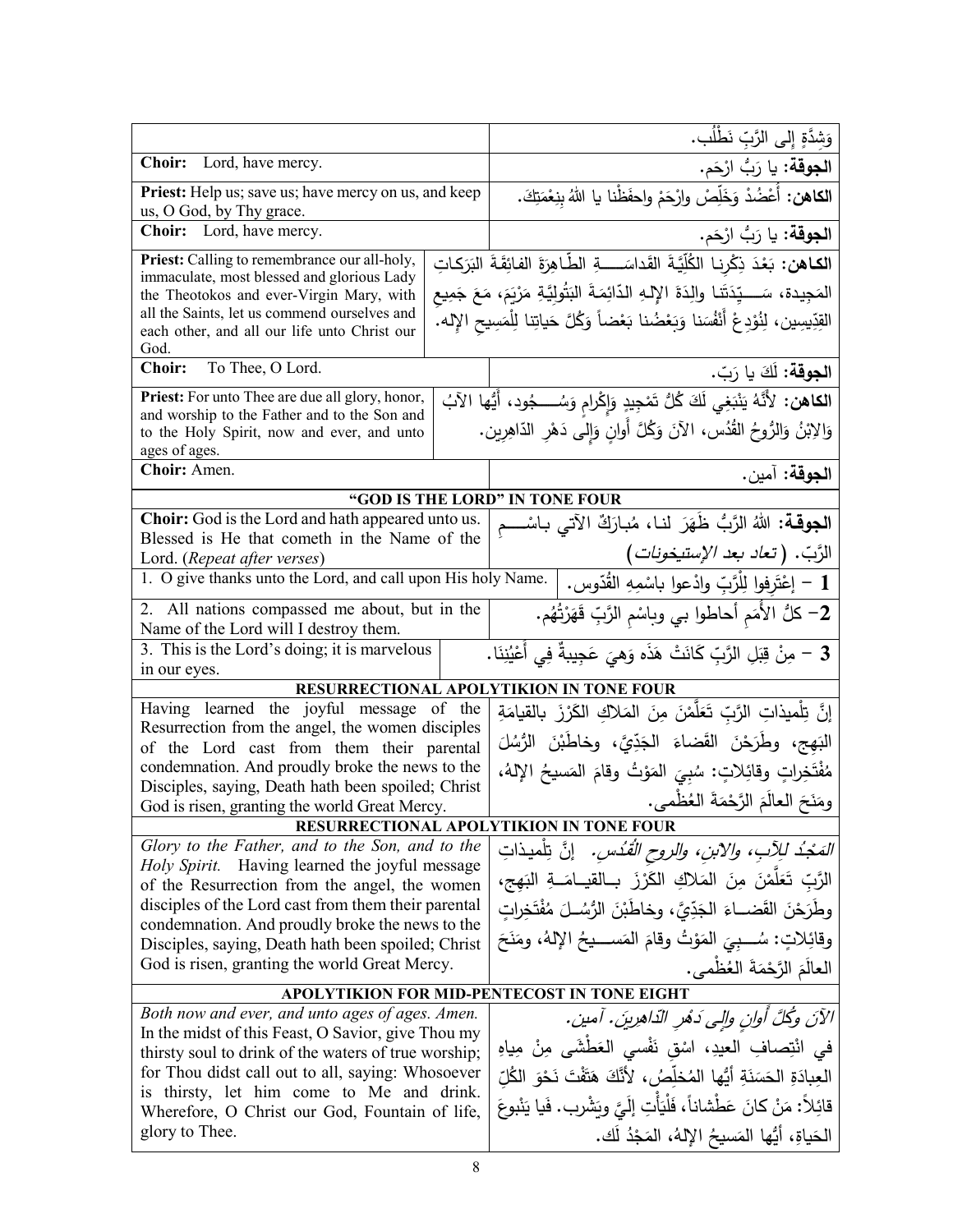| THE LITTLE LITANY                                                                                                                                                                                                                                                                                                                                                                                                                                      |                                                                                                                                                                                                                                                                                                                                                                                                             |  |  |
|--------------------------------------------------------------------------------------------------------------------------------------------------------------------------------------------------------------------------------------------------------------------------------------------------------------------------------------------------------------------------------------------------------------------------------------------------------|-------------------------------------------------------------------------------------------------------------------------------------------------------------------------------------------------------------------------------------------------------------------------------------------------------------------------------------------------------------------------------------------------------------|--|--|
| <b>Priest:</b> Again and again, in peace, let us pray to the<br>Lord.                                                                                                                                                                                                                                                                                                                                                                                  | ا <b>لكاهن:</b> أيْضاً وأيْضاً بِسَلام إلى الرَّبِّ نَطْلُب.                                                                                                                                                                                                                                                                                                                                                |  |  |
| Choir: Lord, have mercy.                                                                                                                                                                                                                                                                                                                                                                                                                               | ا <b>لجوق</b> : يا ربُ ارْحَمْ.                                                                                                                                                                                                                                                                                                                                                                             |  |  |
| Priest: Help us; save us; have mercy on us; and<br>keep us, O God, by Thy grace.                                                                                                                                                                                                                                                                                                                                                                       | اللكاهن: أَعْضُدْ، وَخَلِّصْ، وارْحَمْ، واحفَظْنا يا اللهُ بِنِعْمَتِكَ.                                                                                                                                                                                                                                                                                                                                    |  |  |
| Choir: Lord, have mercy.                                                                                                                                                                                                                                                                                                                                                                                                                               | ا <b>لجوق</b> : يا ربُ ارْحَمْ.                                                                                                                                                                                                                                                                                                                                                                             |  |  |
| Priest: Calling to remembrance our all-holy,<br>immaculate, most-blessed and glorious Lady the<br>Theotokos and ever-virgin Mary, with all the saints:<br>let us commend ourselves and each other, and all<br>our life unto Christ our God.                                                                                                                                                                                                            | الكاهن: بعدَ ذِكْرِنا الطُّلِّيَّةَ القَداسَةِ، الطاهِرَةَ، الفائِقَةَ البَرَكاتِ<br>المَجيدة، سيِّدَتَنا والِدَةَ الإِلهِ الدائِمَةَ البَتولِيَّةِ مَرْيَمَ مَعَ جميع<br>القدِّيسين، لِنُؤدِعْ أَنْفُسَنا وبَعْضُنا بَعْضاً وَكُلَّ حَياتِنا لِلْمَسيحِ<br>الإله.                                                                                                                                          |  |  |
| Choir: To Thee, O Lord.                                                                                                                                                                                                                                                                                                                                                                                                                                | ا <b>لجوق</b> : لكَ يا ربّ.                                                                                                                                                                                                                                                                                                                                                                                 |  |  |
| Priest: For Thine is the might, and Thine is the<br>kingdom, and the power and the glory: of the<br>Father, and of the Son, and of the Holy Spirit; now<br>and ever, and unto ages of ages.                                                                                                                                                                                                                                                            | ا <b>لكاهن:</b> 'لأنَّ لكَ العِزَّةَ ولكَ المُلْكَ والقُوَّةَ والمَجْدَ أيُّها الآبُ والإبنُ<br>والروحُ القُدُسُ، الآنَ وكُلَّ أوانِ وإلى دَهْرِ الدَّاهِرين.                                                                                                                                                                                                                                               |  |  |
| Choir: Amen.                                                                                                                                                                                                                                                                                                                                                                                                                                           | ا <b>لجوق</b> : آمين.                                                                                                                                                                                                                                                                                                                                                                                       |  |  |
|                                                                                                                                                                                                                                                                                                                                                                                                                                                        | <b>RESURRECTIONAL KATHISMATA FROM THE PENTECOSTARION (Plain Reading)</b><br><b>First Kathisma</b>                                                                                                                                                                                                                                                                                                           |  |  |
| The ointment-bearing women glanced into the<br>entrance of the tomb; and, because they could not<br>bear the brilliance of the angel, they trembled in<br>astonishment, saying, Hath He been stolen Who<br>opened paradise to the thief? Or is He risen up,<br>before His<br>Passion<br>Who<br>didst<br>preach<br>Resurrection? Verily, Christ God hath risen,<br>granting Resurrection and life to those who are in<br>Hades.                         | إنَّ حامِلاتِ الطَّيبِ تَطَلَّعْنَ ناظِراتِ إلى مَدْخَلِ<br>القَبْرِ ، ولَمَّا لَمْ يُطِقْنَ لَمْعَ المَلاكِ السَّاطِع، انْذَهَلْنَ<br>بِرِعْدَةٍ، قائلاتٍ: هلْ سُرِقَ الذي فَتَحَ الفِرْدَوْسَ<br>لِلِّصِّ؟ أَمْ قَامَ ناهِضاً الذي بَشَّرَ قَبْلَ الآلامِ بالقِيَامةِ؟<br>حقاً قَدْ قامَ المسيحُ الإِلهُ، واهِباً الذينَ في الجَحيم<br>القيامةَ والحَياة.                                                 |  |  |
| Glory to the Father, and to the Son, and to the<br>Holy Spirit.<br>Thou didst rise from the tomb, O Christ Savior,<br>our God, because Thou art deathless; and Thou<br>didst raise with Thee Thy world by Thy<br>Resurrection, and didst crush the might of death,<br>proclaiming Resurrection to all. Wherefore, do<br>we glorify Thee, O Thou Who alone art merciful<br>and the Lover of mankind.<br>Both now and ever, and unto ages of ages. Amen. | المَحْدُ للآبِ، والإبنِ، والرّوح القُدُسِ.<br>أَيُّها المَسيحُ المُخَلِّصُ، إلهُنا، لَقَدْ قُمْتَ مِنَ القَبْرِ<br>بما أَنَّكَ عادِمُ المَوْتِ، وأَنْهَضْتَ مَعَكَ عالَمَكَ<br>بقِيامَتِكَ، وسَحَقْتَ بقُوَّتِكَ عِزَّةَ المَوْتِ، وأَعْلَنْتَ<br>القِيامَةَ لِلْجَميعِ. فلذلِكَ نُمُجِّدُكَ أَيُّها الرَّحومُ وَحْدَكَ،<br>والمُحِبُّ البَشَرِ .<br>الآنَ وكلَّ أُولنِ والى دَهْرِ الداهِرِينَ. آمين. [نَّ |  |  |
| The Mystery which was hidden from everlasting<br>and was unknown of the angels, O Theotokos,<br>wast revealed through thee, to those who dwell<br>upon earth. In that God, having become<br>incarnate—in unconfused union—of His own<br>good will accepted the Cross for our sake.<br>Whereby He raised again the first created, and<br>hath saved our souls from death.                                                                               | السِرَّ الْخَفِيَّ مُنْذُ الدُهورِ ، غيْرَ المَعْلوم عِنْدَ<br>المَلائِكَة، بكِ ظَهَرَ، يا والِدَةَ الإِلهِ، للَّذينَ على<br>الأَرْض، إذْ تَجَسَّدَ الإِلَهُ باتِّحادٍ لا تَشَوُّشَ فيه، وقَبِلَ<br>الصَليبَ طَوْعاً مِنْ أَجْلِنا، وَبِهِ أَقامَ المَجْبولَ أَوَّلاً،<br>وخَلَصَ مِنَ المَوْتِ نُفوسَنا.<br><b>Second Kathisma</b>                                                                         |  |  |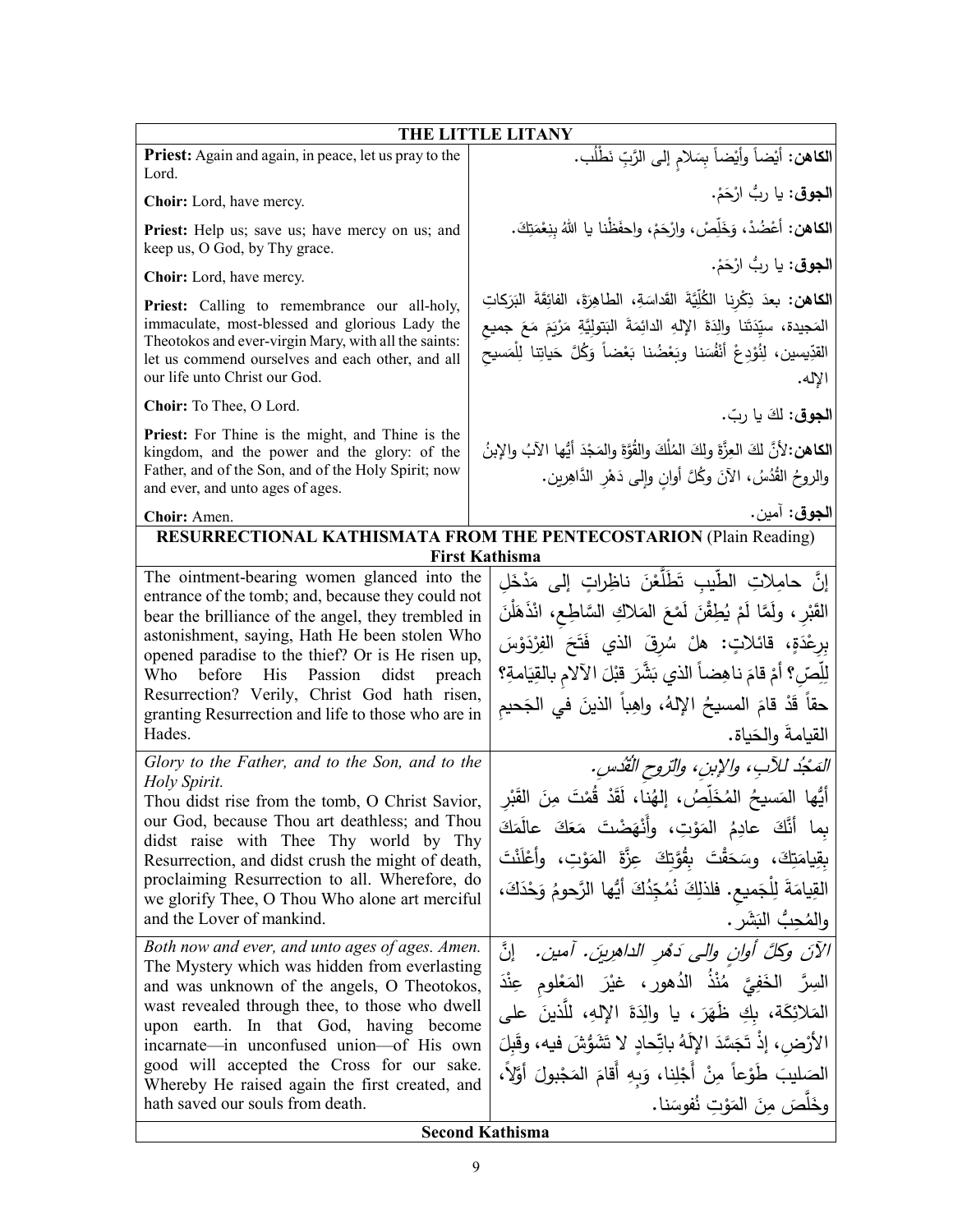| Gabriel descended from his sublime height                                                                 | إِنَّ جِبْرِائيلَ انْحَدَرَ مِنَ الْعُلُوِّ السّامي، مُتَوَشِّحاً حُلَّةً       |  |
|-----------------------------------------------------------------------------------------------------------|---------------------------------------------------------------------------------|--|
| wrapped in a white robe, and came to the stone                                                            |                                                                                 |  |
| where the Rock of Life was, and he shouted to the                                                         | بَيْضاءَ، وأتى إلى الحَجَر حيثُ صَخْرَةُ الحياةِ، وهَتَفَ                       |  |
| weeping women, saying, Cease your wailing and<br>crying, and receive ye smiling joy, with comfort;        | نَحْوَ الباكِياتِ قائِلاً: اكفُفْنَ مِنَ النَوْحِ والعَويلِ، واقْبَلْنَ         |  |
| for He whom ye seek weeping is verily risen.                                                              | الْبَشَاشَةَ والفَرَحَ مُطْمَئِنَّاتٍ، لأَنَّ الذي تَطْلُبْنَهُ باكِياتٍ        |  |
| Wherefore, go and proclaim to the Apostles that                                                           |                                                                                 |  |
| the Lord is risen.                                                                                        | قَدْ قامَ بالحَقيقةِ، فاهْتِفْنَ بالرُسُلِ أنَّ الربَّ قَدْ قام.                |  |
| Glory to the Father and to the Son and to the                                                             | <i>المَجْدُ لِلِآبِ والإبنِ والرُّوحِ الْقُدْسِ.</i> أَيُّها المُخَلِّصُ،       |  |
| Holy Spirit. Thou hast suffered crucifixion                                                               |                                                                                 |  |
| willingly, O Savior, and mortal men placed in a<br>new tomb Thee Who didst establish the corners          | إِنَّكَ احْتَمَلْتَ الصَّلْبَ طَوْعاً بإرادَتِكَ، وَوَضَعَكَ الناسُ             |  |
| of the world with a word. Therefore, hath death                                                           | المائِتونَ في رَمْسِ جَديدٍ، يا مَنْ ثَبَّتَ الأَقْطارَ بِكَلِمَةٍ.             |  |
| the stranger been bound and taken captive, being                                                          | ولذلِكَ قُيِّدَ المَوْتُ الغَريبُ وسُبِيَ مَقْهوراً، وكُلُّ الذينَ في           |  |
| defeated. And all those in Hades, cried out                                                               |                                                                                 |  |
| through Thy reviving Resurrection, Verily,                                                                | الْجَحيم هَتَفوا حينَ قِيامَتِكَ الْمُحْيِيَةِ: حقاً قَدْ قامَ الْمَسيحُ        |  |
| Christ the Life-giver is risen; for He is<br>everlastingly constant.                                      | مُعْطى الحياة، إذْ هوَ النباقي إلى الدَّهرِ .                                   |  |
| Both now and ever, and unto ages of ages.                                                                 | الآنَ وكلَّ أوانِ والى دَمُرِ الداهرينَ. آمين. [نَّ يوسُفَ                      |  |
| Amen. Joseph, thy betrothed and guardian, O                                                               |                                                                                 |  |
| Theotokos, when he beheld thy supernatural                                                                | خَطيبُكِ وحافِظُكِ، لمّا شاهَدَ حبَلَكِ الفائِقَ على الطَّبْع،                  |  |
| Conception without seed, was amazed and                                                                   | الذي هُو بِغيرِ زِرْعٍ، انْذَهَلَ مُتَحَيِّراً، يا والِدَةَ الإِله. لَكِنَّهُ   |  |
| perplexed. But he recalled to his mind the<br>blossoming rod of Aaron, the rain falling on the            |                                                                                 |  |
| fleece of wool, and the bush burning with fire                                                            | اتَّخَذَ في عَقلِهِ المَطَرَ  المُنْحَدِرَ  عَلى الْجَزَّةِ، والعَوْسَجَةَ      |  |
| but not consumed, and he testified before the                                                             | الْمُلْتَهِبَةَ بِالنارِ دونَ أَنْ تَحْتَرِقَ، وشَهِدَ أَمامَ الْكَهَنَةِ       |  |
| priests crying: A Virgin gives birth after                                                                |                                                                                 |  |
|                                                                                                           |                                                                                 |  |
| remaining virgin.                                                                                         | هاتِفاً: عَذْرِاءُ تَلِدُ، وبَعْدَ الولادَةِ تَلْبَثُ عذراءَ.                   |  |
|                                                                                                           | <b>EVLOGETARIA (BENEDICTIONS) IN TONE FIVE</b>                                  |  |
| Blessed art Thou, O Lord; teach me Thy statutes.                                                          | ُ <i>مْبارَكٌ أَنتَ ياربُ عَلَّفِني حُقوقَك.</i> جمْعُ المَلائكةِ               |  |
| The company of the Angels was amazed when they                                                            |                                                                                 |  |
| beheld Thee numbered among the dead. Yet Thyself,<br>O Savior, destroyed the power of death, with Thee    | انْذَهَلَ مُتَحَيِّراً، عِنْدَ مُشَاهَدَتِهِمْ إِيَّاكَ مَحْسوباً بينَ          |  |
| raising up Adam and releasing all men from Hell.                                                          | الأمواتِ أَيُّها المُخَلِّص، وداحِضاً قُوَّةَ المَوتِ،                          |  |
|                                                                                                           | ومُنْهضاً آدَمَ مَعَكَ، ومُعْتِقاً إيّانا مِنَ الجَحيم كافةً.                   |  |
| Blessed art Thou, O Lord; teach me Thy statutes.                                                          | مُ <i>بازِكٌ أنتَ يا ربُّ عَلَّفِنى حُقوقِك.</i> المَلاكُ اللامِعُ              |  |
| Wherefore, O Women Disciples, do ye mingle                                                                |                                                                                 |  |
| sweet-smelling spices with your tears of pity? The                                                        | عِنْدَ الْقَبْرِ تَفَوَّهَ نَحْوَ حـامِلاتِ الطَّيـبِ قـائِلاً: لِمَ            |  |
| radiant Angel within the sepulcher cried unto the<br>Myrrh-bearing Women: Behold the grave, and           | تَمْزُجْنَ الطَّيوبَ بـالدُّموعِ، بتَرَثِّ يـا تِلْميذات؟ أنظَرْنَ              |  |
| understand, for the Savior is risen from the tomb.                                                        | اللَّحْدَ وافْرَحْنَ، لأَنَّ المُخَلِّصَ قَدْ قامَ مِنَ القَبْرِ .              |  |
| Blessed art Thou, O Lord; teach me Thy statutes.                                                          | مُ <i>بازِكٌ أنتَ يا ربُّ عَلَّفِني خُقوقَك.</i> إنَّ حامِلاتِ                  |  |
| Very early in the morning, did the Myrrh-bearing                                                          |                                                                                 |  |
| Women run lamenting unto Thy tomb. But an Angel                                                           | الطِّيبِ سَحَراً جِداً، سارَعْنَ إلى قَبْرِكَ نائِحاتٍ. إلا أنَّ                |  |
| came toward them, saying: The time for lamentation<br>is passed; weep not, but announce unto the Apostles | المَلاكَ وقَفَ بِهِنَّ، وقالَ لَهُنَّ: زمانُ النَّوْحِ قَدْ كَفَّ               |  |
| the Resurrection.                                                                                         | وبَطَلَ فَلا تَبْكينَ، بِلْ بَشِّرْنَ الرُّسُلَ بِالقِيامَةِ.                   |  |
| Blessed art Thou, O Lord; teach me Thy statutes.                                                          |                                                                                 |  |
| The Myrrh-bearing Women mourned, as bearing                                                               | ُ <i>مبارَكٌ أنتَ يا ربُ عَلَّفِني حُقوقَك.</i> إنَّ النِّسْوَةَ حامِلاتِ       |  |
| spices they drew near Thy tomb, O Savior. But                                                             | الطِّيــبِ، وافَيْنَ بــالحَنوطِ إلى قَبْرِكَ أَيُّهــا المُخَلِّص.             |  |
| the Angel spake unto them, saying: Why number<br>ye the living among the dead? In that He is God          | فَسَمِـعْنَ مَلاكاً مُتَنَغِّـماً نَحْوَهُـنَّ قائلاً: لِمَ تَحْسِبْنَ الْحَيَّ |  |
| He is risen from the grave.                                                                               | مَعَ المَوْتي؟ فَبِما أَنَّهُ إِلهٌ، قَدْ قامَ مِنَ القَبْرِ ناهِضاً.           |  |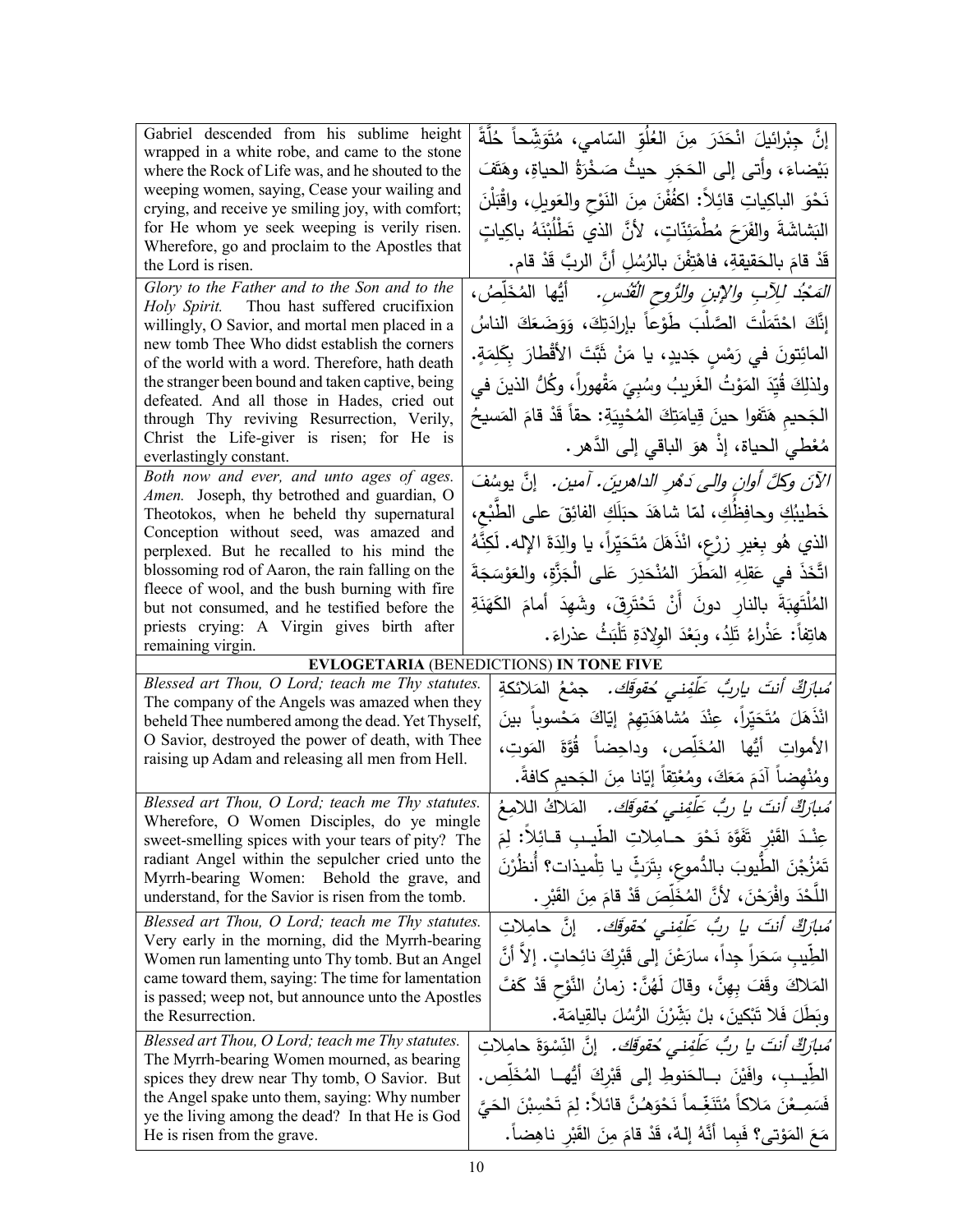| Glory to the Father, and to the Son, and to the                                                        | <i>المَجْدُ للآبِ، والابنِ، والرّوح القُدُسِ.</i> نَسْجُدُ لِلآبِ، ولابْنِهِ،            |
|--------------------------------------------------------------------------------------------------------|------------------------------------------------------------------------------------------|
| Holy Spirit. We adore the Father, as also His                                                          |                                                                                          |
| Son, and the Holy Spirit, the Holy Trinity in                                                          | ولروح قُدْسِهِ، ثالوثاً قدُّوساً في جَوْهرِ واحِدٍ، هاتِفينَ مَعَ                        |
| one Essence, crying with the Seraphim:<br>Holy, holy, holy art Thou, O Lord.                           | السّارافيم: قُدّوسٌ، قُدّوسٌ، قُدّوسٌ أنتَ يا رَبّ.                                      |
| Both now and ever, and unto ages of ages.                                                              | الآنَ وكُلَّ أوان وإلى دَهْرِ الداهِرِينَ، أمين.    أيَّتُها العَذْراءُ،                 |
| Amen. In that thou didst bear the Giver of                                                             |                                                                                          |
| Life, O Virgin, thou didst redeem Adam from                                                            | لَـــقَدْ وَلَدْتِ مُعْطِيَ الْحَياة، وأَنْقَـــذْتِ آدَمَ مِــــنَ الخَطيئة،            |
| sin, and didst give to Eve joy in place of                                                             |                                                                                          |
| sadness; and He who was incarnate of thee,                                                             | ومَذَحْتِ حَوّاءَ الفَرَحَ عِوَضَ الحُزْنِ، لَكِنَّ الإِلهَ والإِنْســـــانَ             |
| both God and man, hath restored to life those                                                          | الْمُتَجَسِّدَ مِنْكِ، أَرْشَدَهُما إِلَى الْحَياةِ الَّتِي قَدْ تَهَوَّرِا مِنْها.      |
| who had fallen therefrom.                                                                              |                                                                                          |
| Alleluia, Alleluia, Alleluia. Glory to Thee, O God.                                                    | هَلِلوبِيا، هَلِلوبِيا، هَلِلوبِيا، المَجْدُ لَكَ يا الله. (ثلاثاً)                      |
| (THRICE)                                                                                               |                                                                                          |
| O our God and our Hope, glory to Thee!                                                                 | يا إلهَنا ورجاءَنا لكَ المَجْد.                                                          |
|                                                                                                        | THE LITTLE LITANY                                                                        |
| Priest: Again and again, in peace, let us pray<br>to the Lord.                                         | ا <b>لكاهن:</b> أيْضاً وأيْضاً بِسَلامِ إلى الرَّبِّ نَطْلُب.                            |
| Choir: Lord, have mercy.                                                                               | ا <b>لجوق</b> : يا ربُّ ارْحَمْ.                                                         |
| Priest: Help us; save us; have mercy on us;                                                            |                                                                                          |
| and keep us, O God, by Thy grace.                                                                      | ا <b>لكاهن:</b> أَعْضُدْ، وَخَلِّصْ، وارْحَمْ، واحفَظْنا يا اللهُ بنِعْمَتِكَ.           |
| Choir: Lord, have mercy.                                                                               | ا <b>لجوق</b> : يا ربُّ ارْحَمْ.                                                         |
| Priest: Calling to remembrance our all-holy,                                                           | الكاهن: بعدَ ذِكْرِنا الكُلِّيَّةَ القَداسَةِ، الطاهِرَةَ، الفائِقَةَ البَرَكاتِ         |
| immaculate, most-blessed and glorious Lady<br>the Theotokos and ever-virgin Mary, with all             |                                                                                          |
| the saints: let us commend ourselves and each                                                          | المَجيدة، سيِّدَتَنا والِدَةَ الإِلهِ الدائِمَةَ البَتولِيَّةِ مَرْيَمَ مَعَ جميع        |
| other, and all our life unto Christ our God.                                                           | القدِّيسين، لِنودِعْ أنفُسَنا وبَعْضُنا بَعْضاً وَكُلَّ حَياتِنا لِلْمَسيحِ الإله.       |
| Choir: To Thee, O Lord.                                                                                | ا <b>لجوق</b> : لكَ يا رب.                                                               |
| Priest: For blessed is Thy Name, and glorified                                                         |                                                                                          |
| is Thy kingdom: of the Father, and of the Son,                                                         | ا <b>لكاهن:</b> لأنَّ اسْمَكَ مُبارَكٌ ومُلْكَكَ مُمَجَّدٌ أَيُّها الآبُ والإبنُ والروحُ |
| and of the Holy Spirit; now and ever, and unto                                                         | القُدُس، الآنَ وكلَّ أوانِ وإلى دَهْرِ الدَّاهِرِينِ.                                    |
| ages of ages.                                                                                          |                                                                                          |
| Choir: Amen.                                                                                           | ا <b>لجوق</b> : آمين.                                                                    |
|                                                                                                        | <b>FOURTH TONE RESURRECTIONAL HYAPKOE (Plain Reading)</b>                                |
| The ointment-bearing women hastened                                                                    | إِنَّ حامِلاتِ الطِّيبِ سَبَقْنَ مُحاضِراتٍ إِلَى الرُّسُلِ، وبَشَّرْنَ                  |
| running to the Apostles and related to them                                                            | بحَوادِثِ قِيامَتِكَ المُعْجِزَةِ، أَيُّها المَسيحُ، قائِلاتٍ: إنَّكَ قَدْ               |
| the account of Thy Resurrection, O Christ,                                                             |                                                                                          |
| saying, Thou hast risen because Thou art                                                               | قُمْتَ بِما أَنَّكَ إِلهٌ، مانِحاً العالَمَ الرَّحْمَةَ العُظْمي.                        |
| God, granting the world Great Mercy.                                                                   |                                                                                          |
|                                                                                                        | <b>FOURTH TONE RESURRECTIONAL ANABATHMOI (Plain Reading) First Antiphony</b>             |
| The many sufferings from my youth combat<br>$^{+}$<br>me. But Thou, O my Savior, assist and save       | + مُنْذُ شَبابِي آلامٌ كَثيرةٌ تُحارِبُني، لكِنْ أَنْتَ يا                               |
| me.                                                                                                    | مُخَلِّصي أَعْضُدْني وخلِّصْني.                                                          |
| O ye haters of Zion, depart in shame from<br>$^+$                                                      | + يا مُبْغِضىي صِهْيَوْنَ اخْزَوا مِنْ تُجاهِ الرَّبِّ، لأَنَّكُمْ                       |
| before the Lord; for ye shall be dry by fire as                                                        |                                                                                          |
| the grass.                                                                                             | سَتَصبيرونَ جافِّينَ كالعُشْبِ اليابس بالنارِ .                                          |
| Glory to the Father, and to the Son, and to<br>$^+$<br>the Holy Spirit: both now and ever, and unto    | + المَجْدُ للآبِ، والابنِ، والروح القُدْسِ، الآنَ وكلَّ                                  |
| ages of ages. Amen.                                                                                    | آوانِ والِي دَهْرِ الداهرِينِ، آمينِ.                                                    |
| By the Holy Spirit every spirit shall live and<br>$^+$<br>shall be purified, ascending, and brilliant, | + بالروح القُدُس تَحْيا كُلُّ نَفْسٍ وتَتَنَقّى، مُرْتَفِعَةً                            |
| through the one hidden and pure Trinity.                                                               | ولامِعَةً بالثالوثِ الواحِدِ الْخَفِيِّ الطَّاهِرِ .                                     |
|                                                                                                        |                                                                                          |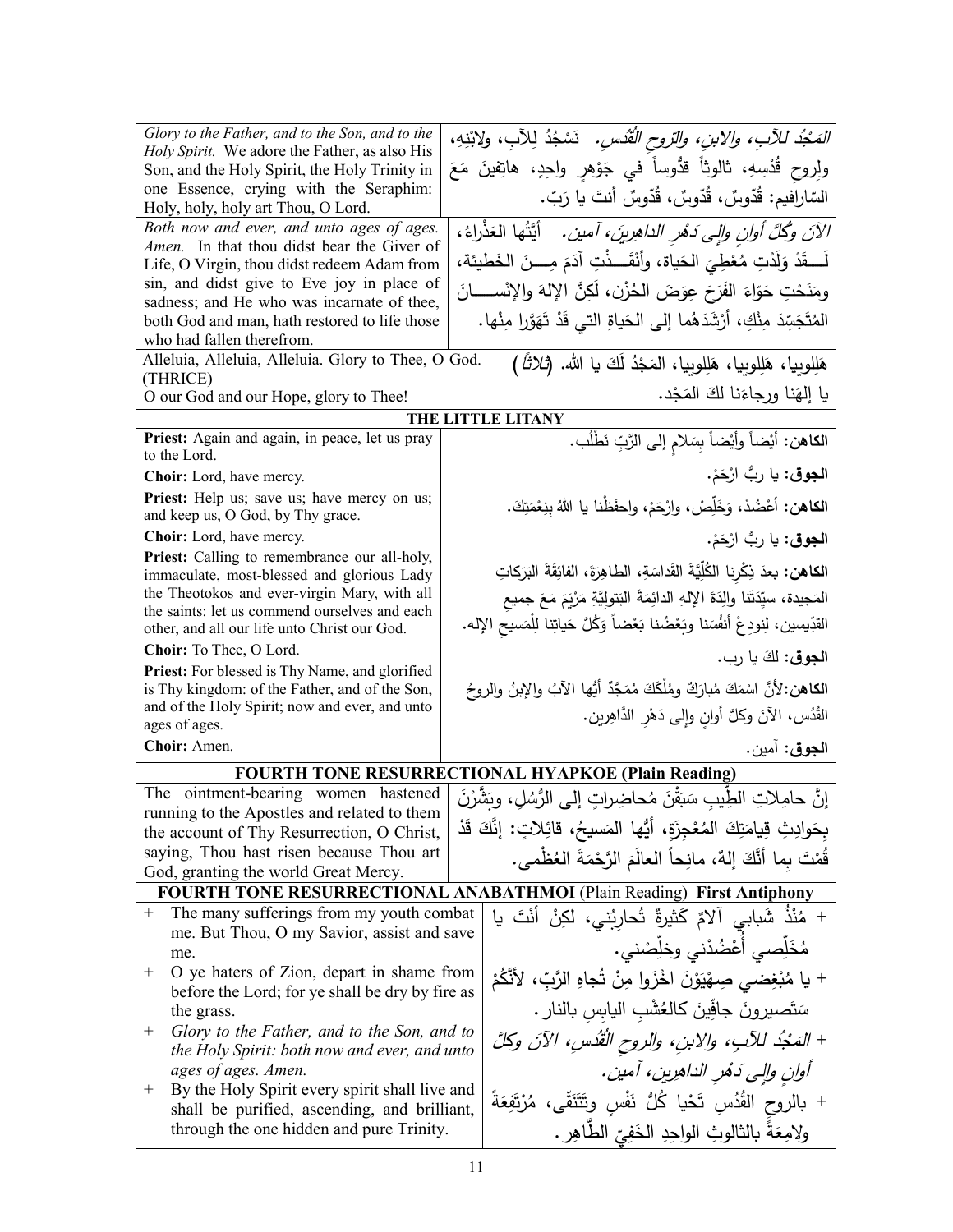| <b>Second Antiphony</b>                                                                                    |  |                                                                                                                                |  |
|------------------------------------------------------------------------------------------------------------|--|--------------------------------------------------------------------------------------------------------------------------------|--|
| To Thee, O Lord, have I cried fervidly from<br>$\! +$                                                      |  | + إِلَيْكَ ياً رَبُّ صَرَخْتُ بِحَرارَةٍ مِنْ صَميمِ النَّفْسِ،                                                                |  |
| the depth of my soul. Let Thy divine ears<br>listen to me.                                                 |  | فلْتَكُنْ أَذُناكَ الإِلْهِيَّتانِ سامِعَتَيْنِ لي.                                                                            |  |
| All those who have placed their trust in the<br>$^+$                                                       |  | + كلُّ الذينَ وضَعوا رَجاءَهُمْ على الرَّبِّ، هُمْ أَعْلـى                                                                     |  |
| Lord shall transcend all sorrows.                                                                          |  |                                                                                                                                |  |
| Glory to the Father, and to the Son, and to the<br>$^{+}$<br>Holy Spirit: both now and ever, and unto ages |  | مِنْ جَميعِ المُحْزِناتِ.                                                                                                      |  |
| of ages. Amen.                                                                                             |  | + المَحْدُ للآبِ، والابنِ، والروح القدسِ، الآنَ وكلَّ                                                                          |  |
| Verily, the Holy Spirit doth overflow with<br>$^{+}$                                                       |  | أوانِ والِي دهرِ الداهرينِ، آمينِ.                                                                                             |  |
| streams and passages of grace, and doth water<br>all creation with refreshing life.                        |  | + بالروح القُدُسِ تَفيضُ سَواقى النِّعْمَةِ ومَجارِيها،                                                                        |  |
|                                                                                                            |  | وثُرَوِّي البرايا بأسْرِها بالحَياةِ المُحْيِيَة.                                                                              |  |
|                                                                                                            |  | <b>Third Antiphony</b>                                                                                                         |  |
| Let my heart rise to Thee, O Word, and let not<br>$^{+}$                                                   |  | + لِيَرْتَفِعْ قَلْبِي نَحْوَكَ أَيُّها الكَلِمَةُ، ولا تُشْغِفُني                                                             |  |
| the pleasures of the world enter into me to vie<br>with the earthly life.                                  |  | مُطْرِباتُ العالَمِ إلى مُنافَسةِ العيشَةِ التُّرابِيَّة.                                                                      |  |
| And as each of us hath surpassing love to his<br>$^{+}$                                                    |  | + لِكُلِّ مِنَّا غَرامٌ مُفْرِطٌ لِوالدَتِهِ، فَكَمْ بِالأَحْرِي يَجِبُ                                                        |  |
| mother, the more should we love the Lord                                                                   |  |                                                                                                                                |  |
| with utmost fervor.<br>Glory to the Father, and to the Son, and to the<br>$^{+}$                           |  | عَلينا أَنْ نُحِبَّ الرَّبَّ بِأَشَدِّ حَرارةٍ.                                                                                |  |
| Holy Spirit: both now and ever, and unto ages                                                              |  | + المَحْدُ للآبِ، والابنِ، والروح القدسِ، الآنَ وكلَّ                                                                          |  |
| of ages. Amen.                                                                                             |  | أوانِ والِي دهرِ الداهرينِ، آمينِ.                                                                                             |  |
| By the Holy Spirit cometh the riches of divine<br>$^{+}$                                                   |  | + بالروح القُدُسِ غِنى المَعْرِفَةِ الإِلهيَّةِ، والنَّظُرِ                                                                    |  |
| knowledge, divine vision, and wisdom; for                                                                  |  |                                                                                                                                |  |
| through Him the Word doth proclaim all the<br>commandments of the Father.                                  |  | الإِلَهِيِّ والحِكْمَةِ. لأنَّ بِهِ يُعلِنُ الكَلِمَةُ الأوامِرَ                                                               |  |
|                                                                                                            |  | الأَبَوِيَّةَ بِأَسْرِها.                                                                                                      |  |
| PROKEIMENON FOR THE RESURRECTION IN TONE FOUR                                                              |  |                                                                                                                                |  |
| Arise, O God, help us and redeem us for Thy Name's<br>sake. (TWICE)                                        |  | قُمْ يا اللَّهُ أُعِنَّا وافْتَدِنا مِنْ أَجْلِ اسْمِكَ. (مرتين)                                                               |  |
| <b>Stichos:</b> O God, with our own ears have we heard.                                                    |  | استيخُن: اللَّهُمَّ بآذانِنا قدْ سَمِعْنا.                                                                                     |  |
| Arise, O God, help us and redeem us for Thy Name's<br>sake.                                                |  | قُمْ يا اللهُ أَعِنَّا وافْتَدِنا مَنْ أَجْلِ اسْمِكَ.                                                                         |  |
| <b>Deacon:</b> Let us pray to the Lord.                                                                    |  | ا <b>لشماس:</b> إلى الرَّبِّ نَطْلُب.                                                                                          |  |
| <b>Choir:</b> Lord, have mercy.                                                                            |  |                                                                                                                                |  |
| Priest: For Holy art Thou, O our God, Who                                                                  |  | ِ ا <b>لمرتل:</b> يا رَبُّ ارْحَم.                                                                                             |  |
| restest in the Holies, and unto Thee do we<br>ascribe glory: to the Father, and to the Son,                |  | ا <b>لكاهن:</b> لأنَّكَ قُدّوسٌ أنْتَ يا إلهَنا، وفي القِدّيسينَ تَسْتَقِرُّ                                                   |  |
| and to the Holy Spirit; now and ever, and                                                                  |  | وتَسْــتَربـحُ، ولَكَ نُرســلُ المَجْدَ أَيُّها الآبُ، والابْنُ، والرّوحُ                                                      |  |
| unto ages of ages.                                                                                         |  | الْقُدُس، الأَنَ وكُلَّ أُوانِ وإِلَى دَهْرِ الداهِرين.                                                                        |  |
| Choir: Amen.                                                                                               |  | ا <b>لمرتل:</b> آمين.                                                                                                          |  |
| Let everything that hath breath praise the Lord.                                                           |  |                                                                                                                                |  |
| (twice)                                                                                                    |  |                                                                                                                                |  |
| Praise ye God in His saints; praise Him in the<br>firm foundation of His power.                            |  | كُلُّ نَسَمَةٍ، فَلْتُسَبِّحِ الزَّبَّ. (مرتين)<br>نكشتم ، في فق بكب <sup>ِّر</sup> زكب <i>ُ ثني خيطُ فَم<sup>ِهَ</sup>دَ.</i> |  |
| Let everything that hath breath praise the Lord.                                                           |  | فَلْتُسَبِّحِ الزَّبَّ، كُـلُّ نَسَمَة. ۖ ٰ                                                                                    |  |
| THE SEVENTH EOTHINON GOSPEL                                                                                |  |                                                                                                                                |  |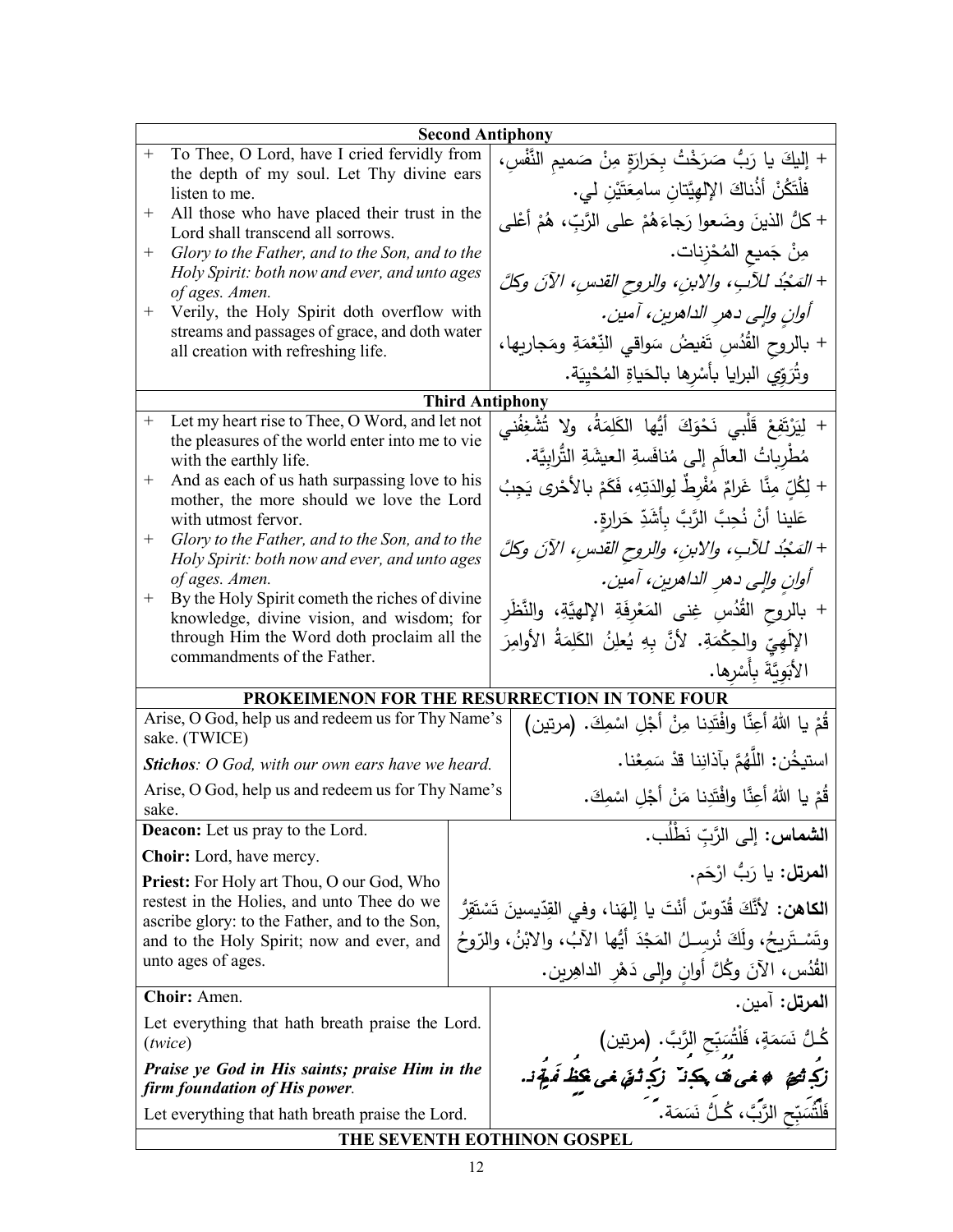| <b>Deacon:</b> And we<br>may be<br>accounted worthy to hear the Holy<br>Gospel, let us pray unto the Lord<br>our God.                                                                                                                                                                                                                                                                                                                                  |  | ا <b>لشماس:</b> مِنْ أَجْلِ أَنْ نَكونَ مُسْتَحِقّينَ لِسَماعِ الإِنْجيلِ المُقَدَّسِ،<br>إلى الرَّبِّ إلهِنا نَطْلُب. |
|--------------------------------------------------------------------------------------------------------------------------------------------------------------------------------------------------------------------------------------------------------------------------------------------------------------------------------------------------------------------------------------------------------------------------------------------------------|--|------------------------------------------------------------------------------------------------------------------------|
| <b>Choir:</b> Lord, have mercy. <i>(thrice)</i>                                                                                                                                                                                                                                                                                                                                                                                                        |  | ا <b>لمرتل:</b> يا رَبُّ ارْحَمْ. (ثلاثاً)                                                                             |
| Deacon: Wisdom! Let us attend!                                                                                                                                                                                                                                                                                                                                                                                                                         |  | <b>الشماس:</b> الحِكْمَةُ، فَلْنَستَقِمْ ولْنَسْمَع الإنْجيلَ المُقَدَّس.                                              |
| Let us hear the Holy Gospel.<br>Priest: Peace be to all.                                                                                                                                                                                                                                                                                                                                                                                               |  | ا <b>لكاهن:</b> السَّلامُ لِجَميعِكُم.                                                                                 |
| Choir: And to thy spirit.                                                                                                                                                                                                                                                                                                                                                                                                                              |  |                                                                                                                        |
| <b>Priest:</b> The Reading from the Holy                                                                                                                                                                                                                                                                                                                                                                                                               |  | ا <b>لمرتل:</b> ولروجك.                                                                                                |
| Gospel according to St John.<br>$(20:1-10)$                                                                                                                                                                                                                                                                                                                                                                                                            |  | ا <b>لكاهن:</b> فَصْلٌ شَريفٌ مِنْ بِشارَةِ القِدّيسِ <b>يوحنا</b> الإنْجيليّ البَشيرِ ،<br>والتِّلميذِ الطَّاهِرِ .   |
| Choir: Glory to Thee, O Lord,<br>glory to Thee.                                                                                                                                                                                                                                                                                                                                                                                                        |  | ا <b>لمرتل:</b> المَجْدُ لَكَ يا رَبُّ، المَجْدُ لَك.                                                                  |
| Deacon: Let us attend!                                                                                                                                                                                                                                                                                                                                                                                                                                 |  | الشماس: لِنُصْـغ!                                                                                                      |
| Priest: On the first day of the week, Mary                                                                                                                                                                                                                                                                                                                                                                                                             |  | ا <b>لكاهن:</b> في أَوَّلِ الأَسْبوعِ، جاءَتْ مريمُ المَجْدَلِيَّةُ إلى                                                |
| Magdalene came to the tomb early, while it                                                                                                                                                                                                                                                                                                                                                                                                             |  | القَبْرِ في الغَداةِ والظَّلامُ باقٍ، فَرَأَتِ الْحَجَرَ مُدَحْرَجاً                                                   |
| was still dark, and saw that the stone had been<br>taken away from the tomb. So she ran, and                                                                                                                                                                                                                                                                                                                                                           |  | عَنِ القَبْرِ فَأَسْرَعَتْ وجاءَتْ إلىي سِمْعانَ بُطْرُسَ وإِلىي                                                       |
| went to Simon Peter and the other disciple, the                                                                                                                                                                                                                                                                                                                                                                                                        |  | التِّلْميذِ الآخَرِ الذي كانَ يسوعُ يُحِبُّهُ، وقالَتْ لَهُما: "قَدْ                                                   |
| one whom Jesus loved, and said to them,<br>"They have taken the Lord out of the tomb and                                                                                                                                                                                                                                                                                                                                                               |  |                                                                                                                        |
| we do not know where they have laid Him."                                                                                                                                                                                                                                                                                                                                                                                                              |  | أَخَذُوا الرَّبَّ مِنَ الْقَبْرِ ولا نَعلَمُ أَينَ وَضَعوهُ" فَخَرَجَ                                                  |
| Peter then came out with the other disciple, and<br>they went toward the tomb. They both ran, but<br>the other disciple outran Peter and reached the<br>tomb first; and stooping to look in, he saw the<br>linen cloths lying there, but he did not go in.<br>Then Simon Peter came, following him, and<br>went into the tomb; he saw the linen cloths<br>lying, and the napkin, which had been on<br>Jesus' head, not lying with the linen cloths but |  | بُطْرُسُ والنِّلْميذُ الآخَرُ ، وأقبَلا إلى القَبْرِ وكانا مُسْرِعَيْن                                                 |
|                                                                                                                                                                                                                                                                                                                                                                                                                                                        |  | مَعاً، فَسَبَقَ التِّلْميذُ الآخَرُ بُطْرُسَ وجاءَ إلىي القَبْرِ أُولاً                                                |
|                                                                                                                                                                                                                                                                                                                                                                                                                                                        |  | وانْحَني فَرَأَى الأَكْفانَ مَوْضوعَةً، لكِنَّهُ لَمْ يدخُل ثُمَّ جاءَ                                                 |
|                                                                                                                                                                                                                                                                                                                                                                                                                                                        |  | سِمْعانُ بُطْرُسُ يَتْبَعُهُ، ودَخَلَ القبْرَ، فَرَأَى الأَكْفانَ                                                      |
|                                                                                                                                                                                                                                                                                                                                                                                                                                                        |  | مَوْضوعَةً، والمِنْديلَ الذي كانَ على رَأْسِهِ غيرَ مَوْضوعِ                                                           |
|                                                                                                                                                                                                                                                                                                                                                                                                                                                        |  | مَعَ الأكفانِ، بَلْ مَلْفوفاً في مؤضِع على حِدَتِهِ فَحينَئِذٍ                                                         |
| rolled up in a place by itself. Then the other                                                                                                                                                                                                                                                                                                                                                                                                         |  | دَخَلَ النِّلْمِيذُ الآخَرُ ، الذي جاءَ أَوَّلاً إلى القبْرِ ، فَرَأَى                                                 |
| disciple, who reached the tomb first, also went<br>in, and he saw and believed; for as yet they did                                                                                                                                                                                                                                                                                                                                                    |  | وآمَنَ لأَنَّهُمْ لَمْ يَكونوا بعدُ يعرفونَ الكِتابَ أَنَّهُ يَنْبَغي                                                  |
| not know the Scripture, that Jesus must rise                                                                                                                                                                                                                                                                                                                                                                                                           |  | أَنْ يَقُومَ مِنْ بينِ الأَموات وانْصَرَفَ التِلْميذانِ عائِدَيْنِ                                                     |
| from the dead. Then the disciples went back to<br>their homes.                                                                                                                                                                                                                                                                                                                                                                                         |  | إلى مَقَرّهِما.                                                                                                        |
| <b>Choir:</b> Glory to Thee, O Lord, glory to Thee.                                                                                                                                                                                                                                                                                                                                                                                                    |  | ا <b>لمرتل:</b> المَجْدُ لَكَ يا رَبُّ، المَجْدُ لَك.                                                                  |
| <b>Reader:</b> In that we have beheld the                                                                                                                                                                                                                                                                                                                                                                                                              |  | ا <b>لقارىء :</b> إذْ قَدْ رأينا قِيامَةَ المَسيحِ، فَلْنَسْجُدْ لِــــــلرَّبِّ                                       |
| Resurrection of Christ, let us bow down                                                                                                                                                                                                                                                                                                                                                                                                                |  | الْـقُدُوسِّ، يَسوعَ المَعْصومِ مِنَ الْخَطَأَ وحدَهُ. لِصَلْـيـبِكَ                                                   |
| before the Holy Lord Jesus, the only sinless<br>One. Thy Cross do we adore, O Christ, and                                                                                                                                                                                                                                                                                                                                                              |  | أَيُّها المَسيحُ نَسْجُدُ ولِـــــقِيامَتِكَ الْمُقَدَّسَةِ نُسَبِّحُ ونُمَجِّدُ،                                      |
| Thy holy Resurrection we praise and glorify:                                                                                                                                                                                                                                                                                                                                                                                                           |  |                                                                                                                        |
| for Thou art our God, and we know none<br>other beside Thee; we call upon Thy Name. O                                                                                                                                                                                                                                                                                                                                                                  |  | لأَنَّكَ أَنتَ هو إلهُنا وآخَرَ ســـواكَ لا نَعْرِفُ وبِاسْـــمِكَ                                                     |
| come, all ye faithful, let us adore Christ's holy                                                                                                                                                                                                                                                                                                                                                                                                      |  | نُسَمّى. هَلَمَّ يا مَعْشَرَ المؤمنينَ نَسْجُدْ لِقِيامَةِ المَسيح                                                     |
| Resurrection. For lo, through the Cross is joy                                                                                                                                                                                                                                                                                                                                                                                                         |  | المُقَدَّسة، لأنَّ هوذا بالصليب قَدْ أتى الفَرَحُ لِكُلِّ العالَمِ.                                                    |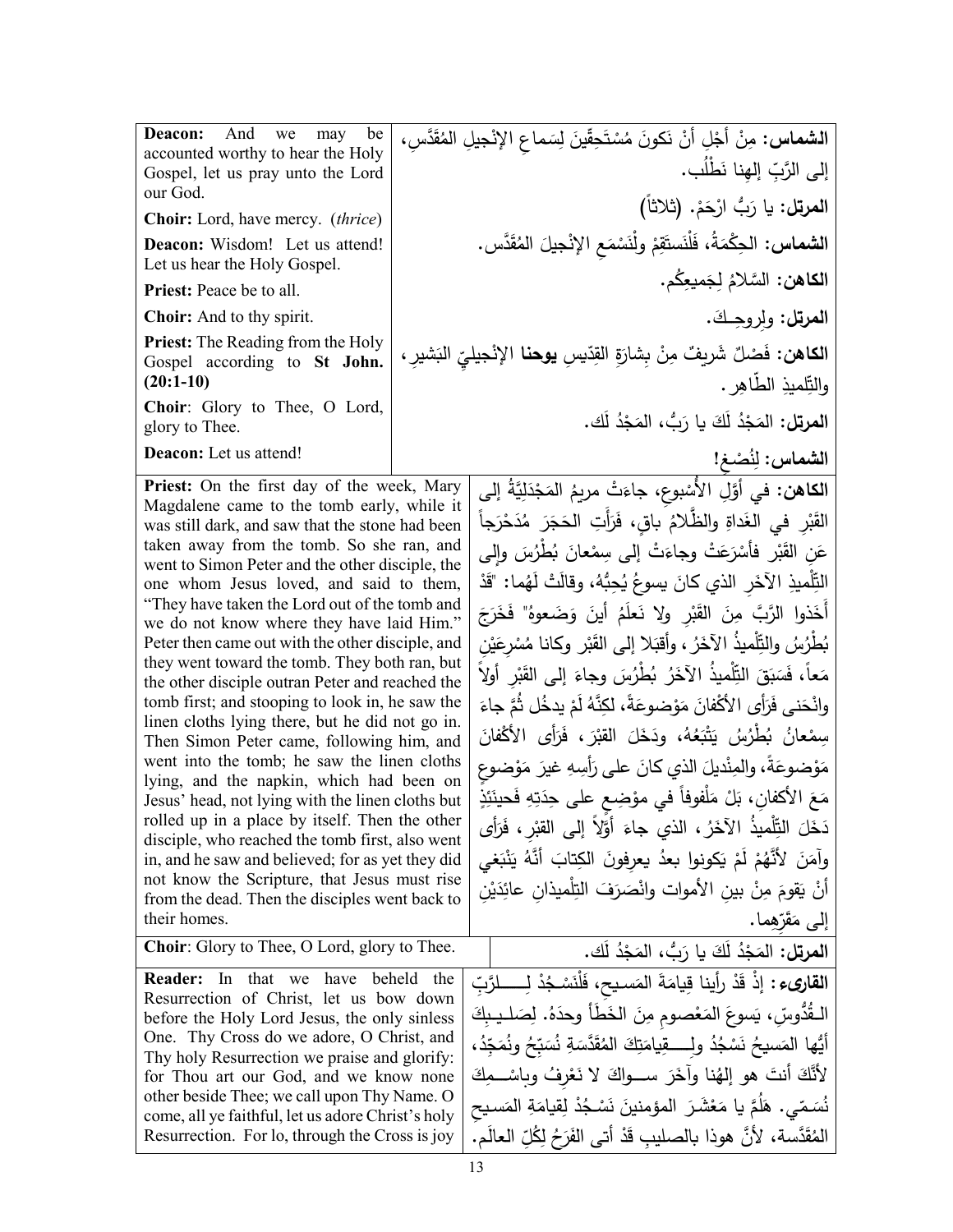| come into all the world. Ever blessing the<br>Lord, let us sing His Resurrection: for in that<br>He endured the Cross for us, He hath                               | لِنُبارِكِ الرَّبَّ في كلِّ حينٍ ونُسَـــبِّحْ قِيامَتَهُ، لأَنَّهُ إذِ<br>احْتَمَلَ الصَّلْبَ مِنْ أَجْلِنا، المَوْتَ بالمَوْتِ حَطَّمْ. |  |  |
|---------------------------------------------------------------------------------------------------------------------------------------------------------------------|-------------------------------------------------------------------------------------------------------------------------------------------|--|--|
| destroyed death by death.                                                                                                                                           |                                                                                                                                           |  |  |
|                                                                                                                                                                     | <b>PSALM 50</b>                                                                                                                           |  |  |
| Have mercy upon me, O God, according to Thy<br>great mercy; according to the multitude of Thy                                                                       | إرْحَمْني يا اللهُ بِعَظيمِ رَحْمَتِكَ، وكَمِثْلِ كَثْرَةٍ رأفتِكَ امْحُ                                                                  |  |  |
| tender mercies, blot out mine iniquity.                                                                                                                             | ماثِمي.                                                                                                                                   |  |  |
| Wash me thoroughly from mine iniquity, and<br>cleanse me from my sin.                                                                                               | إغْسِلْني كَثيراً مِنْ إثْمي، ومِنْ خَطيئتي طَهِّرْني.                                                                                    |  |  |
| For I acknowledge mine iniquity, and my                                                                                                                             | لأنّي أنا عارِفٌ بإثْمي، وخَطيئَتي أمامي في كلِّ حينٍ.                                                                                    |  |  |
| sin is ever before me.<br>Against Thee only have I sinned, and done evil in                                                                                         | إليكَ وحدَكَ أخطأتُ، والشرَّ قُدّامَكَ صَنَعْتُ، لكَي                                                                                     |  |  |
| Thy sight, that Thou mightest be justified in Thy                                                                                                                   |                                                                                                                                           |  |  |
| words, and prevail when Thou art judged.                                                                                                                            | تَصْدُقَ في أقوالِكَ وتَغْلِبَ في مُحاكَمَتِك.                                                                                            |  |  |
| For behold, I was shapen in iniquity, and in<br>sins did my mother conceive me.                                                                                     | هاءَنَذا بالآثام حُبِلَ بي، وبالخَطايا وَلَدَتْني أُمّي.                                                                                  |  |  |
| For behold, Thou hast loved truth; the unclear and                                                                                                                  | لِأَنَّكَ قَدْ أَحْبَبْتَ الْحقَّ، وأَوْضَحْتَ لَى غَوامِضَ                                                                               |  |  |
| hidden things of Thy wisdom Thou hast made<br>clear to me.                                                                                                          | جِكْمَتِكَ ومَسْتوراتِها.                                                                                                                 |  |  |
| Thou shalt sprinkle me with hyssop, and I shall be                                                                                                                  | تَنْضَحُني بالزوفى فأطْهُرُ ، تَغْسِلُني فأَبْيَضُ أكثَرَ                                                                                 |  |  |
| clean; Thou shalt wash me, and I shall be whiter                                                                                                                    |                                                                                                                                           |  |  |
| than snow.                                                                                                                                                          | مِنَ الثَّلْجِ.                                                                                                                           |  |  |
| Thou shalt make me to hear joy and gladness;<br>the bones which Thou hast broken shall rejoice.                                                                     | تُسْمِعُني بَهْجَةً وسروراً، فَتَبْتَهِجُ عِظامي الذَّليلَة.                                                                              |  |  |
| Turn away Thy face from my sins, and blot                                                                                                                           | إِصْرِفْ وِجْهَكَ عَنْ خَطَايايَ، وامْحُ كُلَّ مأَثِمي.                                                                                   |  |  |
| out all my iniquities.                                                                                                                                              |                                                                                                                                           |  |  |
| قَلْباً نَقِيّاً اخْلُقْ فِيَّ يا اللهُ، وروحاً مُسْتَقيماً جَدِّدْ في أَحْشائي.<br>Create in me a clean heart, O God,<br>and renew a right spirit within me.       |                                                                                                                                           |  |  |
| Cast me not away from Thy presence                                                                                                                                  | لا تَطْرَحْني مِنْ أمامٍ وَجْهِكَ، وروحُكَ القُدُوسُ لا تَنْزِعْهُ منّي.                                                                  |  |  |
| and take not Thy Holy Spirit from me.                                                                                                                               |                                                                                                                                           |  |  |
| إمْنَحْني بَهْجَةَ خلاصِكَ، وبِروحِ رِئاسِيِّ اعْضُدْني.<br>Restore unto me the joy of Thy salvation<br>and steady me with a guiding spirit.                        |                                                                                                                                           |  |  |
| فأُعَلِّمُ الأَثَمَةَ طُرُقَكَ، والكَفَرَةُ إليْكَ يَرْجِعون.<br>Then will I teach transgressors Thy ways, and the                                                  |                                                                                                                                           |  |  |
| impious shall be converted unto Thee.                                                                                                                               |                                                                                                                                           |  |  |
| Deliver me from bloodguiltiness, O God, Thou<br>God of my salvation, and my tongue shall sing                                                                       | أَنْقِذْنِي مِنَ الدِّماءِ يا اللهُ إِلٰهَ خَلاصي، فيَبْتَهِجَ                                                                            |  |  |
| aloud of Thy righteousness.                                                                                                                                         | لِساني بِعَدْلِكَ.                                                                                                                        |  |  |
| O Lord, open Thou my lips and my mouth shall<br>declare Thy praise.                                                                                                 | يا ربُ افْتَحْ شَفَتَىَّ، فَيُخَبِّرَ فَمي بِتَسْبِحَتِكَ.                                                                                |  |  |
| For hadst Thou desired sacrifice, I would have                                                                                                                      | لأنكَ لؤ آثَرْتَ الذَّبيحَةَ، لَكُنْتُ الآنَ أُعْطى، لكِنَّكَ                                                                             |  |  |
| given it Thee; Thou delightest not in burnt                                                                                                                         | لا تُسَرُّ بالمُحْرَقات.                                                                                                                  |  |  |
| offerings.                                                                                                                                                          |                                                                                                                                           |  |  |
| Sacrifices to God are a contrite spirit; a contrite<br>and humble heart, O God, Thou wilt not despise.                                                              | الذبيحَةُ اللهِ روحٌ مُنْسَحِقٌ، القَلْبُ<br>المُتَخَشَّعُ                                                                                |  |  |
|                                                                                                                                                                     | والمُتَواضِعُ لا يَرْذَلَهُ اللهُ.                                                                                                        |  |  |
| Do good, O Lord, in Thy good will unto Zion,<br>أَصْلِحْ يا ربُّ بِمَسَرَّتكَ صِهْيَونَ ولْتُبْنَ أَسْوارُ أُورِشَليم.                                              |                                                                                                                                           |  |  |
| that the walls of Jerusalem may be built up.                                                                                                                        |                                                                                                                                           |  |  |
| Then shalt Thou be pleased with the sacrifice of<br>حينئذِ تُسَرُّ بذَبِيحَةِ العَدْلِ قُرْباناً ومُحْرَقات.<br>righteousness, with burnt offerings and whole burnt |                                                                                                                                           |  |  |
| offerings.                                                                                                                                                          |                                                                                                                                           |  |  |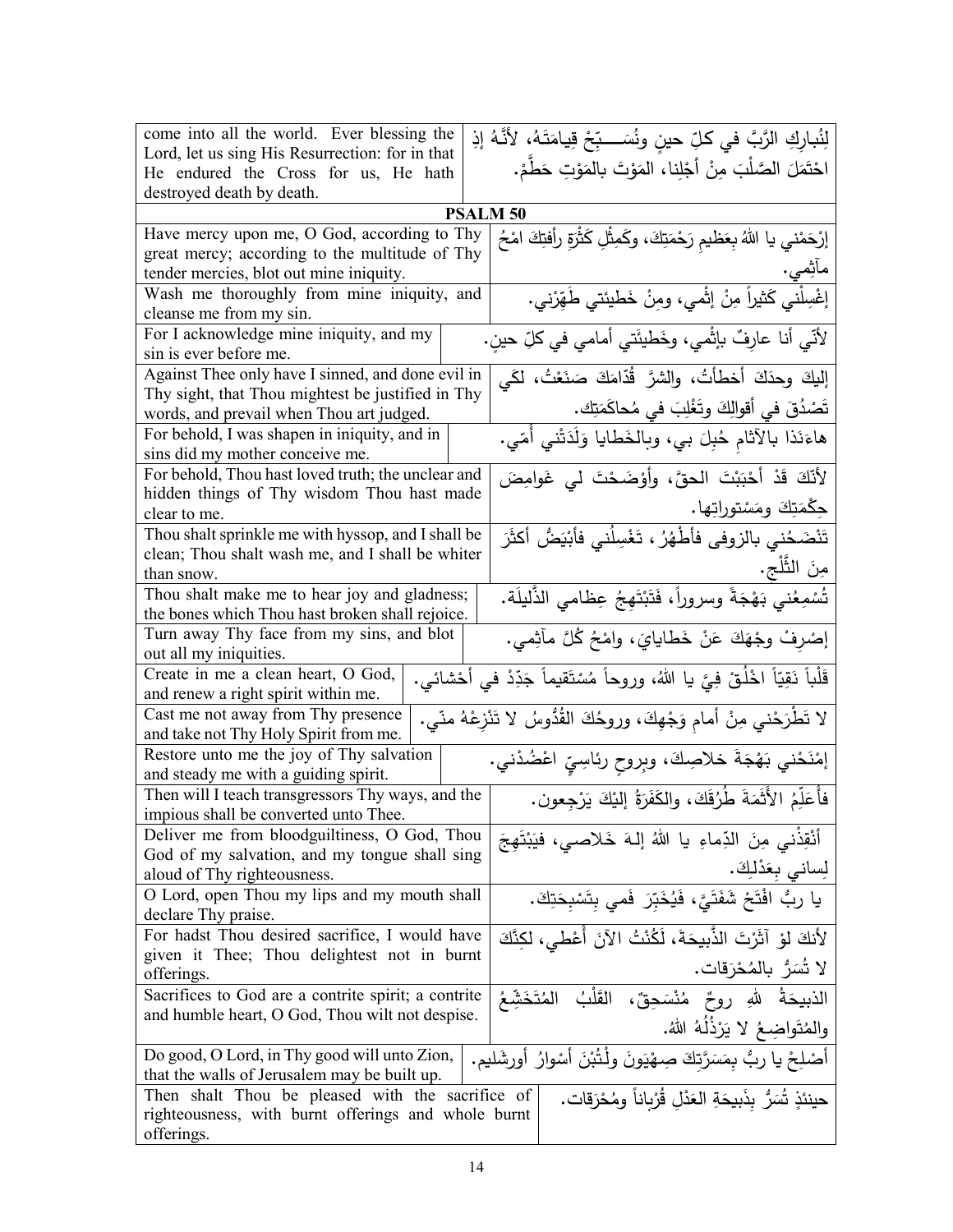| Then shall they offer bullocks upon Thine altar.                                          |                                            | حينئذٍ يُقَرِّبونَ على مَذْبَحِكَ العُجول.                                                 |  |
|-------------------------------------------------------------------------------------------|--------------------------------------------|--------------------------------------------------------------------------------------------|--|
|                                                                                           | <b>TROPARIA AFTER PSALM 50 IN TONE TWO</b> |                                                                                            |  |
| Glory to the Father, and to the Son, and to                                               |                                            | <i>المَجْدُ للآبِ، والإبنِ، والروح الْقُدْسِ.</i> بِشَفاعَةِ الرُّسُلِ                     |  |
| the Holy Spirit. Through the intercessions of                                             |                                            | وطِلْباتِهِم، أَيُّها الإِلهُ الرَّحومِ، امْحُ كَثْرَةَ خَطَايانا وزَلَّاتِنا.             |  |
| the Apostles, O Thou Who art merciful, blot<br>out the multitude of our transgressions.   |                                            |                                                                                            |  |
| Both now and ever, and unto ages of ages. Amen.                                           |                                            |                                                                                            |  |
| Through the intercessions of the Theotokos, O                                             |                                            | الآنَ وكلَّ أوانِ والِي دهرِ الداهرينَ، آمين.   بِشَفاعَةِ                                 |  |
| Thou Who art Merciful, blot out the multitude of                                          |                                            | والِدَةِ الإِلهِ وطِلباتِها أَيُّها الإِلهُ الرَّحومِ، امْحُ كَثْرَةَ                      |  |
| our transgressions.                                                                       |                                            | خَطايانا وزَلَاتِنا.                                                                       |  |
| Have mercy upon me, $O$ God, according to thy                                             |                                            | يا رحيُم، ارجَمْني يا الله كَعظيم رحمتكِ وكمثْلِ كثرةِ                                     |  |
| lovingkindness; according to the multitude of thy                                         |                                            |                                                                                            |  |
| tender mercies blot out my transgressions.                                                |                                            | <i>رأفاتكَ امـُح مآثمِي.</i> لقدْ قامَ يسوعُ مِنَ القَبْرِ كَما سَبَقَ                     |  |
| Jesus, having risen from the grave as He                                                  |                                            | وقالَ، ومَنَحَنا الحياةَ الأَبَدِيَّةِ، والرَّحْمَةَ العُظْمي.                             |  |
| foretold, hath given unto us life eternal and Great<br>Mercy.                             |                                            |                                                                                            |  |
|                                                                                           |                                            | THE INTERCESSION                                                                           |  |
| <b>Deacon:</b> O God, save Thy people, and                                                |                                            | الشــــــماس: خَلِّصْ يا اللهُ شَــــــعْبَكَ، وباركْ ميراثَكَ، وافتقِدْ                   |  |
| bless Thine inheritance. Visit Thy world                                                  |                                            |                                                                                            |  |
| with mercy and compassions. Exalt the<br>horn of Orthodox Christians, and send            |                                            | عـالَمَكَ بـالرَّحمـةِ والرَأفـاتِ، وارْفَعْ شـــــأنَ المَســــيحيينَ                     |  |
| down upon us Thy rich mercies. Through                                                    |                                            | الأَرْثوذُكْســيين، وأسْــبغْ عَلَيْنا مَراحِمَكَ الغَنِيَّة، بِشَــفاعاتِ                 |  |
| the intercessions of our all-immaculate                                                   |                                            | سَيّدَتِنا والِـــــدَةِ الإِلهِ الكُلِّيّةِ الطّهارَةِ والدائِمَةِ البَتوليَّةِ مَرْيَمٍ؛ |  |
| Lady the Theotokos and ever-virgin Mary;                                                  |                                            | وبِقُوَّةِ الصَـــليبِ الكَريمِ المُحْييِ؛ وبِطِلْباتِ القُوّاتِ السَّــماوِيَّةِ          |  |
| by the might of the precious and life-giving<br>Cross; by the protection of the honorable |                                            |                                                                                            |  |
| bodiless Powers of heaven; at the                                                         |                                            | المُكَرَّمَةِ العادِمَةِ الأجْســـادِ؛ والنَّبيِّ الكَريمِ الســــابِقِ المَجيدِ           |  |
| supplication of the honorable, glorious                                                   |                                            | يوحنّا المَعْمَدان؛ والقِدّيسَـــيْنِ المُشَـــرَّفَيْنِ الرَّســـولَيْنِ بُطْرُسَ         |  |
| prophet, forerunner and Baptist John; of<br>the holy, glorious, all-laudable apostles     |                                            | وبولُسَ، وســـائِرِ الرُّسُـــلِ المُشَـــرَّفينَ الجَديرينَ بِكُلِّ مَديحِ؛               |  |
| Peter and Paul, and of all the holy apostles;                                             |                                            | وآبائِنا القِدّيسينَ مُعَلّمي المَسْكونَةِ رؤساءِ الكَهَنَةِ المُعَظّمينَ                  |  |
| of our fathers among the saints, great<br>hierarchs and ecumenical teachers, Basil        |                                            | باســيليوسَ الكبير ، وغريغوريوسَ اللاهوتي، ويوحَنّا الذَهَبِيّ                             |  |
| the Great, Gregory the Theologian and<br>John Chrysostom; Athanasius, Cyril and           |                                            | الفَم؛ وآبائِنا القِدّيســـينَ أثَناســـيوسَ وكيرلِّسَ ويوحَنا الرَّحيم                    |  |
| the Merciful, patriarchs<br>of<br>John                                                    |                                            | بَطارِكَةِ الإِسْكَنْدَرِيَّة، وأبينا القِديسِ نيقولاوسَ رَئِيسِ أَســاقِفَةِ              |  |
| Alexandria; Nicholas of Myra in Lycia,<br>Spyridon of Trimythous and Nektarios of         |                                            | ميرا الليكِيَّة، واسْـــبيريدونَ أَسْــــقُف تْريميثوسَ، ونكْتاريوسَ                       |  |
| Pentapolis, the Wonderworkers; of our                                                     |                                            | أَسْــــقُف المُدُن الْخَمْس الْعَجائِبِيين، وأباننا القدّيس تيخون                         |  |
| fathers among the saints Tikhon, patriarch<br>of Moscow and Raphael, bishop of            |                                            | بَطْرِيَرْكَ موســــكو، والقدّيس رافـائيـل أَسْــــڤُفِ بروكلين؛                           |  |
| Brooklyn; of the holy, glorious, great-                                                   |                                            |                                                                                            |  |
| martyrs, George the Trophy-bearer,                                                        |                                            | والقديسِينَ المجيدينَ الشَّـهَداءِ العُظُماءِ جاورجيوسَ اللابس                             |  |
| Demetrios the Myrrh-streamer, Theodore<br>the Soldier, Theodore the General, and          |                                            | الظفر ، وديميتربوسَ المُفيض الطيبَ، وثيودورسَ التيروني،                                    |  |
| Menas the Wonderworker; of the                                                            |                                            | وثيودورسَ قائِدِ الْجَيْش، ومينـاسَ الصـــــــانِعِ الْعَجـائِب؛                           |  |
| hieromartyrs Ignatius the God-bearer of<br>Antioch, Charalampos and Eleutherios; of       |                                            | والقِدّيسـينَ الشُّــهَداءَ إغْناطِيوسَ المُتَوَشِّــحَ بـالله، خَرالَمْبوسَ               |  |
| the holy, glorious great women martyrs,                                                   |                                            | والِفْثيربوس؛ والشَّهيداتِ العَظيماتِ تَقْلا، بَرْبِارَة، أَنَسْطَاسِيا،                   |  |
| Thekla, Barbara, Anastasia, Katherine,                                                    |                                            |                                                                                            |  |
| Kyriaki, Photeini-whose memory we<br>now celebrate-Marina, Paraskeva and                  |                                            | كاثرينـا، كيريـاكى، <b>فوتين<i>ي</i>–التي نُقيمُ تَذْكـارَهـا اليَوْ</b> مَ،–              |  |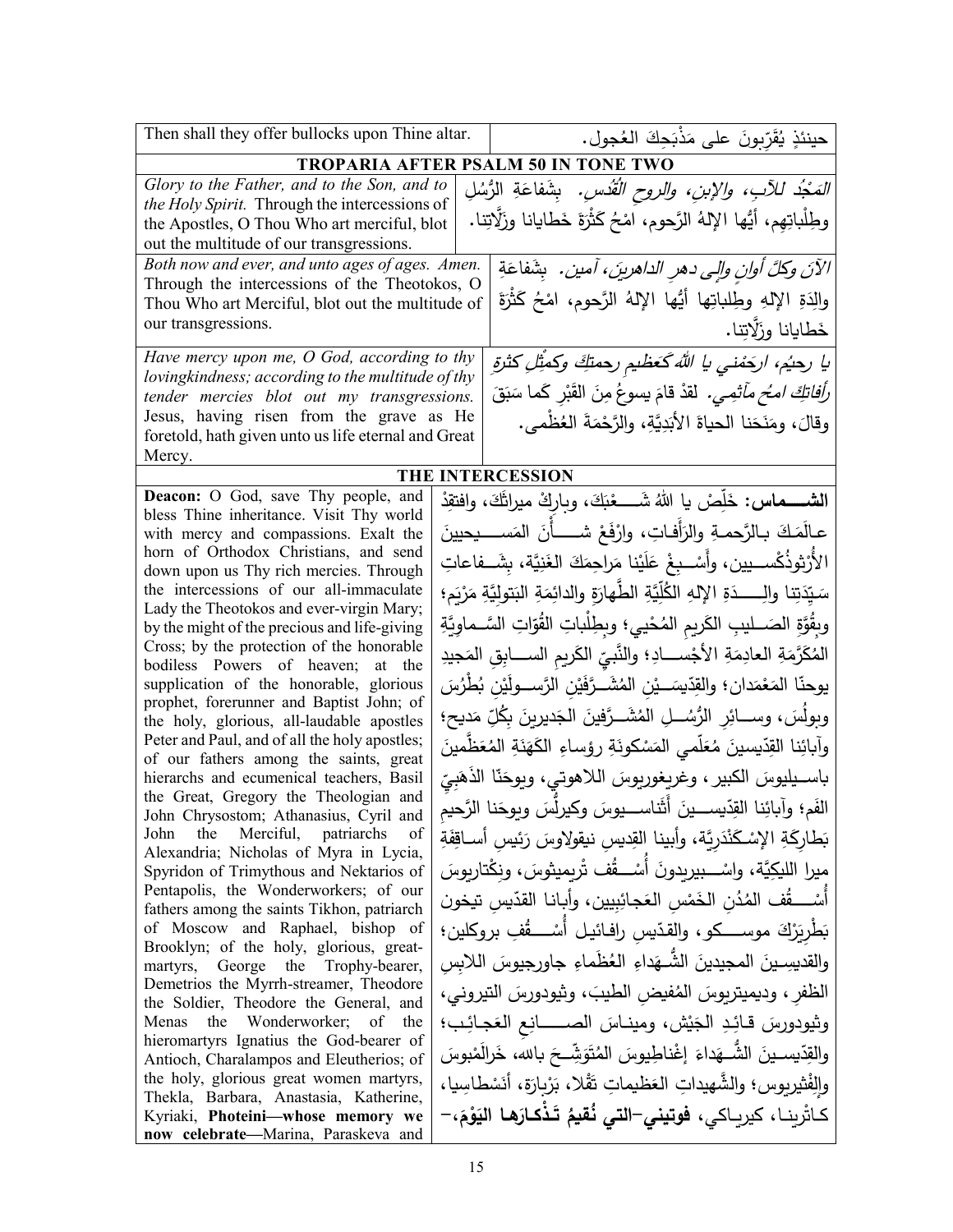| Irene; of the holy, glorious, right-<br>victorious martyrs; of our venerable and<br>God-bearing fathers who shone in the<br>ascetic life; of Saint N., the patron and<br>protector of this holy community; of the<br>holy and righteous ancestors of God,<br>Joachim and Anna; and of all the saints: we | مارينا، باراسـكيفا، وآيرين؛ والقِدّيسـينَ المَجيدينَ الشُّــهَداءِ<br>المُتَأَلِّقِينَ بِالظَفَرِ ؛ وآبائِنا الأبرار المُتَوَشِّحينَ بالله؛ <i>والقدّيس</i><br>(تِّمَ) (فَلان، فَلانة) شَفْيع(تَه) وَحامي(تَه) ۖ هَذِهِ الرَّعِيَّةِ ۖ<br><i>المُقَدَّســة؛</i> والقِدِّيسَـيْنِ الصــدِّيقَيْنِ جَدَّي المســيح الإلهِ، يواكيمَ |  |
|----------------------------------------------------------------------------------------------------------------------------------------------------------------------------------------------------------------------------------------------------------------------------------------------------------|----------------------------------------------------------------------------------------------------------------------------------------------------------------------------------------------------------------------------------------------------------------------------------------------------------------------------------|--|
| beseech Thee, O most merciful Lord,                                                                                                                                                                                                                                                                      | وحنَّة؛ وجَميع قِدِّيســــيك. نَتَضَــــرَّعُ إليكَ أَيُّها الرَّبُّ الـجزيلُ                                                                                                                                                                                                                                                    |  |
| hearken unto the petitions of us sinners<br>who make our supplications unto Thee,                                                                                                                                                                                                                        | الرَّحْمةِ، فَاسْتَجِبْ لَنا نحنُ الخَطَأَةُ الطالِبِينَ إليكَ، وارْحمْنا.                                                                                                                                                                                                                                                       |  |
| and have mercy upon us.<br>Choir: Lord, have mercy. (twelve times)                                                                                                                                                                                                                                       | ا <b>لمرتل:</b> يا ربُّ ارْحَمْ. <i>(12 مرات)</i>                                                                                                                                                                                                                                                                                |  |
| Priest: Through the mercy and compassions and                                                                                                                                                                                                                                                            |                                                                                                                                                                                                                                                                                                                                  |  |
| love for mankind of Thine Only-begotten Son, with                                                                                                                                                                                                                                                        | ا <b>لكاهن:</b> بِرَحْمَةِ ورَأَفاتِ ابْنِكَ الوَحيدِ ومَحَبَّتِهِ لِــــلْـــبَشَرِ ،                                                                                                                                                                                                                                           |  |
| Whom Thou art blessed, together with Thine all-                                                                                                                                                                                                                                                          | الذي أنتَ مُبارَكٌ مَعَهُ ومعَ روحِكَ الكُلِّيِّ قُدْسُـهُ الصَّـالِح                                                                                                                                                                                                                                                            |  |
| holy, and good, and life-giving Spirit: now and                                                                                                                                                                                                                                                          | والمُحْيي، الآنَ وكُلَّ أوانِ وإلى دَهْرِ الداهِرين.                                                                                                                                                                                                                                                                             |  |
| ever, and unto ages of ages.                                                                                                                                                                                                                                                                             |                                                                                                                                                                                                                                                                                                                                  |  |
| Choir: Amen.                                                                                                                                                                                                                                                                                             | المرتل: آمين.                                                                                                                                                                                                                                                                                                                    |  |
|                                                                                                                                                                                                                                                                                                          | <b>KONTAKION &amp; OIKOS FOR SAMARITAN WOMAN SUNDAY (Plain Reading)</b>                                                                                                                                                                                                                                                          |  |
| Having come to the well in faith, the Samaritan                                                                                                                                                                                                                                                          | إِنَّ السَّامِرِيَّةَ الشَّائِعَةَ الذِّكْرِ ، أَتَتْ مُقْبِلَةً بِأَمانَةٍ إلى                                                                                                                                                                                                                                                  |  |
| woman beheld Thee, the Water of Wisdom;                                                                                                                                                                                                                                                                  |                                                                                                                                                                                                                                                                                                                                  |  |
| whereof having drunk abundantly, she, the                                                                                                                                                                                                                                                                | البِئْرِ ، فَشاهَدَتْكَ يا ماءَ الحِكمَة. التي لمّا سُقِيَتْ                                                                                                                                                                                                                                                                     |  |
| renowned one, inherited the Kingdom on high                                                                                                                                                                                                                                                              | مِنْكَ بِإِتْراعِ، وَرِثَتِ المَلَكوتَ الغُلْوِيَّ أَبَديّاً.                                                                                                                                                                                                                                                                    |  |
| forever.                                                                                                                                                                                                                                                                                                 |                                                                                                                                                                                                                                                                                                                                  |  |
| Let us hear of the august mysteries, as John                                                                                                                                                                                                                                                             | لِنَسْمَعْ ما يُعَلِّمُنا يوحنا مِنَ الأَسْرارِ الشَّرِيفَةِ الكائنَةِ                                                                                                                                                                                                                                                           |  |
| teacheth us what cometh to pass in Samaria:                                                                                                                                                                                                                                                              | في أَرْض السَّامِرَةِ، كيفَ أَنَّ الربَّ الذي جَمَعَ المياهَ                                                                                                                                                                                                                                                                     |  |
| how the Lord speaketh unto a woman,                                                                                                                                                                                                                                                                      |                                                                                                                                                                                                                                                                                                                                  |  |
| asking water of her, even He that gathered                                                                                                                                                                                                                                                               | إلى مَجامِعِها، المُعادِلُ لِلأَبِ والرّوحِ في العَرْشِ،                                                                                                                                                                                                                                                                         |  |
| the waters into the places where they are                                                                                                                                                                                                                                                                |                                                                                                                                                                                                                                                                                                                                  |  |
| gathered, and Who is of one throne with the                                                                                                                                                                                                                                                              | خاطَبَ امْرأةً مُسْتَميحاً مِنْها ماءً، لأنَّهُ وافي مُلْتَمِساً                                                                                                                                                                                                                                                                 |  |
| Father and the Spirit; for He, the renowned                                                                                                                                                                                                                                                              | صورَتَهُ، الدائمَ الذكْرِ أَبَديّاً.                                                                                                                                                                                                                                                                                             |  |
| One, came, seeking out His image forever.                                                                                                                                                                                                                                                                |                                                                                                                                                                                                                                                                                                                                  |  |
|                                                                                                                                                                                                                                                                                                          |                                                                                                                                                                                                                                                                                                                                  |  |
|                                                                                                                                                                                                                                                                                                          | <b>THE SYNAXARION</b> (Plain Reading)                                                                                                                                                                                                                                                                                            |  |
|                                                                                                                                                                                                                                                                                                          | On May 30 in the Holy Orthodox Church, we commemorate our righteous father Isaac, founder of the<br>Dalmaton monastery in Constantinople; Martyrs Natalios and Barlaam of Caesarea in Cappadocia;                                                                                                                                |  |

Martyrs Eusebios and Christina.

On this day, the fifth Sunday of Pascha, we celebrate the feast of the Samaritan Woman.

## *Verses*

Coming to obtain corruptible water, O woman,

Thou drawest living water, wherewith thy soul's stains thou washest.

The Samaritan woman—the holy and glorious Great-martyr Photeini—met Jesus at midday at Jacob's Well, which was located in the city of Sychar. And being tired from travel and the heat, Jesus sat at Jacob's Well. A little after, the Samaritan woman came to draw water, and had a long conversation with Him (it is the longest recorded discourse between Christ and a single person in the entire Bible). Photeini did not want to talk to Jesus, because the Samaritans did not have any dealings with Jews; Jews considered her people heretics because Samaritans kept only the first five books of the Old Testament. However, the Lord talked with her anyway, read her heart, revealed her secrets and gave her to drink of the "Living Water"—the grace of the Holy Spirit that leads to eternal life and flows to all humanity. Photeini immediately ran throughout the city to proclaim Christ. Through her, many other Samaritans believed in Jesus.

By the intercessions of Thy Martyr, Photeini, O Christ God, have mercy on us. Amen.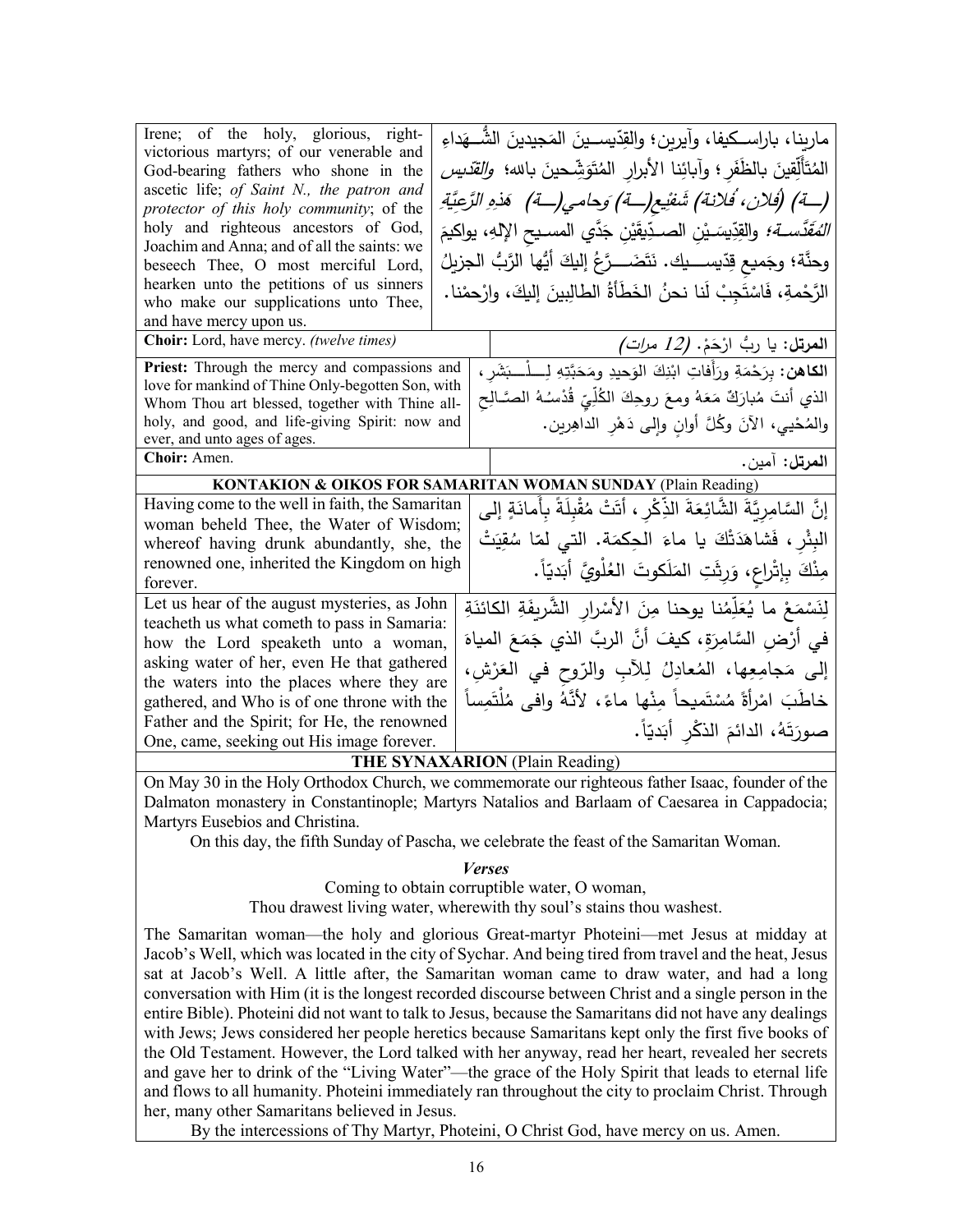| THE KATAVASIAE OF THE PASCHAL CANON IN TONE ONE                                                         |                                                                                               |  |
|---------------------------------------------------------------------------------------------------------|-----------------------------------------------------------------------------------------------|--|
| <b>Ode 1.</b> It is the day of Resurrection, let us be                                                  | أَلْيَوْمَ يَوْمُ الْقِيامَةِ فِلْنَتَلَأَلَأَ أَيُّها الشُّعوبُ، لأَنَّ الفِصْحَ             |  |
| radiant, O ye peoples; Pascha, the Lord's Pascha;                                                       | هوَ فِصْحُ الرَّبِّ، وذلِكَ لأَنَّ المَسيحَ إلهَنا قَدْ أجازَنا                               |  |
| for Christ God hath brought us from death unto                                                          |                                                                                               |  |
| life, and from earth unto Heaven as we sing the<br>triumphal hymn.                                      | مِنَ المؤتِ الى الحياة، ومِنَ الأَرْضِ إلى السَّماء،                                          |  |
|                                                                                                         | نحنُ المُنْشِدينَ نَشيدَ النَّصْرِ والظَّفَرِ .                                               |  |
| Ode 3. Come, let us drink a new drink, not one                                                          | هَلَمّوا بنا نَشْرَبُ مَشْروباً جديداً، ليس مُسْتَخْرَجاً بآيَةٍ                              |  |
| marvelously brought forth from a barren rock,                                                           | باهِرَةٍ مِنْ صَخْرةٍ صَمَّاء، لَكنَّهُ يَنْبوعُ عَدَم الفَسادِ،                              |  |
| but the Source of incorruption, which springeth<br>forth from the grave of Christ, in Whom we are       |                                                                                               |  |
| established.                                                                                            | بِفَيَضانِ المَسيحِ مِنَ القَبْرِ ، الذي بِهِ نَتَشَدَّد.                                     |  |
| Ode 4. Let the Prophet Habakkuk, the proclaimer                                                         | لِيَقِفْ مَعَنا على المَحْرِسِ الإِلهِيّ حَبَقوقُ المُتَفَوِّهُ                               |  |
| of divine things, keep the divine watch with us,<br>and show forth the radiant Angel who with           | بالإلهيّاتِ، ولْيُرنا المَلاكَ المُتَّشِحَ الضِّياءَ قائِلاً                                  |  |
| resounding voice hath declared: Today doth bring                                                        | جِهاراً: اليومَ خَلاصٌ لِلْعالَمِ، لأنَّ المَسيحَ قَدْ قامَ،                                  |  |
| salvation to the world, for Christ is risen as                                                          |                                                                                               |  |
| omnipotent.                                                                                             | بِما أَنَّهُ عَلى كُلِّ شَيْئٍ قَديرٍ .                                                       |  |
| Ode 5. Let us arise in the deep dawn and, instead<br>of myrrh, offer praise to the Master; and we shall | لِنَبْتَكِرَنَّ مُدَّلِجِينَ دِلْجَةً عَميقَة، ولِنُثَّرَبِنَّ لِلْسَيِّدِ                    |  |
| see Christ, the Sun of Righteousness, Who                                                               | التَّسْبِيحَ النَّقيِّ عِوَضَ الطِّيبِ الزَّكيِّ، ولْنُعايِنِ                                 |  |
| causeth life to dawn for all.                                                                           | المَسيحَ الذي هوَ شَمْسُ العَدْلِ، مُطْلِعاً الحَياةَ لِلْكُلِّ.                              |  |
| <b>Ode 6.</b> Thou didst descend into the deepest parts                                                 | أَيُّها المَسيحُ، لَقَدْ نَزَلْتَ إِلَى أَسافِلِ دَرَكاتِ الأَرْضِ،                           |  |
| of the earth, and didst shatter the everlasting bars                                                    | فَسَحَقْتَ الأَمْخالَ الدَّهْرِيَّةَ المُثَبَّتَةَ الضابِطَةَ                                 |  |
| that held fast those that were fettered, O Christ.<br>And on the third day, like Jonas from the sea     |                                                                                               |  |
| monster, Thou didst arise from the grave.                                                               | المُعْتَقَلينَ، وفي النِّوْمِ الثَّالِثِ بَرَزْتَ ناهِضاً مِنَ القَبْرِ                       |  |
|                                                                                                         | كَما بَرَزَ يونانُ مِنَ الحُوت.                                                               |  |
| Ode 7. The only blest and most glorious God of                                                          | إِنَّ الذي أَنْقَذَ الفِتْيَةَ مِنَ الأَتُونِ لَمّا صارَ إِنْسَاناً،                          |  |
| our Fathers, Who hath redeemed the Children                                                             | تَأَلَّمَ كَمائِتٍ، وبِٱلامِهِ سَرْبَلَ المائِتَ جَمالَ عَدَم                                 |  |
| from the furnace, is become man, and as a mortal<br>doth suffer, and through suffering doth clothe      |                                                                                               |  |
| mortality with the grace of incorruption.                                                               | الفَسادِ، أَعْنِي بِهِ إِلهَ آبائِنَا المُبارَكَ والمُمَجَّدَ وَحْدَه.                        |  |
| We praise, we bless, and we worship the Lord.                                                           | ُن <i>َسَبَّحٍ وُنُباركُ وَنَسْكُد لِلْزَبّ.</i> إنَّ هَذا ال <sub>َ</sub> يَوْمَ المَدْعُوَّ |  |
| <b>Ode 8.</b> This chosen and holy day is the first of                                                  | الْمُقَدَّسَ، الذي هُوَ أَوَّلُ السُّبوتِ ومَلِكُها وسَيِّدُها، إنَّما                        |  |
| the Sabbaths, the queen and lady, the feast of<br>feasts, and the festival of festivals, wherein        |                                                                                               |  |
| we bless Christ unto the ages.                                                                          | هُوَ عيدُ الأُعْيادِ ومَوْسِمُ المَواسِم، الذي فيهِ نُباركُ                                   |  |
|                                                                                                         | المَسيحَ إلى الأذهار .                                                                        |  |
| <b>Deacon:</b> The Theotokos and Mother of the<br>Light, let us honor and magnify in song.              | ا <b>لشماس:</b> لوالدَةِ الإلهِ وأمِّ النورِ بالتَّسابيح نُكرِّمُ مُعَظِّمين.                 |  |
|                                                                                                         | THE NINTH ODE OF THE PASCHAL CANON IN TONE ONE                                                |  |
| Magnify, O my soul, Him Who suffered                                                                    | عَظِّمي يا نَفْســـي الذي تَأْلَمَ طَوْعاً وُقْبَرٍ ، وقام منَ القَبْرِ                       |  |
| willingly, and was buried, and arose from the                                                           | <i>في النّوم الثّالثِ .</i> إسْتَنيري، اسْتَنيري يا أورَشليمُ الْجَديدة،                      |  |
| grave on the third day. Shine, shine, O new<br>Jerusalem, for the glory of the Lord hath                |                                                                                               |  |
| arisen upon thee; dance now and be glad, O                                                              | لأَنَّ مَجْدَ الرَّبِّ قَدْ أَشْـــرَقَ عليكِ. إفْرَحي الآنَ وتَهَلَّلي يا                    |  |
| Zion, and do thou exult, O pure Theotokos, in                                                           | صِــــــهْيون، وأنتِ يـا والدةَ الإلـهِ النَّقِيَّة، إطْرَبِي بِقِيامَةِ                      |  |
| the arising of Him Whom thou didst bear.                                                                | وَلَٰذِك.                                                                                     |  |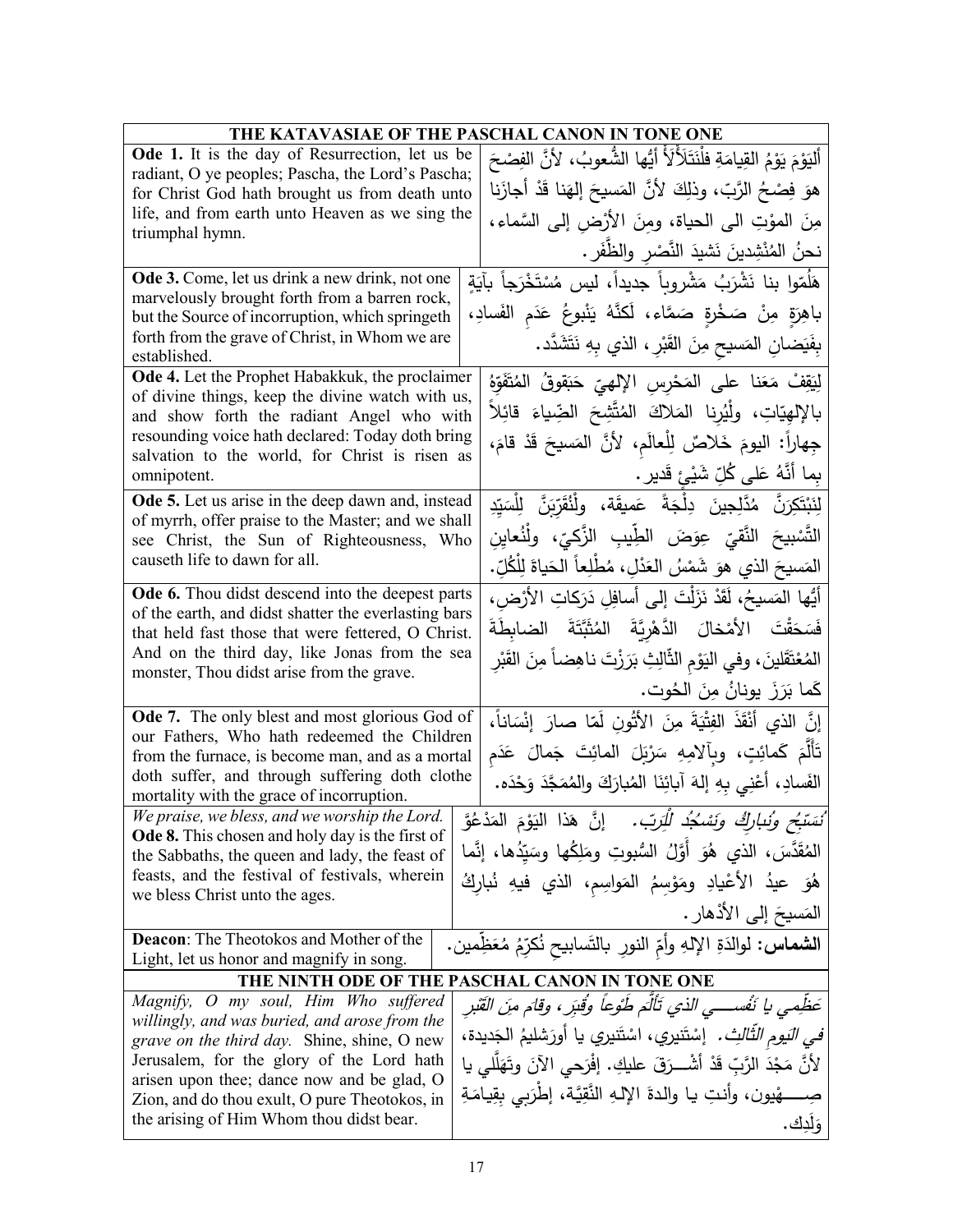| Magnify, O my soul, Christ the Giver of life,<br>Who arose from the grave on the third day.       |  | عَظِمي يا نَفْسي المَسيحَ مُعْطِيَ الحَياةِ، الناهِضَ مِنَ الْقَبْرِ                       |
|---------------------------------------------------------------------------------------------------|--|--------------------------------------------------------------------------------------------|
| Shine, shine, O new Jerusalem, for the glory                                                      |  | <i>في اليوم الثالث.</i> إسْتَنيري، اسْتَنيري يا أورَشليمُ الجَديدة،                        |
| of the Lord hath arisen upon thee; dance now                                                      |  |                                                                                            |
| and be glad, O Zion, and do thou exult, O                                                         |  | لأنَّ مَجْدَ الرَّبِّ قَدْ أَشْــــرَقَ عليكِ. إفْرَحي الآنَ وتَهَلَّلي يا                 |
| pure Theotokos, in the arising of Him Whom<br>thou didst bear.                                    |  | صِهْيون، وأنتِ يا والدةَ الإلهِ النُّقِيَّة، إطْرَبِي بِقِيامَةِ وَلَدِك.                  |
| Christ is the new Pascha, the living sacrificial                                                  |  | المَســــدِيُح فضِـــــتِّح جَديدٌ، وذَبيحَةٌ حَيَّةٌ، حَمَلُ اللهِ الزّافِعُ              |
| Victim, the Lamb of God that taketh away the<br>sin of the world. O Thy divine and beloved and    |  | خَطْ <i>يَةَ العالَم.</i> يا ما أشْــــرَفَ، يا ما أَحَبَّ، يا ما أَلَذَ                   |
| most sweet voice; Thou hast truly promised that                                                   |  |                                                                                            |
| Thou wouldst be with us unto the end of the                                                       |  | نَغْمَتَكَ أَيُّها المَسـيح، لأَنَّكَ قَدْ وَعَدْتَنا وَعْداً صـــادِقاً بأَنَّكَ          |
| world, O Christ; and we faithful rejoice, having                                                  |  | تَكونُ مَعَنــا إلى نِجــاز الــدَّهْرِ ، الــذي نَحنُ المؤمِنونَ                          |
| this as an anchor of hope.                                                                        |  | نَعْتَصِمُ بَهِ كَمِرْساةٍ لِرَجائنا، فَنَبْتَهِجُ مُتَهَلِّلين.                           |
| Today the whole creation is glad and doth<br>rejoice, for Christ is risen, and Hades hath         |  | النِّيوَم الخَليقةُ أَجْمَعُ تَبْتَهِجُ وتَقْرَح، لأنَّ المَســـــنِحَ قَدْ قامَ           |
| been despoiled. O Thy divine and beloved and                                                      |  | <i>والِ</i> جَحبَ <i>م قَدْ سُــبي.</i> يا ما أشْــرَفَ، يا ما أَحَبَّ، يا ما أَلَذَّ      |
| most sweet voice; Thou hast truly promised<br>that Thou wouldst be with us unto the end of        |  | نَغْمَتَكَ أَيُّها المَســـيح، لأَنَّكَ قَدْ وَعَدْتَنا وَعْداً صــــادِقاً بأَنَّكَ       |
| the world, O Christ; and we faithful rejoice,                                                     |  | تَكونُ مَعَنا إلى نِجاز الدَّهْرِ ، الذي نَحنُ المؤمِنونَ نَعْتَصِـمُ                      |
| having this as an anchor of hope.                                                                 |  | بَهِ كَمِرْساةٍ لِرَجائنا، فَنَبْتَهِجُ مُتَهَلِّلِين.                                     |
| Glory to the Father, and to the Son, and to the Holy                                              |  | المَجْدُ للِآبِ والإبنِ والرُّوحِ الثُّلُاسِ. عَظِمي يا نَفْسي                             |
| Spirit: Magnify, O my soul, the dominion of the<br>Undivided Godhead of Three Hypostases. O great |  | عزَّة اللاهوتِ المُثَلَّثِ الأقانيمِ غيرِ المُنْقَسِــــم.    أَيُّها                      |
| and most sacred Pascha, Christ; O Wisdom and                                                      |  |                                                                                            |
| Word and Power of God! Grant that we partake of                                                   |  | المَسـيحُ الفِصْـحُ الأجَلُّ الأَمْثَلِ، يا حِكْمَةَ اللهِ وكَلِمَتَهُ                     |
| Thee fully in the unwaning day of Thy Kingdom.                                                    |  | وقُوَّتَهُ، أَنْعِمْ عَلَيْنا بِأَنْ نُســــاهِمَكَ بِأَوْفَرِ حَقيقة، في                  |
|                                                                                                   |  | نَهارِ مُلْكِكَ الذي لا يَغْرُبُ أَبداً.                                                   |
| Both now, and ever, and unto ages of<br>ages. Amen: Rejoice, O Virgin, rejoice;                   |  | الآنَ وكلَّ أُوانِ وإلى دَهْرِ الداهرينَ، آمين. إفَرحي أيَّتُها                            |
| rejoice, O blessed one; rejoice, O most                                                           |  | الْبَتولُ افْرَحي، إفْرَحي يا مُبارَكَـة، إفْرَحي يا مُمَجَّدَة لأنَّ                      |
| glorified one, for thy Son hath arisen from<br>the grave on the third day. O great and            |  | انْبَكَ قَدْ قامَ م <i>ِنَ الْقَبْرِ في اليوم الثّالث.</i> أَيُّها  المَســــيحُ           |
| most sacred Pascha, Christ; O Wisdom                                                              |  | الفِصْــــــحُ الأجَلُّ الأَمْثَلِ، يا حِكْمَةَ اللهِ وكَلِمَتَهُ وقُوَّتَهُ، أُنْعِمْ     |
| and Word and Power of God! Grant that                                                             |  | عَلَيْنا بِأَنْ نُســـاهِمَكَ بأَوْفَرِ حَقيقة، في نَهارِ مُلْكِكَ الذي لا                 |
| we partake of Thee fully in the unwaning<br>day of Thy Kingdom.                                   |  | يَغْرُبُ أَبِداً.                                                                          |
| The Angel cried unto her that is full of                                                          |  | إِنَّ المَلاكَ تَفَوَّهَ نَحْوَ الْمُنْعَمِ عَلَيْهَا: أَيَّنُهَا الْعَذْرِكُ النَّقِيَّةُ |
| grace: O pure Virgin, rejoice, and again<br>I say, rejoice; for thy Son hath arisen from          |  | الْقَرِحِي، وأَقُولُ أَلِيضاً الْقَرِحِي، لأَنَّ الْبَنَكِ قَدْ قَامَ مِنَ الْقَبْرِ في    |
| the grave on the third day. Shine, shine,                                                         |  | <i>النّيوم الثالث .</i> إسْتَنيري، اسْتَنيري، يا أورَشليمُ الجديدة، لأنّ                   |
| O new Jerusalem, for the glory of the                                                             |  |                                                                                            |
| Lord hath arisen upon thee; dance now                                                             |  | مَجْدَ الرَّبِّ قَدْ أَشْـــرَقَ عليكِ، إفْرَحى الآنَ وتَهَلَّلي يـا                       |
| and be glad, O Zion, and do thou exult, O<br>pure Theotokos, in the arising of Him                |  | صِهْيونُ، وأَنْتِ يا والِدَةَ الإِلهِ النَّقِيَّة، إطْرَبِي بِقِيامَةِ وَلَدِك.            |
| Whom thou didst bear.                                                                             |  |                                                                                            |
| THE LITTLE LITANY                                                                                 |  |                                                                                            |
| Deacon: Again and again, in peace, let us pray to the                                             |  | ا <b>لشماس:</b> أيْضاً وأيْضاً بِسَلام إلى الرَّبِّ نَطْلُب.                               |
| Lord.                                                                                             |  | ا <b>لجوق</b> : يا رِبُّ ارْحَمْ.                                                          |
| Choir: Lord, have mercy.                                                                          |  |                                                                                            |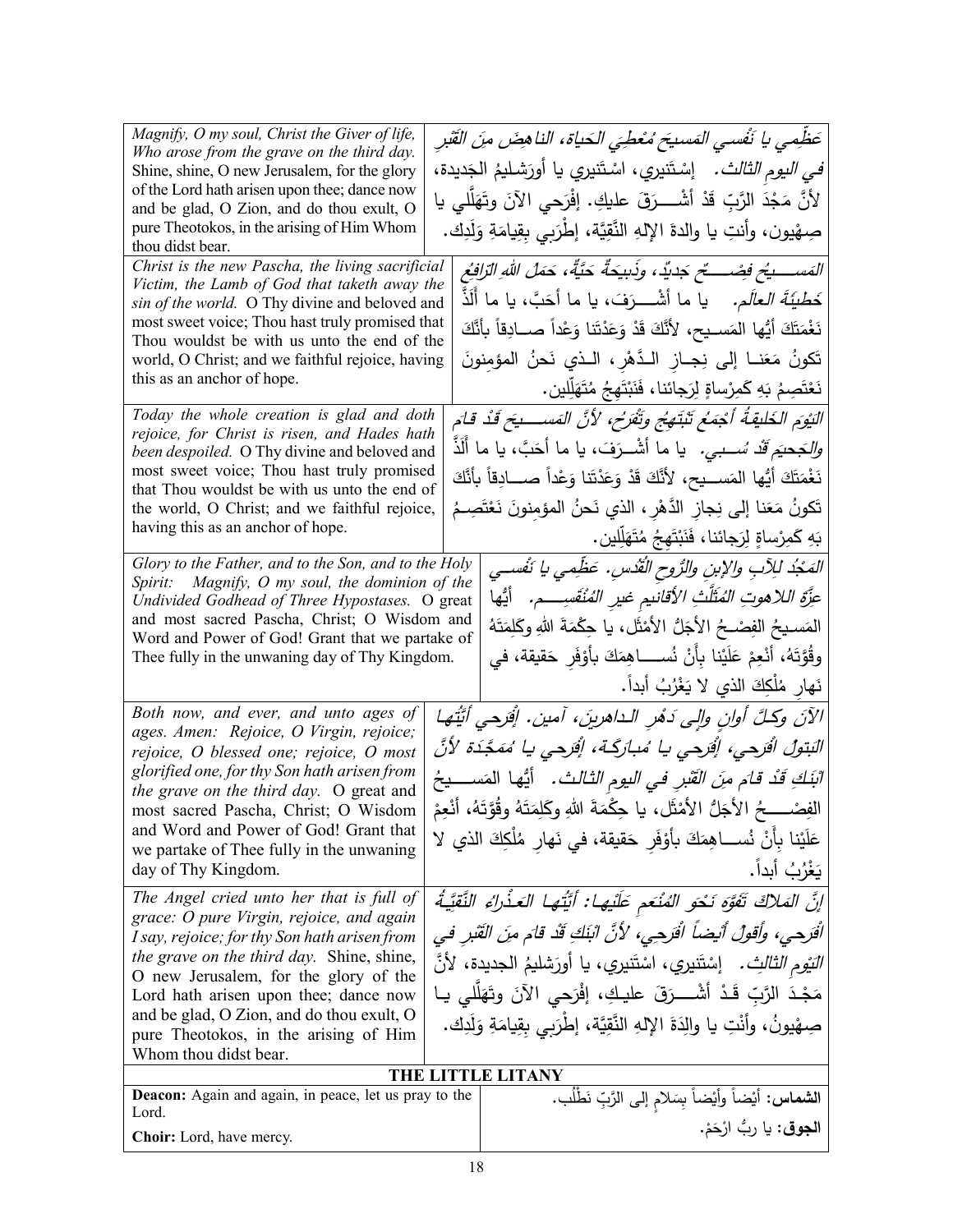| Deacon: Help us; save us; have mercy on us; and keep<br>us, O God, by Thy grace.                                  | ا <b>لشماس:</b> أعْضُدْ، وَخَلِّصْ، وارْحَمْ، واحفَظْنا يا اللهُ بنِعْمَتِكَ.           |
|-------------------------------------------------------------------------------------------------------------------|-----------------------------------------------------------------------------------------|
| Choir: Lord, have mercy.                                                                                          | ا <b>لجوق</b> : يا ربُ ارْحَمْ.                                                         |
| <b>Deacon:</b> Calling to remembrance our all-holy,                                                               | ا <b>لشماس: بع</b> دَ ذِكْرِنا الكُلِّيَّةَ القداسَةِ، الطاهِرَةَ، الفائِقَةَ           |
| immaculate, most-blessed and glorious Lady the                                                                    | البَرَكاتِ المَجيدة، سيِّدَتَنا والِدَةَ الإِلهِ الدائِمَةَ البَتولِيَّةِ مَرْيَمَ مَعَ |
| Theotokos and ever-virgin Mary, with all the saints: let<br>us commend ourselves and each other, and all our life | جَميع القدِّيسين، لِنودِعْ أَنفُسَنا وبَعْضُنا بَعْضاً وَكُلَّ حَياتِنا                 |
| unto Christ our God.                                                                                              | لِلْمَسيحِ الإِله.                                                                      |
| Choir: To Thee, O Lord.                                                                                           |                                                                                         |
| Priest: For all the powers of Heaven praise Thee, and unto                                                        | الجوق: لكَ يا ربّ.                                                                      |
| Thee do they ascribe glory: to the Father, and to the Son,                                                        | ا <b>لكاهن:</b> 'لأَنَّهُ إِيَّاكَ شُبَجُ كُلُّ قُوَّاتُ السَّماواتِ، ولَكَ يُرْسلونَ   |
| and to the Holy Spirit; now and ever, and unto ages of                                                            | المَجْدَ أَيُّها الآبُ والإبنُ والرُّوحُ القُدُسُ، الآنَ وكلَّ أوانِ وإلى               |
| ages.<br>Choir: Amen.                                                                                             | دَهْرِ الدَّاهِرِينِ.                                                                   |
|                                                                                                                   | ا <b>لجوق</b> : آمين.                                                                   |
| Holy is the Lord our God. (THRICE)                                                                                | قُدّوسٌ هُوَ الرَّبُّ إِلهُنا. ( <i>ثلاثاً</i> )                                        |
| THE EXAPOSTEILARION OF PASCHA IN TONE TWO                                                                         |                                                                                         |
| When Thou hadst fallen asleep in the flesh as one                                                                 | لمّا اضْـــطَجَعْتَ بِالْجَسَـــدِ نائِماً كَمائتِ، يا مَنْ هُوَ                        |
| mortal, O King and Lord, Thou didst rise again on                                                                 | الرَّبُّ والمَلِـكُ، أَبْطَلْـتَ المَوْتَ مُعَطِّلاً، وفي اليَوْم                       |
| the third day, raising up Adam from corruption,<br>and abolishing death: O Pascha of incorruption! O              |                                                                                         |
| salvation of the world!                                                                                           | الثالِثِ قُمْتَ مُنْبَعِثاً، وأقَمْتَ آدَمَ مِنَ البلي مُنْهضــــاً،                    |
|                                                                                                                   | يا فِصْحَ عَدَمِ الفَسادِ وخَلاصَ العالَمِ.                                             |
| THE EXAPOSTEILARION OF THE SAMARITAN WOMAN IN TONE TWO<br>(**Hearken, ye women**)                                 |                                                                                         |
| Thou camest to Samaria, * my Savior, Thou                                                                         | أَيُّها المُخَلِّصُ القادِرُ عَلَى كُلِّ شَيْءٍ، المُنْبِعُ ماءً لِلْعِبْرانيينَ        |
| Almighty Lord, * and speaking there with a                                                                        | مِنْ صَـــخْرَةٍ صَـــمّاء، إنَّكَ قَدْ بَلَغْتَ إلى أَرْضِ السَّــامِرَةِ،             |
| woman, * Thou didst entreat for her water, *                                                                      |                                                                                         |
| Who for the Hebrews broughtest forth fresh<br>water from a flinty rock; * and her Thou                            | وخاطَبْتَ امْرَأَةً، مُلْتَمِســاً مِنها ماءً لِتَشْــرَبَ، فاجْتَذَبْتَها إلى          |
| broughtest unto faith * in Thee, and now she                                                                      | الإيمان بِكَ، والآنَ فَقَدْ نالَتِ الحياةَ في السَّماواتِ سَرْمَداً.                    |
| enjoyeth * life in the Heavens forever.                                                                           |                                                                                         |
| <b>EXAPOSTEILARION OF MID-PENTECOST IN TONE TWO</b> (**Hearken, ye women**)                                       |                                                                                         |
| At Mid-feast Thou, O Friend of man, * was present in<br>the temple's courts * and Thou didst say to the people:   | أَيُّها المُحِبُّ البَشَــــرِ ، صَـــــعِدْتَ إلى الهَيْكَلِ فــِ                      |
| * All ye that thirst, come draw water: * come unto Me                                                             | انْتِصافِ العيدِ وهَتَفْتَ: مَنْ يلْتَهِبُ عَطَشاً، فَلْيَأْتِ                          |
| and draw ye forth * the living water springing up, * for                                                          | إِلَيَّ وِيَشْرَبْ ماءَ الْحَياةِ الدائِمَةِ، الذي بهِ تَحْظُونَ                        |
| through this, ye shall all enjoy * sacred delight and                                                             |                                                                                         |
| divine grace * and life immortal forever.                                                                         | جَميعاً بِنِعْمَةِ النَّعيمِ والحياةِ التي لا تَفْني.                                   |
| <b>AINOI (PRAISES) IN TONE FOUR</b><br>Let everything that hath breath, praise the Lord.                          |                                                                                         |
| Praise ye the Lord from the heavens; praise Him                                                                   | كُلُّ نَسَمَةٍ فَلْثُسَبِّحِ الرَّبِّ. سَبِّحوا الرَّبَّ مِنَ السَّماواتِ،              |
| in the heights. To Thee, O God is due our song.                                                                   | سَبِّحوهُ في الأعالي، لأنَّهُ لَكَ يَليقُ التسبيحُ يا الله.                             |
| Praise ye Him, all His angels; praise ye Him, all                                                                 | سبِّحوهُ يا جميعَ مَلائِكَتِهِ، سَبّحوهُ يا سائِرَ قُوّاتِهِ، لأَنَّهُ                  |
| His hosts. To Thee, O God, is due our song.                                                                       | لكَ يَليقُ التَّسبيحُ يا الله.                                                          |
| For the Resurrection in Tone Four                                                                                 |                                                                                         |
| <b>Verse 1.</b> This glory shall be to all His saints.<br>We                                                      | 1−   هذا  المَعْدُ يَكونُ لـِجميع أُبرارهِ.    نُمَجِّدُ  انْبِعانَكَ                   |
| glorify Thy Resurrection, O Lord Almighty, O                                                                      | أَيُّها الرَّبُّ القادِرُ على كُلِّ شَيْءٍ، يا مَنْ احْتَمَلَ                           |
| Thou Who sufferedst crucifixion and death and<br>didst rise from the dead.                                        | الصَّلْبَ والمَوْتَ، وقامَ مِنْ بين الأموات.                                            |
|                                                                                                                   |                                                                                         |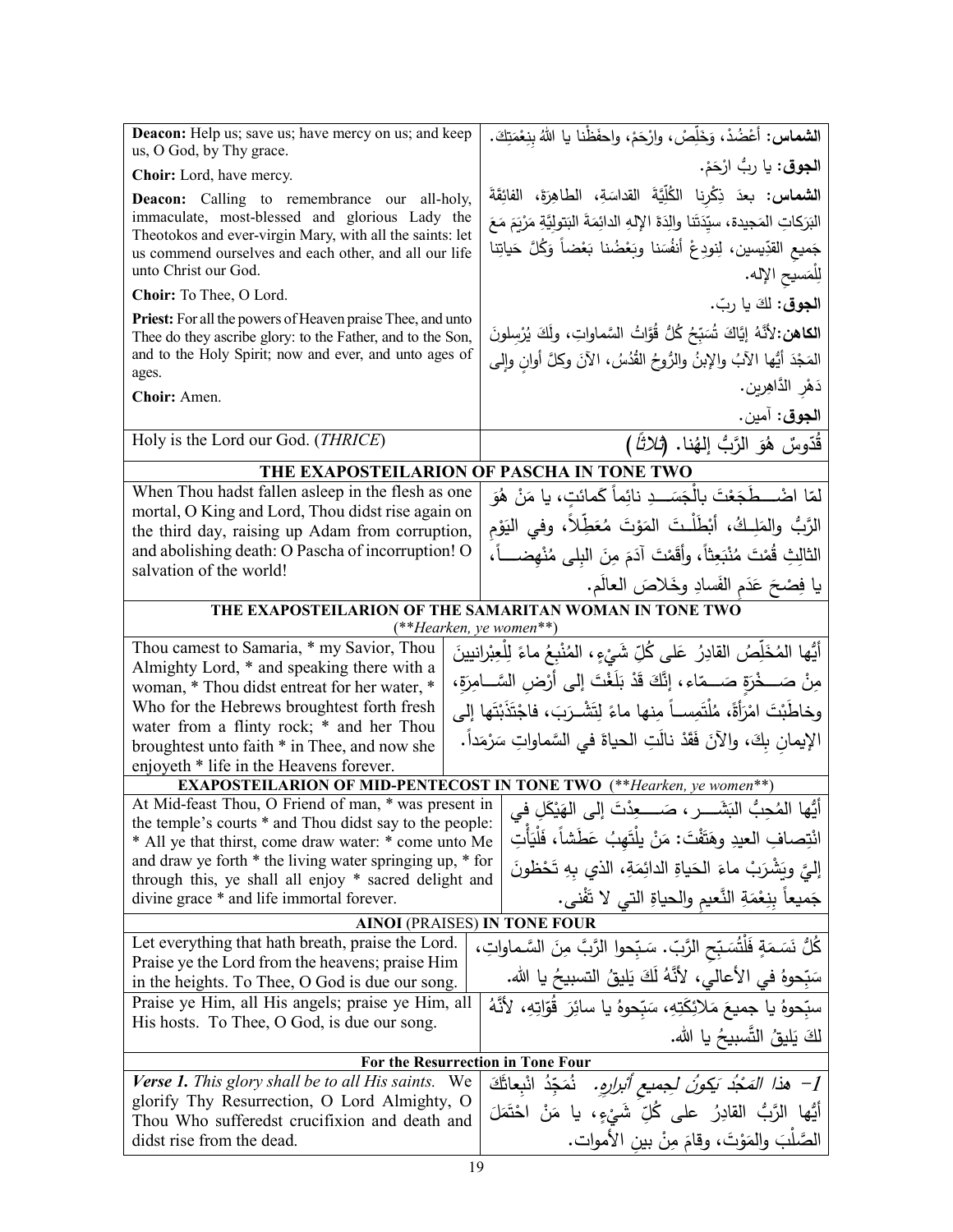| Verse 2. Praise God in His sanctuary: praise<br>Him in the firmament of His power. Thou hast<br>freed us, O Christ, from the first curse. And by<br>Thy Death Thou didst banish the insurgency of<br>Diabolus prevailing over our nature. And in Thy<br>Resurrection Thou didst fill all with joy.<br>Wherefore, we cry to Thee, O Thou Lord, Who<br>didst rise from the dead; glory to Thee.<br>Verse 3. Praise Him for His mighty acts: praise Him<br>according to His excellent greatness. O Christ | 2– سَبْحوا اللهَ في قَدِيسِيهِ، سَبْحوهُ في فَلَكِ قُوَّتِهِ.    أَيُّها<br>المَسيحُ لَقَدْ أَعْتَقْتَنا بِصَليبِكَ مِنَ اللَّعنةِ الأُولَى، وبِمَوْتِكَ<br>ضَمْحَلْتَ تَمَرُدَّ الْمَحَالِ المُتَسَلِّطِ على طَبيعَتِنا،<br>وبِقِيامَتِكَ مَلأَتَ الكُلَّ فَرَحاً. فَلِذا نَهتِفُ نَحْوَكَ: يا مَنْ<br>قامَ مِنْ بَيْنِ الأَمواتِ، يا رَبُّ المَجْدُ لَك.<br>3– سَبْحوهُ على مَقْدَرتِهِ، سَبْحوهُ نَظْيَرِ كَثْرَةِ                                                      |
|--------------------------------------------------------------------------------------------------------------------------------------------------------------------------------------------------------------------------------------------------------------------------------------------------------------------------------------------------------------------------------------------------------------------------------------------------------------------------------------------------------|----------------------------------------------------------------------------------------------------------------------------------------------------------------------------------------------------------------------------------------------------------------------------------------------------------------------------------------------------------------------------------------------------------------------------------------------------------------------------|
| Savior, Who didst rise from the dead, lead us by<br>Thy Cross to Thy right hand, and save us from the<br>gins of the enemy. Stretch forth Thine arm and<br>raise us who are fallen in sins; through the<br>intercession of Thy saints, O Lord, the Lover of<br>mankind.<br>Verse 4. Praise Him with the sound of the                                                                                                                                                                                   | صَ <i>َطَّمَتِهِ.</i> أَيُّها المَسيحُ المُخَلِّصُ، يا مَنْ قامَ مِنْ بَيْن<br>الأمواتِ، اهْدِنا بِصَليبِكَ إلى حَقِّكَ، ونَجِّنا مِنْ فِخاخ<br>العَدوِّ، وامْدُدْ ساعِدَكَ، وأَنْهِضْنا نحنُ السَّاقِطينَ في<br>الخَطايا، بِشَفاعَةِ قِدِّيسيكَ أَيُّها الرَّبُّ المُحِبُّ البَشَرِ .                                                                                                                                                                                     |
| trumpet. Praise Him with the psaltery and harp.<br>O Only Son of God, Thou didst come to earth,<br>but wast not separated from the Paternal bosom;<br>and because of Thy love to mankind Thou didst<br>become unchangeable man. Thou didst suffer<br>crucifixion and death in the flesh, O Thou Who<br>in Thy Divinity suffereth not. Thou didst rise<br>from the dead, granting mankind immortality;<br>for Thou alone art Almighty.                                                                  | 4– سَبْحوهُ بِلَحْنِ البوقِ، سَبْحوهُ بِالمِزْمِارِ والقيثارةِ.<br>يا<br>كَلِمَةَ اللّهِ الوَحيد، لَقدْ وافَيْتَ إلى الأرْضِ ولَمْ تَنْفَصِلْ عَن<br>الأَحْضانِ الأَبَويَّةِ. ومِنْ أَجْلِ مَوَدَّتِكَ لِلأَنامِ صِرْتَ<br>إنساناً خُلُوّاً مِن اسْتِحالةٍ، واحْتَمَلْتَ الصَّلْبَ والمَوْتَ<br>بالجسدِ، يا مَنْ هوَ بِلاهوتِهِ غيرُ مُتَأَلِّم، وقُمْتَ مِنْ بَيْنِ<br>الأمواتِ، ومَنَحْتَ جِنْسَ الْبَشَرِ عَدَمَ الْمَوْتِ، بما أَنَّكَ<br>قادِرٌ على كلِّ شيءٍ وحدَكَ. |
|                                                                                                                                                                                                                                                                                                                                                                                                                                                                                                        | THE PASCHAL STICHERA IN TONE FIVE                                                                                                                                                                                                                                                                                                                                                                                                                                          |
| Verse 1. Let God arise! Let His enemies be<br>scattered! Let those who hate Him flee from<br>before His face! Today a sacred Pascha is<br>revealed to us. Pascha new and holy, Pascha<br>mystical. Pascha all-laudable, Pascha which is<br>Christ the Redeemer. Pascha most great, Pascha<br>most pure, Pascha of the faithful. Pascha which<br>opens the gates of heaven for us. Pascha which<br>sanctifies the faithful.                                                                             | ِ 1– لَيَقُمِ اللَّهُ وَيَتَبَدَّدُ جَمِيعُ أَعدائَهِ، وَيَهُرُبْ مُبْغِضوهُ مِنْ<br><i>أمام وَجْهِه.</i> إنَّ فِصْحَنا المَسيحَ المُنْقِذْ، قَدِ اتَّضَحَ لَنا<br>اليَوْمَ فِصْحاً شَرِيفاً، فِصْحاً جَديداً مُقَدَّساً، فِصْحاً سِرّياً،<br>فِصْــحاً جَليلَ الوَقارِ ، فِصْــحاً بَرِيئاً مِنَ العَيْبِ، فِصْــحاً<br>الفِرْدَوْس، فِصْحاً مُقَدِّساً جميعَ المؤمنين.                                                                                                   |
| Verse 2. As smoke vanishes, so let them vanish;<br>as wax melts before the fire! Come from that<br>scene, O women-bearers of good news and say<br>to Sion: "Receive from us the good news of                                                                                                                                                                                                                                                                                                           | 2– كَما يُبادُ الدخانُ يُبادونِ، وكَما يَذوبُ الشَّـــمُعُ مِنْ<br>أَ <i>مام وَجْهِ النّارِ .</i> ۚ هَلَّمَّ مِنَ الْمَنْظُرِ أَيَّتُها النِّسْوَةُ الْبَشْيَرَات،                                                                                                                                                                                                                                                                                                         |
| Christ's Resurrection. Exalt and be glad, O<br>Jerusalem, seeing Christ the King coming from<br>the tomb as a Bridegroom in procession."<br><b>Verse 3.</b> So the sinners will perish before the                                                                                                                                                                                                                                                                                                      | وخاطِبْنَ صِـهْيَوْنَ قَائِلاتٍ: إِقْبَلَى مِنّا بَشَـائِرَ الفَرَحِ بِقِيامَةِ<br>المَســــيح! يا أُورَشــــليمُ اطرَبـي بِـحُبورِ وتَهَلَلـي بِسُــــرورِ ،<br>لِمُشَاهَدَتِكِ المَسيحَ مَلِكَكِ بارزاً مِنَ القَبْرِ كَخَتَنٍ.<br>7- كَذلِكَ تَهْلَكُ الخَطَأَةُ مِنْ أمام وَجْهِ اللهِ، والصِّدِّيقِونَ يُفَرَحونَ                                                                                                                                                     |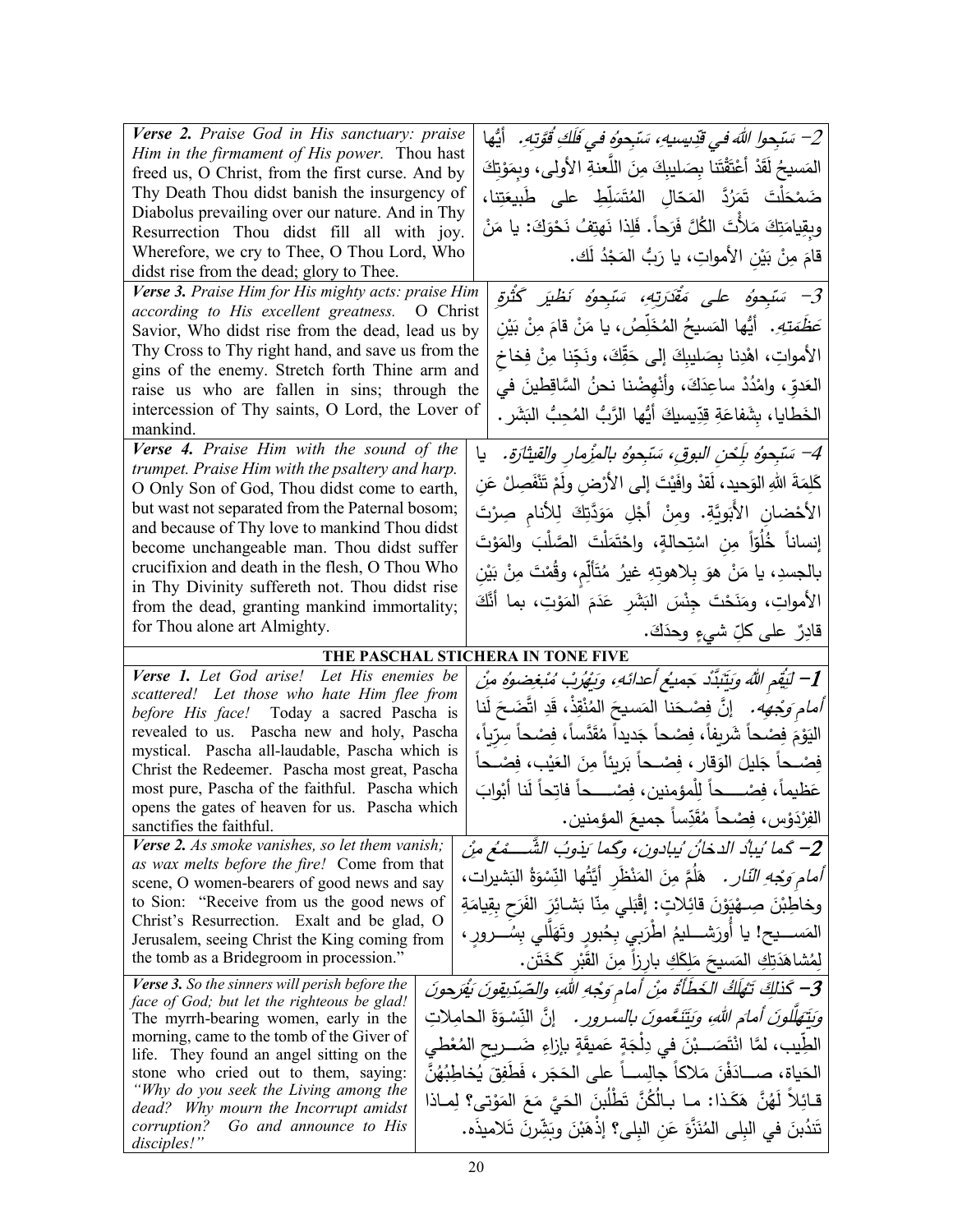| Verse 4. This is the day which the Lord has<br>made. Let us rejoice and be glad in it! Pascha<br>of beauty! Pascha of the Lord! All-venerable<br>Pascha today has shined on us! O Pascha, on<br>which let us embrace each other! O Pascha,<br>deliverance from affliction! For today as from<br>a bridal chamber Christ has shown forth and | 4– هذا هو النَيْوُم الذي صَنَعَهُ الرَّبُ، لَنْفَرَح وَنَتَهَلَّلْ بِهِ.<br>إنَّ فِصْحَنا الذي هو فِصْحُ الرَّبِّ، قَدْ أَطْلَعَ لَنا فِصْحاً<br>مُطْرِباً، فِصْحاً جَليلَ الإعْتِبارِ ، فِصْحاً نُصافِحُ فيهِ بَعْضُنا<br>بَعْضاً بِفَرَحٍ، فيا لَهُ مِنْ فِصْحٍ مُنْقِذٍ مِنَ الْحُزْنِ، وذلكَ لأَنَّ |
|---------------------------------------------------------------------------------------------------------------------------------------------------------------------------------------------------------------------------------------------------------------------------------------------------------------------------------------------|---------------------------------------------------------------------------------------------------------------------------------------------------------------------------------------------------------------------------------------------------------------------------------------------------------|
| filled the women with joy, saying: "Announce                                                                                                                                                                                                                                                                                                | المَسيحَ قَدْ بَزَغَ اليومَ مِنَ القَبْرِ كالبازِغِ مِنَ الخِدْرِ ، وأوْعبَ<br>النِّسْوَةَ فَرَحاً بِقَوْلِهِ: بَشِّرنَ الرُّسُلَ بذلك.                                                                                                                                                                 |
| to the Apostles!"                                                                                                                                                                                                                                                                                                                           | THE DOXASTICON OF THE SAMARITAN WOMAN IN TONE SIX                                                                                                                                                                                                                                                       |
| Glory to the Father, and to the Son, and to the                                                                                                                                                                                                                                                                                             |                                                                                                                                                                                                                                                                                                         |
| Holy Spirit. The Well-spring of the principle                                                                                                                                                                                                                                                                                               | المَعْدُ للآبِ والإبنِ والروحِ القُدْسِ. ۚ إنَّ يَسوعَ مُخَلِّصَنا                                                                                                                                                                                                                                      |
| of life, Jesus, our Savior, came to the well of                                                                                                                                                                                                                                                                                             | عُنْصُـــــرَ  الحَياةِ، قَدْ وافَى العَيْنَ التي ليَعْقوبَ رَئيسِ                                                                                                                                                                                                                                      |
| the Patriarch Jacob, and sought water from a<br>Samaritan woman that He might drink. And                                                                                                                                                                                                                                                    | الآباءِ، وطَلَبَ أَنْ يَشْرَبَ ماءً مِنِ امْرأَةٍ سـامِرِيَّة. وأمَّا                                                                                                                                                                                                                                   |
| when she addressed Him and said that the Jews                                                                                                                                                                                                                                                                                               | هِيَ فَسَــــبَقَتْ وقالَتْ عَنْ عَدَمٍ مُخالَطَةِ النَهودِ. لَكِنَّ                                                                                                                                                                                                                                    |
| had no dealings with the Samaritans, the wise                                                                                                                                                                                                                                                                                               |                                                                                                                                                                                                                                                                                                         |
| Creator diverted her by the sweetness of His                                                                                                                                                                                                                                                                                                | البارِئَ بِما أَنَّهُ حَكيمٌ، نَقَلَها بِعُذوبَةِ الأَلْفاظِ إلى أَنْ                                                                                                                                                                                                                                   |
| words rather to seek of Him the everlasting                                                                                                                                                                                                                                                                                                 | تَلْتَمِسَ مِنْـهُ بـالأَحْرِي مـاءَ الْحَيـاةِ الدائمـةِ، التي لَمَّـا                                                                                                                                                                                                                                 |
| water, which, when she received it, she                                                                                                                                                                                                                                                                                                     | أَخَذَتْها كَرَزَتْ لِلْكُلِّ قَائِلَةً: هَلُمُّوا انْظُروا عالِمَ الخَفايا،                                                                                                                                                                                                                            |
| proclaimed to all, saying: Come and see the<br>Knower of things hidden, God Who is come in                                                                                                                                                                                                                                                  |                                                                                                                                                                                                                                                                                                         |
| the flesh to save man.                                                                                                                                                                                                                                                                                                                      | الإِلهَ الذي حَضَرَ بِالْجَسَدِ مِنْ أَجْلِ خَلاصٍ البَشَرِ .                                                                                                                                                                                                                                           |
|                                                                                                                                                                                                                                                                                                                                             | DOXASTICON FOR PASCHA IN TONE FIVE                                                                                                                                                                                                                                                                      |
| Both now and ever, and unto ages of ages. Amen.                                                                                                                                                                                                                                                                                             | الآنَ وَكُلَّ أُوانٍ وَإِلَى دَهْرِ الدَّاهِرِينَ. آمين.   أَليومَ                                                                                                                                                                                                                                      |
| It is the Day of Resurrection, be illumined for the                                                                                                                                                                                                                                                                                         | يومُ القيامَة، فَسَبِيلُنا أَنْ نَتَلَألأُ بالمَوْسِم، ونُصافِحَ                                                                                                                                                                                                                                        |
| Feast, and embrace one another. Let us speak,<br>brothers, even unto those who hate us, and forgive                                                                                                                                                                                                                                         |                                                                                                                                                                                                                                                                                                         |
| all for the sake of the Resurrection. And so                                                                                                                                                                                                                                                                                                | بَعْضُنا بَعْضاً، ولْنَقُلْ يا إخْوَةُ، ولْنَصْفَحْ لِمُبْغِضينا                                                                                                                                                                                                                                        |
| together let us cry out: Christ is risen from the                                                                                                                                                                                                                                                                                           | عَنْ كَلِّ شَيْءٍ في القيامَةِ، ولْنَهْتِفْ هكذا قائلين:                                                                                                                                                                                                                                                |
| dead trampling down death by death and upon                                                                                                                                                                                                                                                                                                 | المَسِيحُ قامَ مِنْ بينِ الأَمْواتِ دائِساً المَوْتَ بِمَوْتِهِ،                                                                                                                                                                                                                                        |
| those in the tombs bestowing life.                                                                                                                                                                                                                                                                                                          |                                                                                                                                                                                                                                                                                                         |
|                                                                                                                                                                                                                                                                                                                                             | والذينَ في القُبورِ وَهَبَهُمُ الحياة.                                                                                                                                                                                                                                                                  |
| Glory to Thee, who has shown forth the Light.                                                                                                                                                                                                                                                                                               | THE GREAT DOXOLOGY IN TONE FIVE                                                                                                                                                                                                                                                                         |
| Glory to God in the highest, and on earth peace,                                                                                                                                                                                                                                                                                            | المَجْدُ لَكَ يا مُظهِرَ النورِ ، المَجْدُ للهِ في العَلاءِ ،                                                                                                                                                                                                                                           |
| good will among men.                                                                                                                                                                                                                                                                                                                        | وعلى الأرْض السَّلامُ، وفي النَّاس المَسَرَّة.                                                                                                                                                                                                                                                          |
| We praise thee, we bless Thee, we worship Thee,                                                                                                                                                                                                                                                                                             | نُسَـبِّحُكَ نُبارِكُكَ، نَسْـجُدُ لَكَ نُمَجّدُكَ، نَشْـكُرُكَ مِنْ                                                                                                                                                                                                                                    |
| we glorify Thee, we give thanks unto Thee for                                                                                                                                                                                                                                                                                               | أُجلِ عَظْيمِ جَلالٍ مَجْدِك.                                                                                                                                                                                                                                                                           |
| Thy great glory.<br>O Lord, heavenly King, God the Father                                                                                                                                                                                                                                                                                   |                                                                                                                                                                                                                                                                                                         |
| Almighty; O Lord, the only begotten                                                                                                                                                                                                                                                                                                         | أَيُّها الرَّبُّ المَلِكُ، السَّماويُّ، الإِلهُ، الآبُ الضّـابطُ الكُلِّ. أيُّها                                                                                                                                                                                                                        |
| Son, Jesus Christ; and the Holy Spirit.                                                                                                                                                                                                                                                                                                     | الرَّبُّ الإِبْنُ الوَحيدُ، يا يَسوعُ المَسيح، ويا أَيُّها الرّوحُ القُدُس.                                                                                                                                                                                                                             |
| O Lord God, Lamb of God, Son of the Father, that                                                                                                                                                                                                                                                                                            | أَيُّها الرَّبُّ الإلهُ، يا حَمَلَ اللهِ يا ابْنَ الآب، يا رافِعَ                                                                                                                                                                                                                                       |
| takest away the sin of the world, have mercy on<br>us, thou that takest away the sins of the world.                                                                                                                                                                                                                                         | خطيئةِ العالَمِ ارْحَمْنا، يا رافِعَ خَطايا العالَمِ.                                                                                                                                                                                                                                                   |
| Receive our prayer, Thou that sittest at the right                                                                                                                                                                                                                                                                                          | نَقَبَّلْ تَضَرُّعَنا أَيُّها الْجالِسُ عَنْ يمين الآبِ وارْحَمْنا .                                                                                                                                                                                                                                    |
| hand of the Father, and have mercy on us.                                                                                                                                                                                                                                                                                                   |                                                                                                                                                                                                                                                                                                         |
| For Thou only art holy, Thou only art the Lord, O<br>Jesus Christ, to the Glory of God the Father.                                                                                                                                                                                                                                          | لأَنَّكَ أَنْتَ وَحْذَكَ قُدُّوسٌ، أَنْتَ وَحْذَكَ الرَّبُّ يَســـوعُ                                                                                                                                                                                                                                   |
| Amen.                                                                                                                                                                                                                                                                                                                                       | المَسيخُ، في مَجْدِ اللهِ الآبِ، آمين.                                                                                                                                                                                                                                                                  |
|                                                                                                                                                                                                                                                                                                                                             |                                                                                                                                                                                                                                                                                                         |